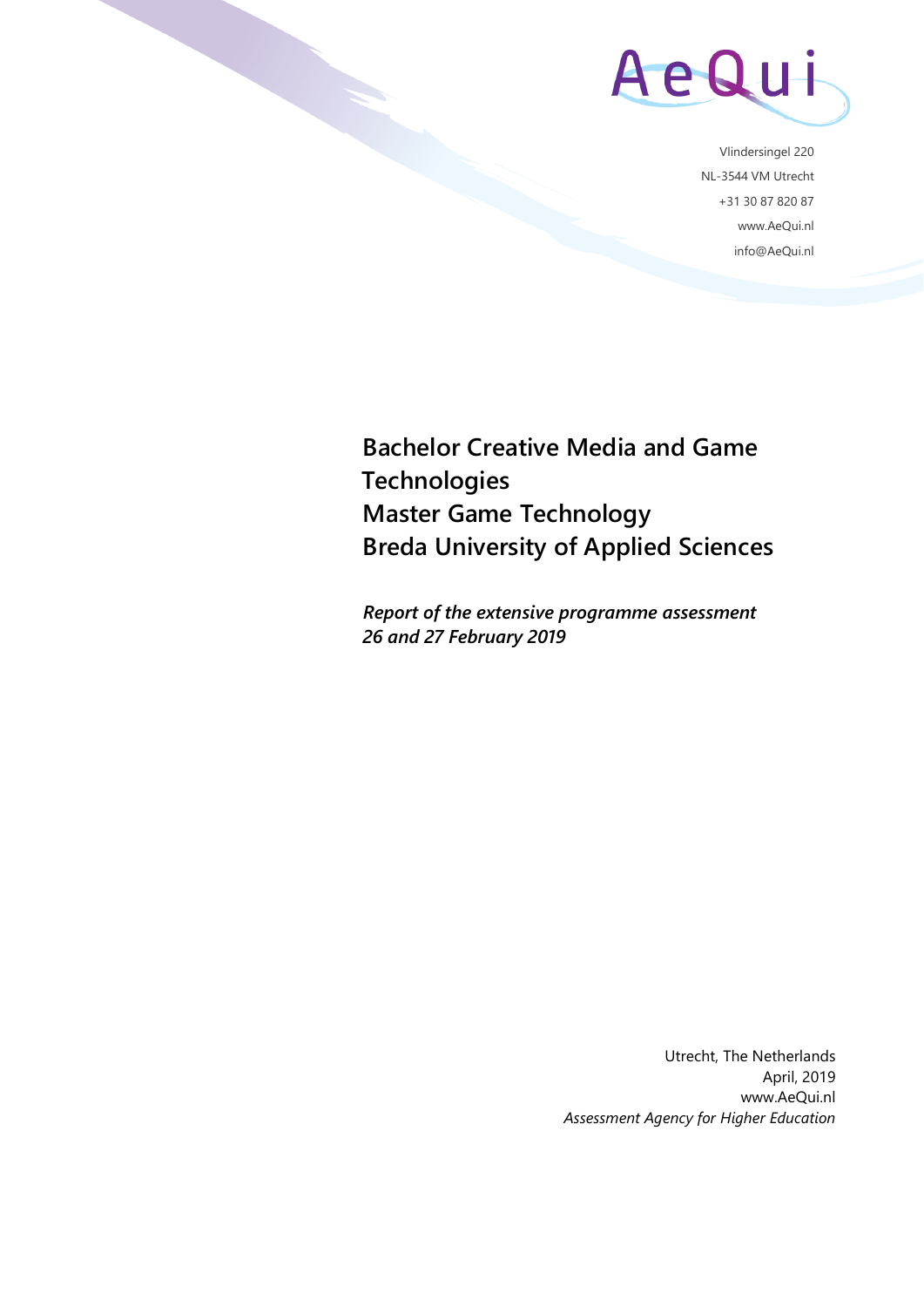### <span id="page-1-0"></span>**Colophon**

#### **Programmes**

Breda University of Applied Sciences B Creative Media and Game Technologies (ISAT 30036) (formerly B Game Architecture and Design, ISAT 39279) M Game Technology (ISAT 49120) Location: Breda Mode of study: fulltime Result of institutional assessment: not applied for

#### **Panel**

ir. René S. Kloosterman, chair prof. dr. Ben Schouten, domain expert Benoit Martinez MA, domain expert Menno van Pelt-Deen PhD, domain expert Laurie Limburg, student drs. Linda van der Grijspaarde, secretary

The panel was presented to the NVAO for approval.

The assessment was conducted under responsibility of AeQui VBI Vlindersingel 220 3544 VM Utrecht The Netherlands www.AeQui.nl

*This document is best printed in duplex*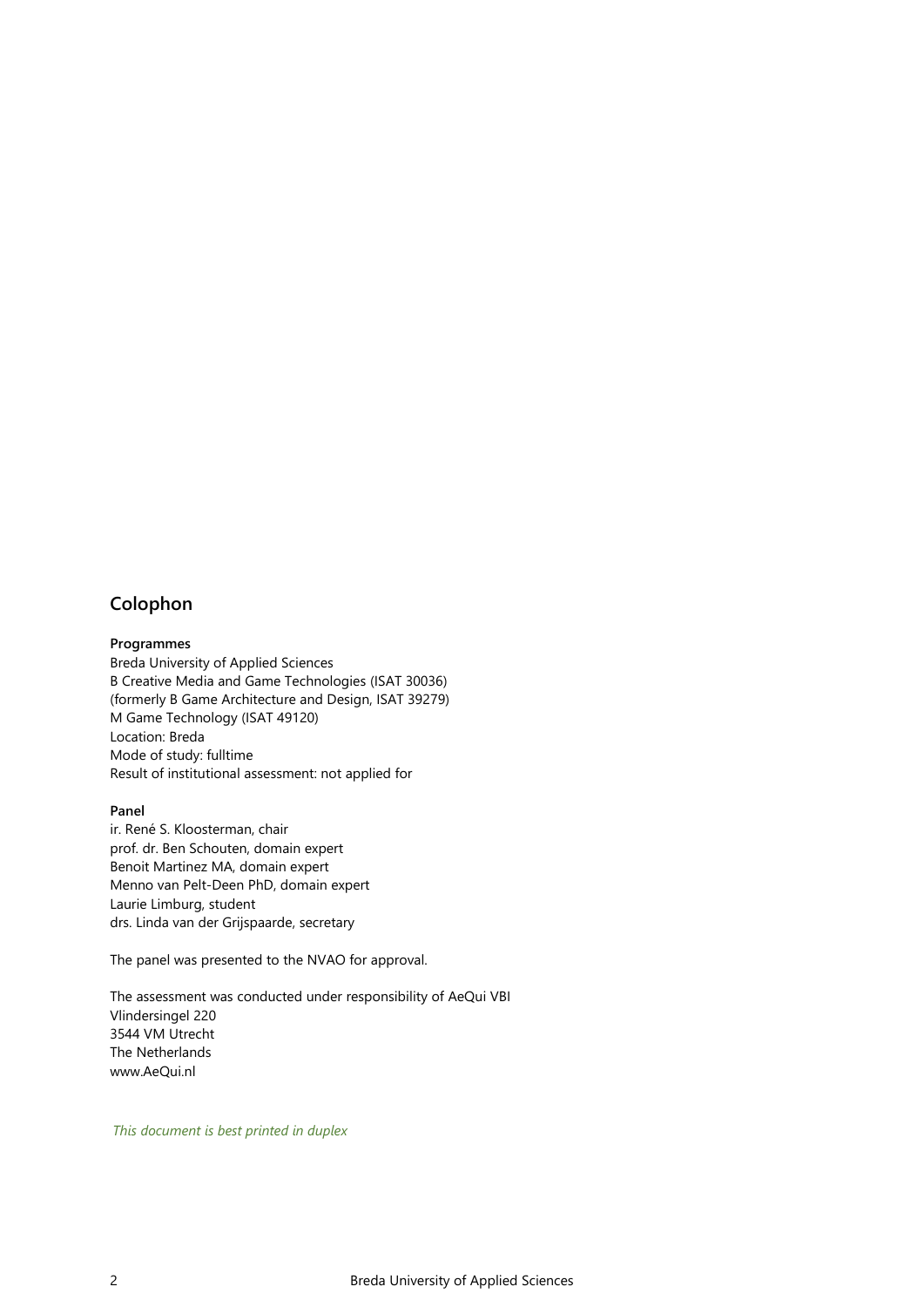# AeQui

# <span id="page-2-0"></span>Table of contents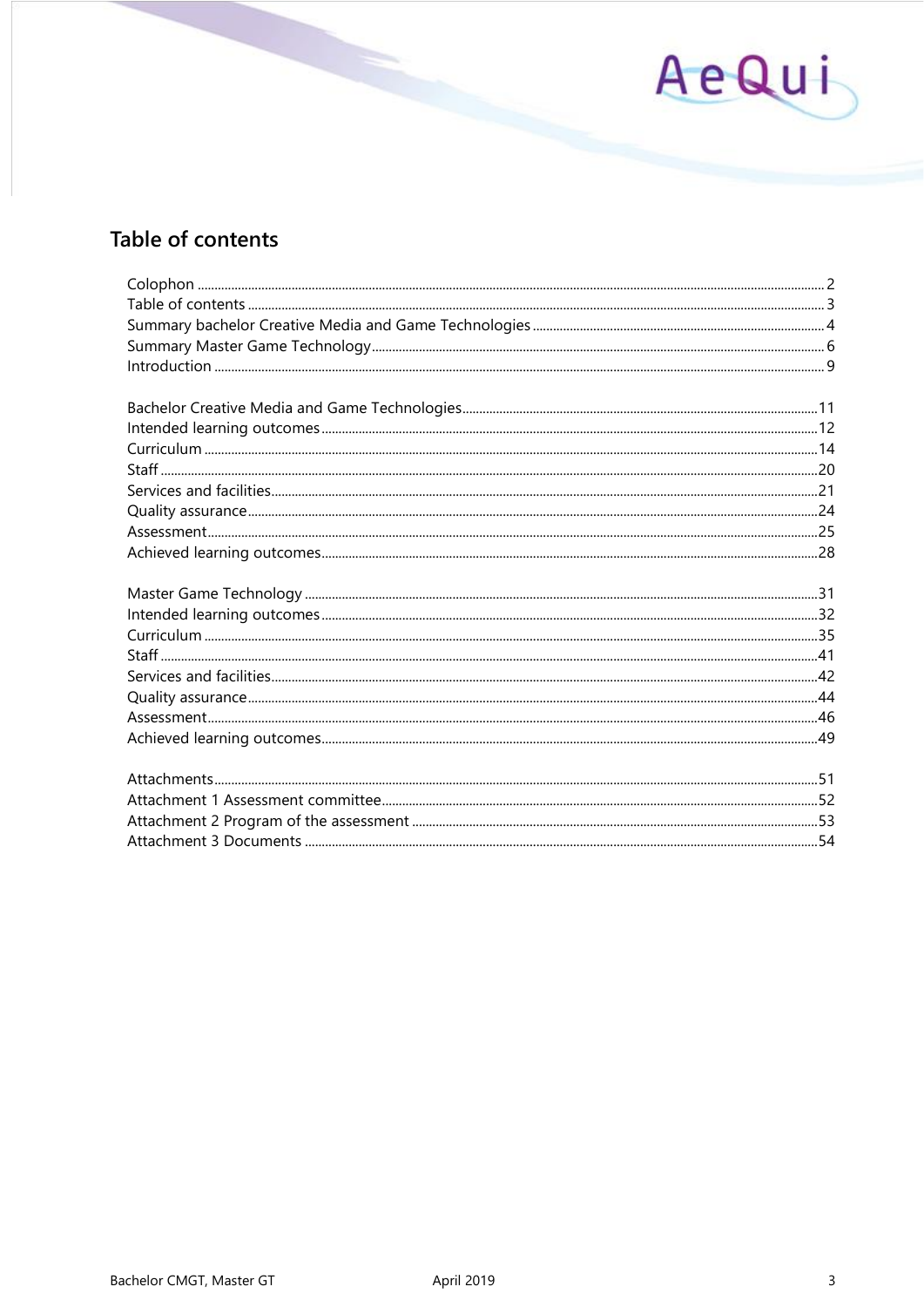# <span id="page-3-0"></span>**Summary bachelor Creative Media and Game Technologies**

On 26 and 27 February 2019 an AeQui committee performed an assessment of the bachelor programme in Creative Media and Game Technologies of Breda University of Applied Sciences. The overall judgement of the committee is that the quality of the programme is good.

#### **Intended learning outcomes**

The committee qualifies the intended learning outcomes as good. The focus of the programme is delivering students capable of working effectively in positions within leading companies of the games industry. Students are able to specialise in games programming, visual arts, game design and production. The twelve competences of the domain of Creative Technologies are used as intended learning outcomes; the CMGT stem places the focus on design and prototypes, evaluation and re-design, and product implementation. According to the committee, the programme has a clear connection with the industry.

#### **Programme**

Every student goes through the programme starting in one of the three disciplines, and expands and personalizes their role over the years. From the start of the programme, students execute development roles in project work. The committee considers there is a clear connection between the aims and objectives of the programme and the objectives in the projects, which are described in project briefs. The programme holds a very strong community in place in which students, teaching staff, researchers and industry all play a significant role. The teaching staff finds a balance between an in-depth reviewing of the student work, documenting all the feedback and working together in the gamelab to create meaningful learning experiences. The programme has a very thorough selection process in place and the qualifications of the incoming students are in line with the structure and contents of the intended curriculum.

Considering the programme has an international, innovative and challenging industry simulated learning environment, unique and up-to-date

through the project brief-approach, the assessment committee qualifies the structure of the programme as excellent.

### **Staff**

The committee qualifies the staff as good. There are forty teachers, three study coaches and two student counsellors. Over 50% of these staff members is international and most of them have games industry experience. The committee establishes that the staff team is highly qualified for the realisation of the curriculum in terms of content and educational expertise. They are very motivated to work with this specific group of students and in this specific learning environment.

### **Facilities and tutoring**

The committee qualifies the services and facilities as good. The infrastructure such as accommodation and facilities is sufficient for the realisation of the curriculum. The programme is well accommodated by several work environments that enable different learning styles required for a wellrounded games education. The tutoring of and provision of information to students are conducive to study progress and tie in with the needs of the students. The committee is enthusiastic about the tutoring as an integral part of the education: there is a strong monitoring system based on results of exams, in combination with e-modules on transferable skills.

### **Quality assurance**

The committee qualifies the quality assurance as good. The programme has an explicit and widely supported quality assurance system in place which is embedded in the agile development practices. The several committees act as checks and balances in the organization and development of the education.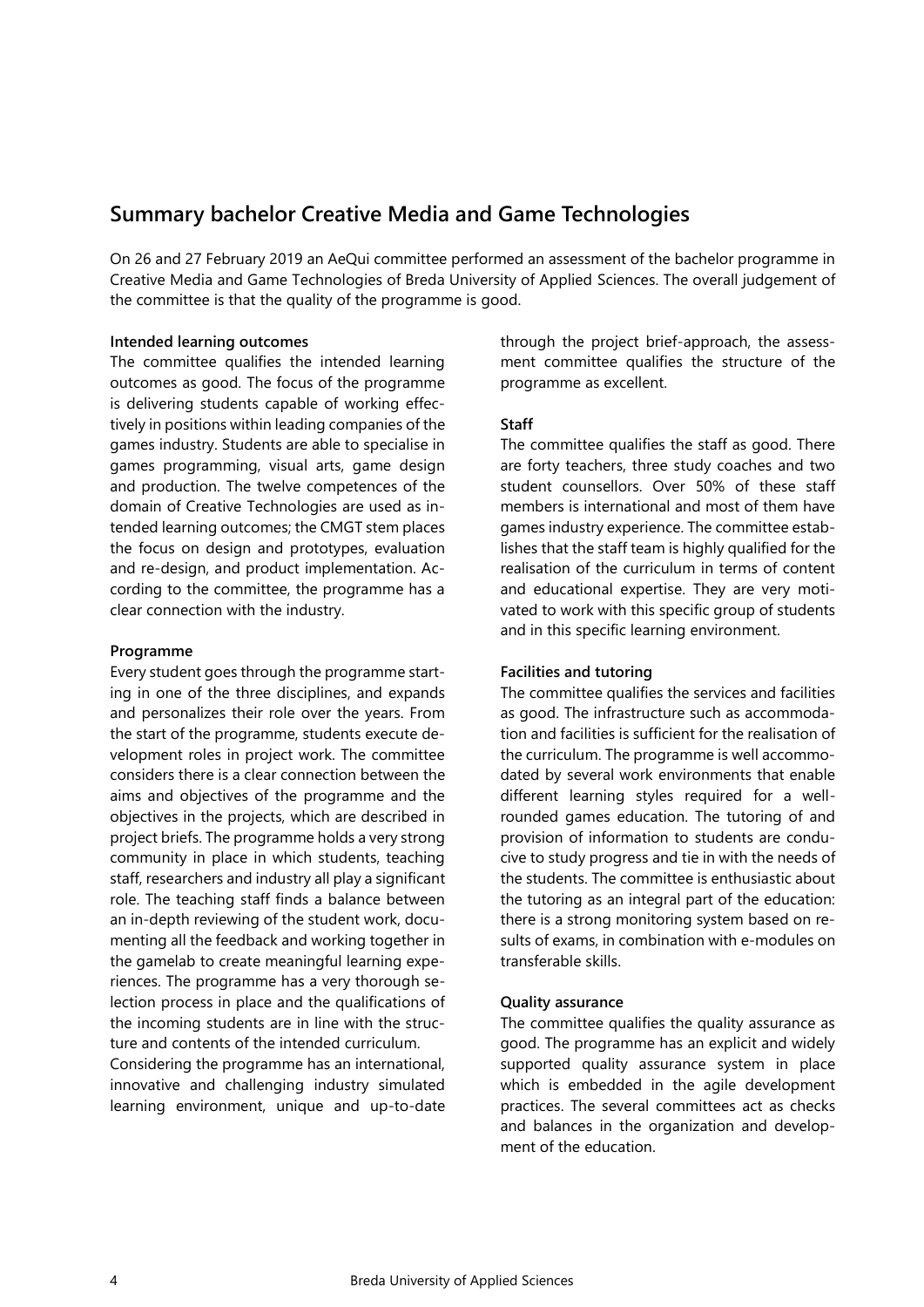#### **Assessment**

The committee qualifies the assessment as good. The assessment consists of continuous feedback, team-based summative assessment and the graduation assessment. With these elements, the programme has a very thoroughly worked out and adequate assessment system. The assessment methods allow freedom to adapt to the different disciplines and levels of learning of a particular project.

### **Achieved learning outcomes**

The committee qualifies the achieved learning outcomes as excellent. The programme judges the level of achievement by the final projects performed in the last year. According to the committee, the students show a very high level of quality in these projects. Alumni are well prepared for a career in the top end of the games industry; they are trained as the next generation of world-class game development professionals. According to the committee, this is a great achievement for the

programme when compared to the levels achieved by similar programmes all over the world.

### **Recommendations**

The programme appears to the panel as very strong and innovative. In the same time, the panel would like to encourage the programme to have some further considerations on the 'flipside' of the strong and innovative curriculum. The products students produce look very strong and commercially viable, there is almost a 'BUas-signature'. In the same time some students might feel a need for further experiment, self-expression and authenticity.

The committee established that the industry has an important role in the programme, among others in the yearly industry advisory board. In addition, the committee supports the intention of the programme to strengthen the contacts with partner schools.

All standards of the NVAO assessment framework are assessed positively, hence the committee awards a positive recommendation for the accreditation of the bachelor programme Creative Media and Game Technologies. The committee concludes that the overall assessment of the programme is **good**.

On behalf of the entire assessment committee, Utrecht, April 2018

Chair Secretary Secretary

René S. Kloosterman Linda van der Grijspaarde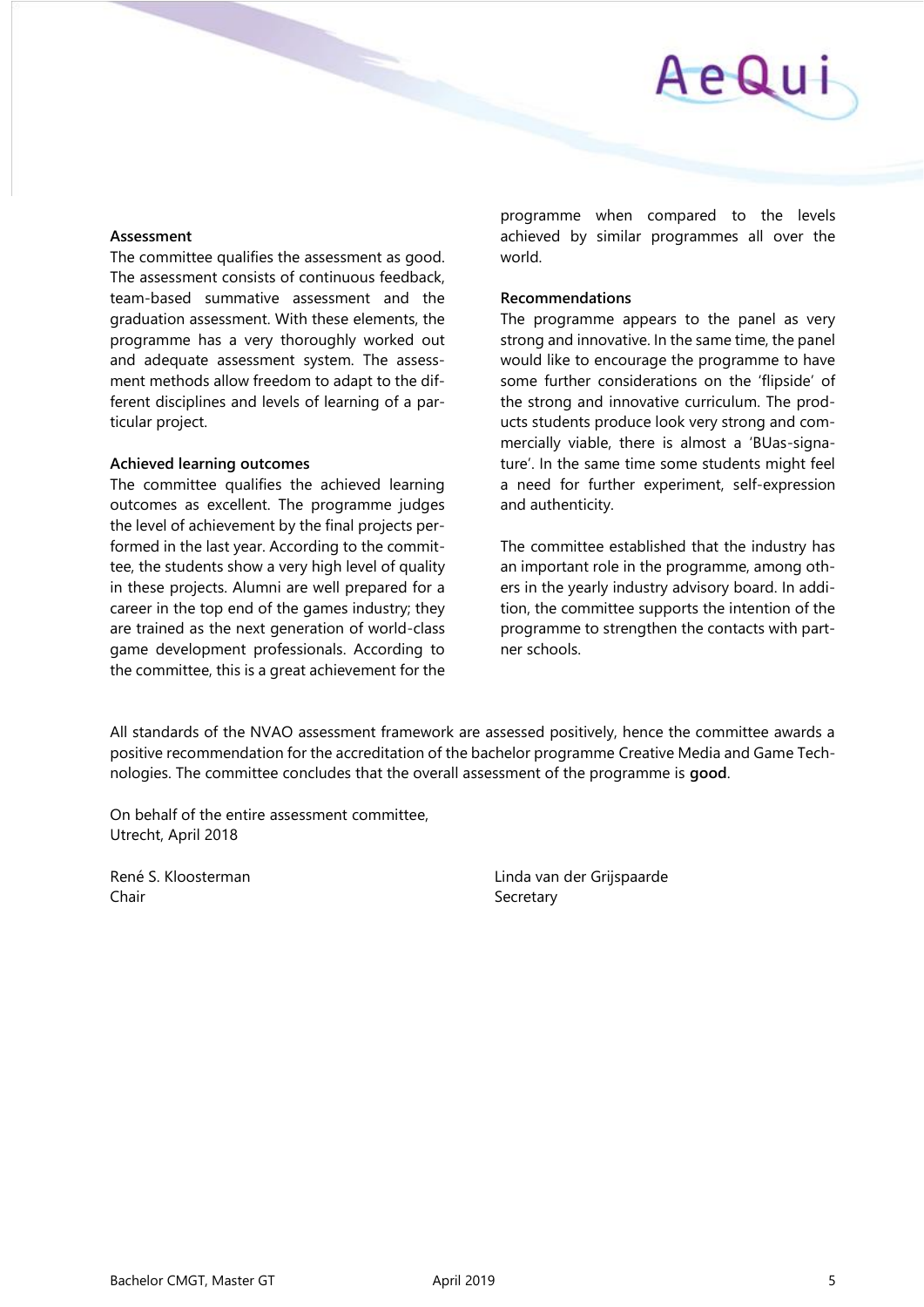## <span id="page-5-0"></span>**Summary Master Game Technology**

On 26 and 27 February 2019 an AeQui committee performed an assessment of the master programme in Game Technology of Breda University of Applied Sciences. The overall judgement of the committee is that the quality of the programme is sufficient.

#### **Intended learning outcomes**

The committee qualifies the intended learning outcomes as satisfactory. The focus of the programme is delivering students able to do research, analyse, compare, and make rigorously reasoned decisions in the international field of game development, by giving them the opportunity to dive deep into one topic. Seven competences are used as intended learning outcomes. According to the committee, the programme has a clear connection with the industry.

#### **Programme**

The committee qualifies the curriculum as satisfactory. The programme uses a project-based approach in which students enter the programme with their own proposal and a portfolio showing their expertise, knowledge, and skills in the area they want to research and master. The projectbased approach allows students to define the content and context of their research independent from a fixed set of offered classes which is focussed on research skills, research methodology, academic writing, and development practices in the games industry. The graduation project is planned across the full year providing substantial time and opportunity to explore the research topic at hand. The committee considers there is a connection between the aims and objectives of the programme and the objectives in the blocks, which are described in clear project briefs.

Students receive expert supervision during the full duration of their project by the assignment of a supervisor. The supervisor also acts as a central point of contact for matters relating to the study process. The structure provides students to learn actively and take responsibility for their learning processes themselves and studying independently.

The programme has a very thorough selection process in place and the qualifications of the incoming students are in line with the structure and contents of the intended curriculum.

#### **Staff**

The committee qualifies the staff as good. There are forty teachers, available for the bachelor's and master's programme. Over 50% of these staff members is international and most of them have games industry experience. The committee establishes that the staff team is highly qualified for the realisation of the curriculum in terms of content and educational expertise. They are very motivated to work with this specific group of students.

#### **Facilities and tutoring**

The committee qualifies the services and facilities as good. The infrastructure such as accommodation and facilities is sufficient for the realisation of the curriculum. The programme is well accommodated by. The committee is enthusiastic about the extensive individual supervising of the students. The supervisors, the study career coach and the student counsellor complement each other and the tutoring is an integral part of the education.

#### **Quality assurance**

The committee qualifies the quality assurance as good. The programme has an explicit and widely supported quality assurance system in place which is embedded in the agile development practices. The several committees act as checks and balances in the organization and development of the education.

#### **Assessment**

The committee qualifies the assessment as good. The programme has a thoroughly worked out and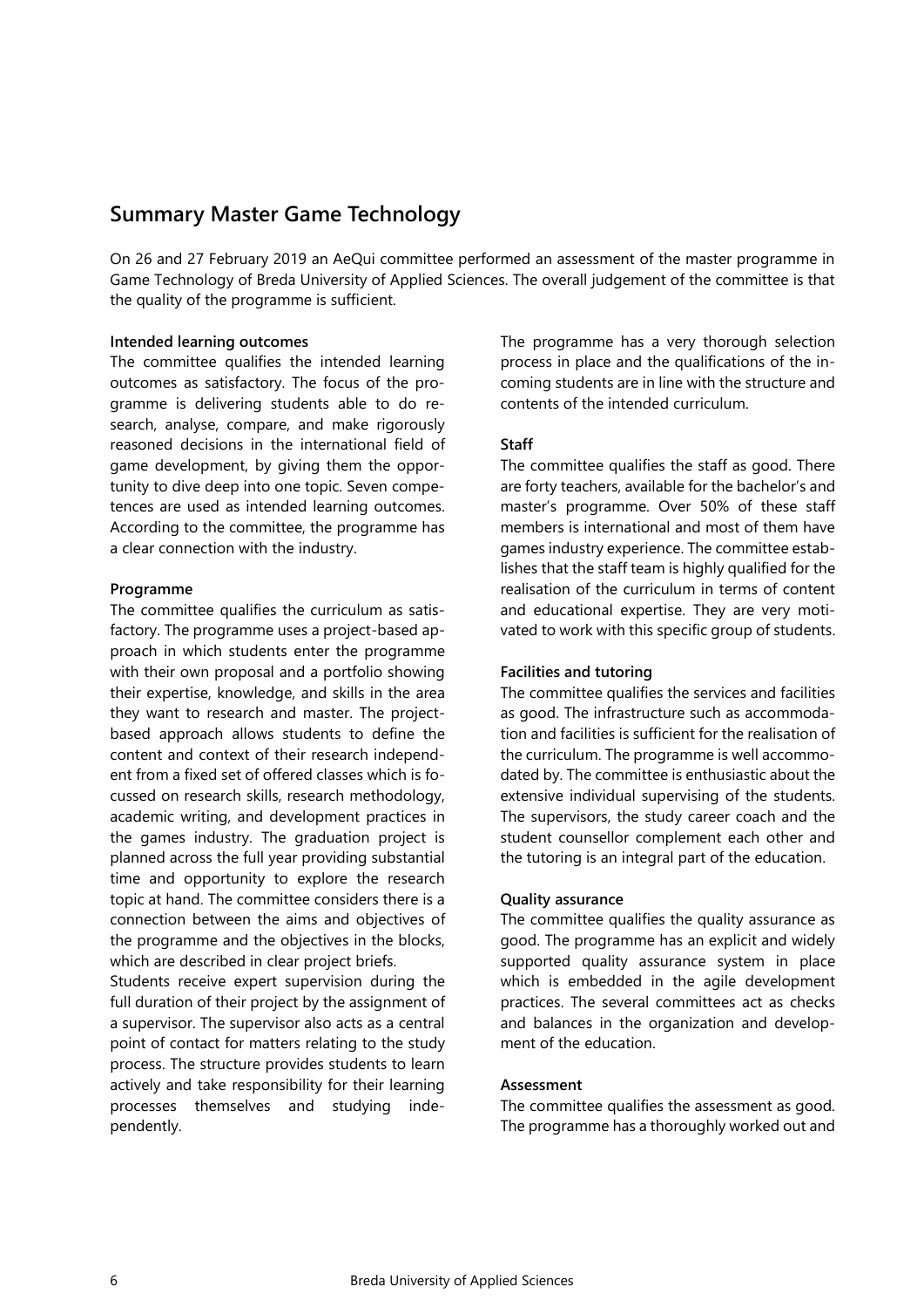

adequate assessment system with four assignments that allow students to focus their time and effort on the development of their research project. The intended learning outcomes and assessment criteria fit the different projects of the students. The committee is positive about the continuous feedback, which is pivotal in learning. The assessment procedures are well worked out and are clear to the students. The Board of Examiners and the Assessment Committee perform thoroughly and pro-actively their tasks to control the quality of the exams, the assessment procedures and graduation research projects.

#### **Achieved learning outcomes**

The committee qualifies the achieved learning outcomes as sufficient. The programme judges the level of achievement by assessing the thesis and artefacts of the students at the end of the year. The final work of the students illustrate that the students have achieved the competences as formulated. The skills, knowledge and attitude gained in the programme help students follow their career path as can be seen in data and examples provided.

#### **Recommendations**

The programme adequately meets all standards of NVAO framework. In the samen time, the panel would like to encourage some further developments.

According to the committee, the programme could be more clear upon its research profile and the preferred methodology. Also the marketing of the kind of research in the master's programme to the bachelors could be strengthened. It should be clear how the programme balances between craftsmanship and research. The committee agrees with the programme it should develop own standardised research methodologies and ways to present their results. The committee suggests that the role of research in the programme could be presented as bringing research into artefacts.

The programme uses seven competences as its intended learning outcomes. According to the panel, these intended learning outcomes are well described in terms of master's level and orientation and are in line with the domain-specific requirements for the domain of creative technologies. However, the committee feels that the competence framework needs to be brushed up a bit. Together with the repositioning and reshaping the profile of the programme, the committee recommends to evaluate the competences.

In some works a critical reflection on the methodology (reliability, validity) is missing. The committee advises the programme to sharpen its profile (as earlier stated) and redefine the requirements for the student work based on this profile.

All standards of the NVAO assessment framework are assessed positively, hence the committee awards a positive recommendation for the accreditation of the master programme Game Technology. The committee concludes that the overall assessment of the programme is **sufficient**.

On behalf of the entire assessment committee, Utrecht, April 2018

Chair Secretary Secretary

René S. Kloosterman Linda van der Grijspaarde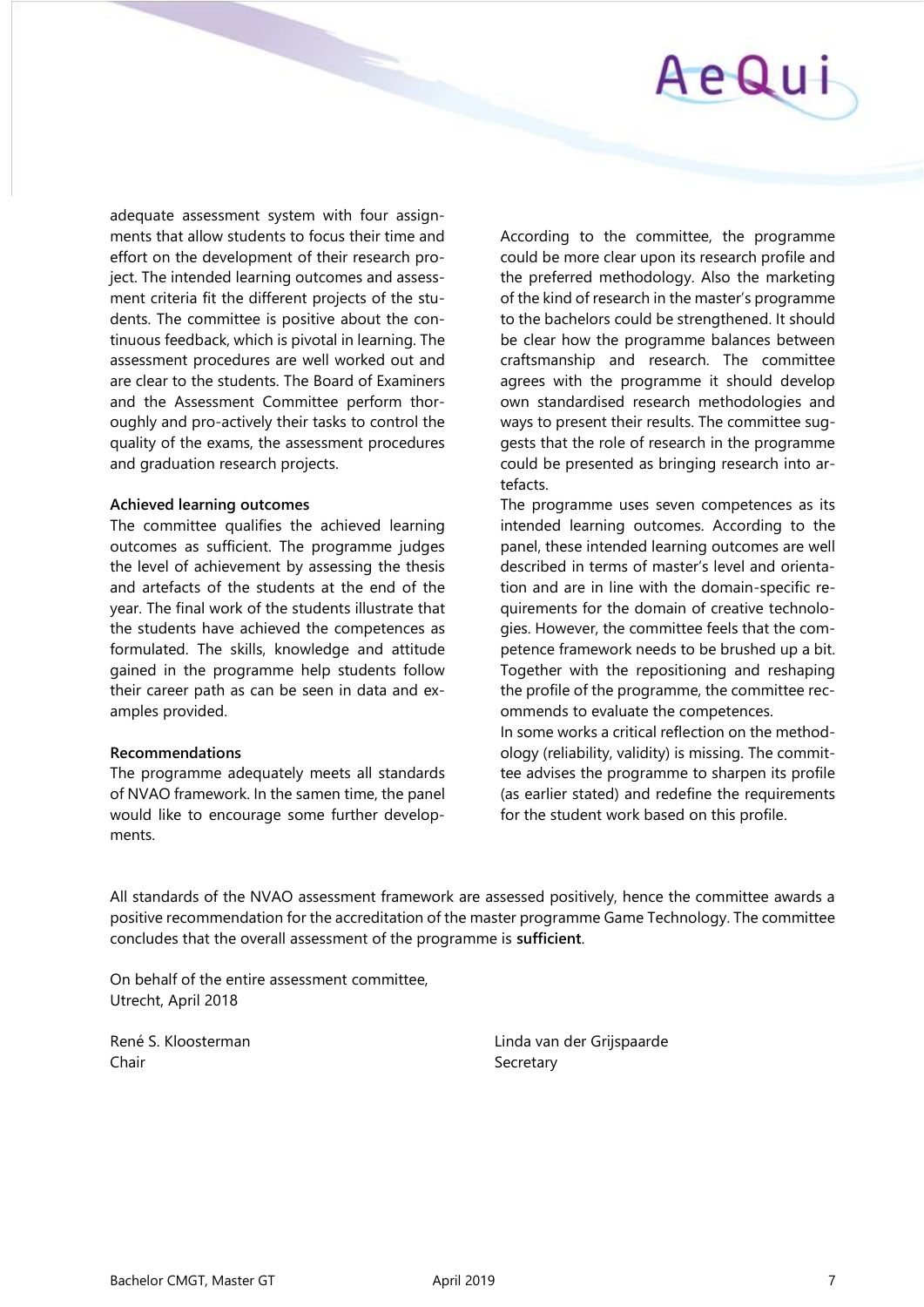### **Overview**

| <b>Bachelor CMGT</b><br><b>Standard</b>                                                                                                       | Judgement                                            |
|-----------------------------------------------------------------------------------------------------------------------------------------------|------------------------------------------------------|
| 1. Intended learning outcomes                                                                                                                 | Good                                                 |
| 2. Orientation of the curriculum<br>3. Contents of the curriculum<br>4. Structure of the curriculum<br>5. Qualifications of incoming students | Good<br>Good<br>Excellent<br>Good                    |
| 6. Staff: qualified and size                                                                                                                  | Good                                                 |
| 7. Accommodation and infrastructure<br>8. Tutoring and student information                                                                    | Good<br>Good                                         |
| 9. Quality assurance                                                                                                                          | Good                                                 |
| 10 Assessment system<br>11 Achieved learning outcomes                                                                                         | Good<br>Excellent                                    |
| Overall judgement                                                                                                                             | Good                                                 |
| <b>Master GT</b><br><b>Standard</b>                                                                                                           | Judgement                                            |
| 1. Intended learning outcomes                                                                                                                 | Satisfactory                                         |
| 2. Orientation of the curriculum<br>3. Contents of the curriculum<br>4. Structure of the curriculum<br>5. Qualifications of incoming students | Satisfactory<br>Satisfactory<br>Satisfactory<br>Good |
| 6. Staff: qualified and size                                                                                                                  | Good                                                 |
| 7. Accommodation and infrastructure<br>8. Tutoring and student information                                                                    | Good<br>Good                                         |
| 9. Quality assurance                                                                                                                          | Good                                                 |
| 10 Assessment system<br>11 Achieved learning outcomes                                                                                         | Good<br>Satisfactory                                 |
| Overall judgement                                                                                                                             | Satisfactory                                         |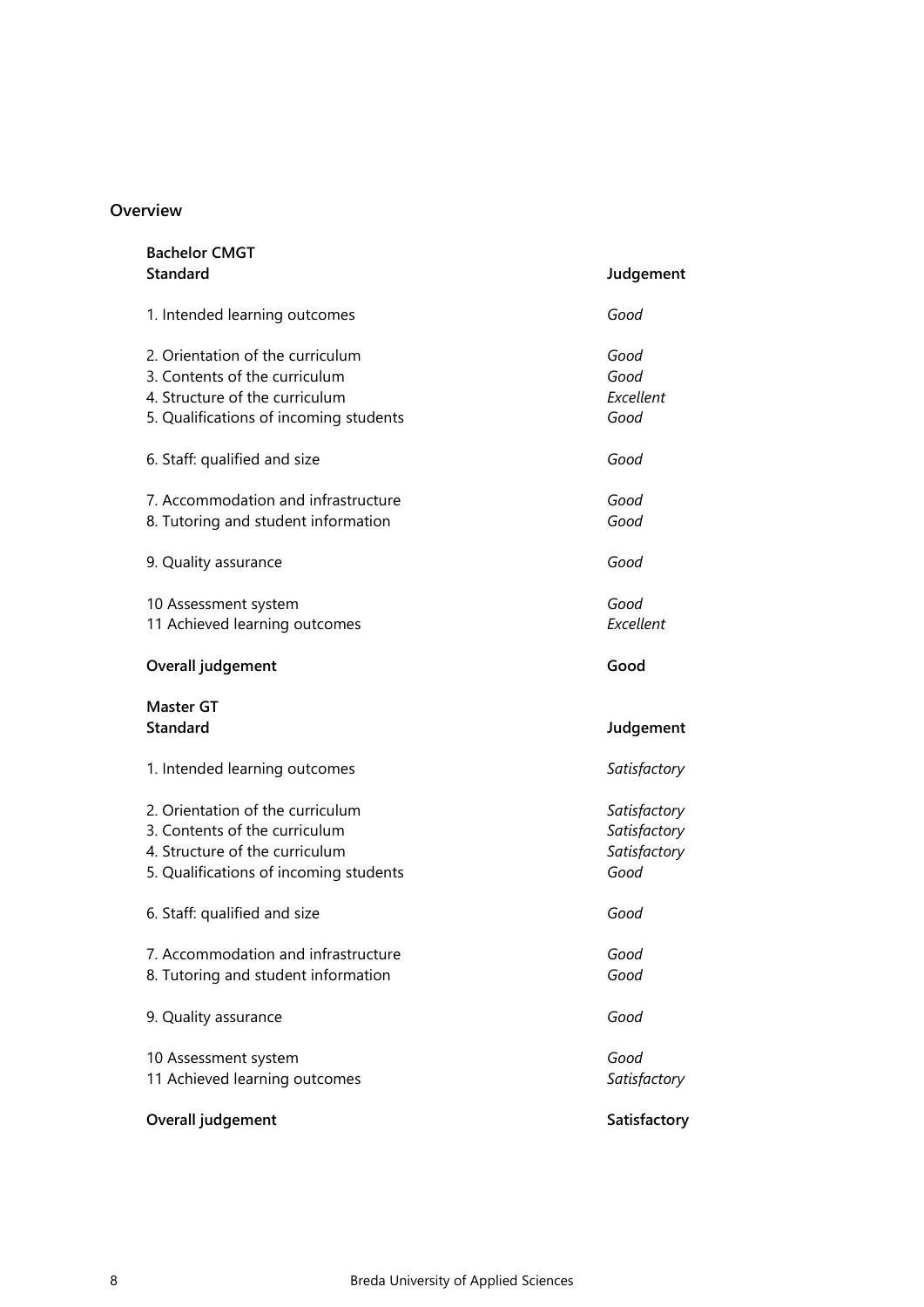# AeQui

# <span id="page-8-0"></span>**Introduction**

This report gives a reflection of the assessment of the bachelor's programme Creative Media and Game Technologies (CMGT) and the master's programme Game Technology (MGT). These programmes are offered by Breda University of Applied Sciences (BUas).

## **The institute**

BUas is a medium-sized, government-funded higher education institute. More than 7,000 Dutch and international students from some 100 countries are studying at the institute. BUas offers bachelor's and master's programmes at professional and academic level in the domains of Games, Media, Hotel, Facility, Logistics, Built Environment, Tourism and Leisure & Events.

The programmes CMGT and MGT are offered by the Academy for Digital Entertainment (ADE), part of BUas. In addition to games, ADE offers an undergraduate study in Creative Business as well as a Master in Media Innovation. ADE has a total of 1,586 students and 116 staff in total.

## **Bachelor CMGT**

The bachelor is a four-year full-time bachelor's programme of professional orientation, amounting to 240 ECTS. In September 2018 there were just over 700 students enrolled. The programme was established in 2006 with a focus of delivering students capable of working effectively in positions within leading companies of the games industry. The programme allows students to specialise in games programming, visual arts, game design and production. Most of the staff have games industry experience and combine their teaching with continual industry engagement.

The programme creates a learning environment that mimics a real game studio connected to the industry, training all relevant disciplines while focussing on interdisciplinary collaboration, and employing best practices in project-based learning.

# **Master Game Technology**

MGT is a small scale master's programme that aims for fifteen enrolments each year. The goal of the programme is to prepare young professionals for a role in R&D of any (large) game studio, taking their current skills further to a level where this can be achieved. Students work for a full year on a game development domain-related research project matched to expertise in ADE and in industry. They undertake courses on (academic) research and are supervised by a supervisor in the field they are going to explore. Emphasis is made on exploration, scientific data collection, critical thinking and well-tested ideas.

# **The assessment**

BUas assigned AeQui VBI to perform a quality assessment of both programmes. In close co-operation with the programme management, AeQui convened an independent and competent assessment committee. A preparatory meeting with representatives of the programme was held to exchange information and plan the date and programme of the site-visit.

In the run-up to the site visit, the assessment committee has studied the self-evaluation report on the programme and reviewed a sample of graduation projects accepted during the last two years. The findings of the report and the results of the graduation projects review were input for discussions during the visit.

The site visit was carried out on February 26<sup>th</sup> and 27<sup>th</sup> 2019 according to the programme presented in attachment 2. The committee has assessed the programme in an independent manner. At the end of the visit, the chair of the assessment com-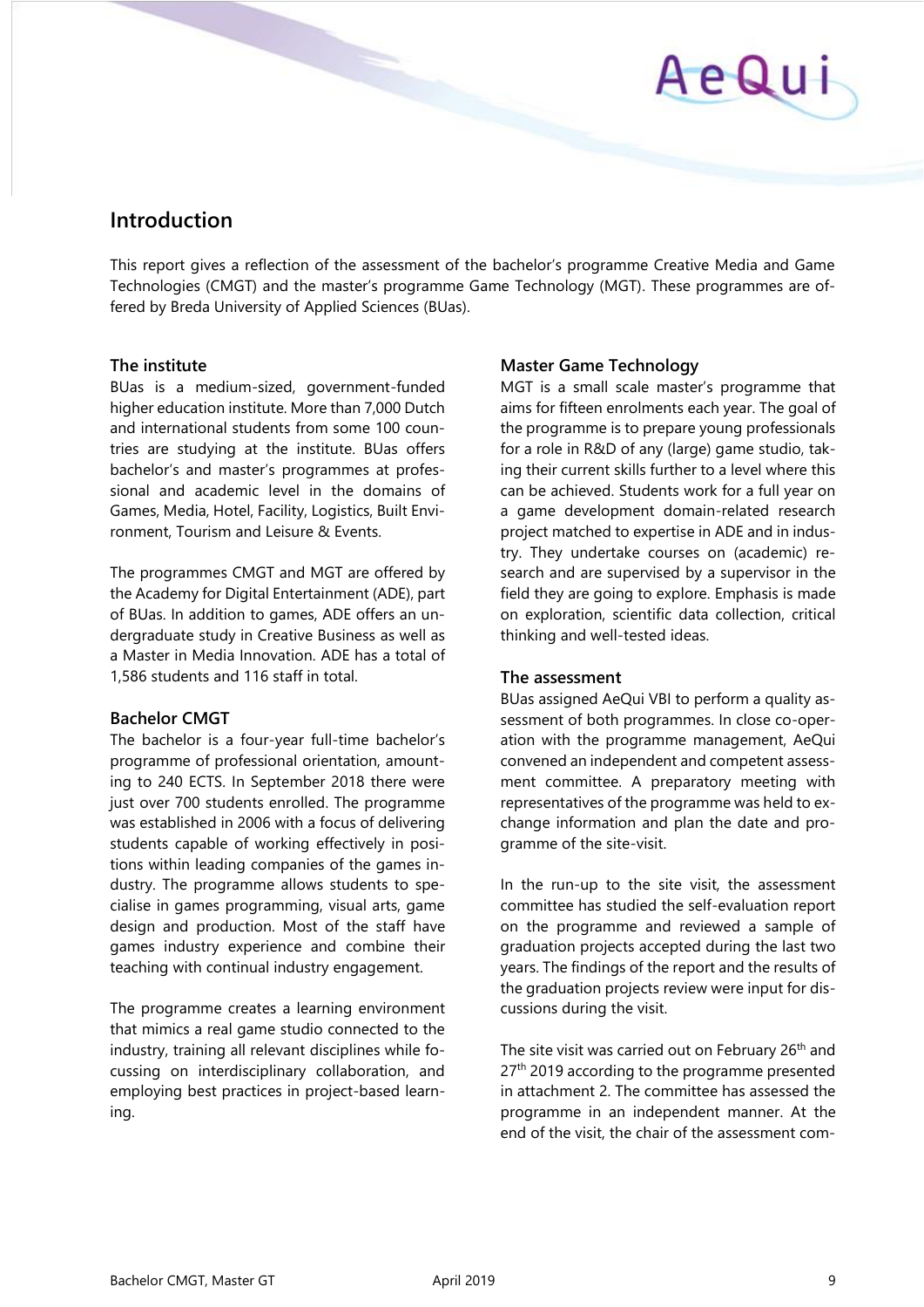mittee presented the initial findings of the committee to representatives of the programme and the institution.

In this document, the committee is reporting on its findings, considerations and conclusions according to the NVAO framework for extended

programme assessment. A draft version of the report was sent to the programme management. Its reactions have led to this final version of the report.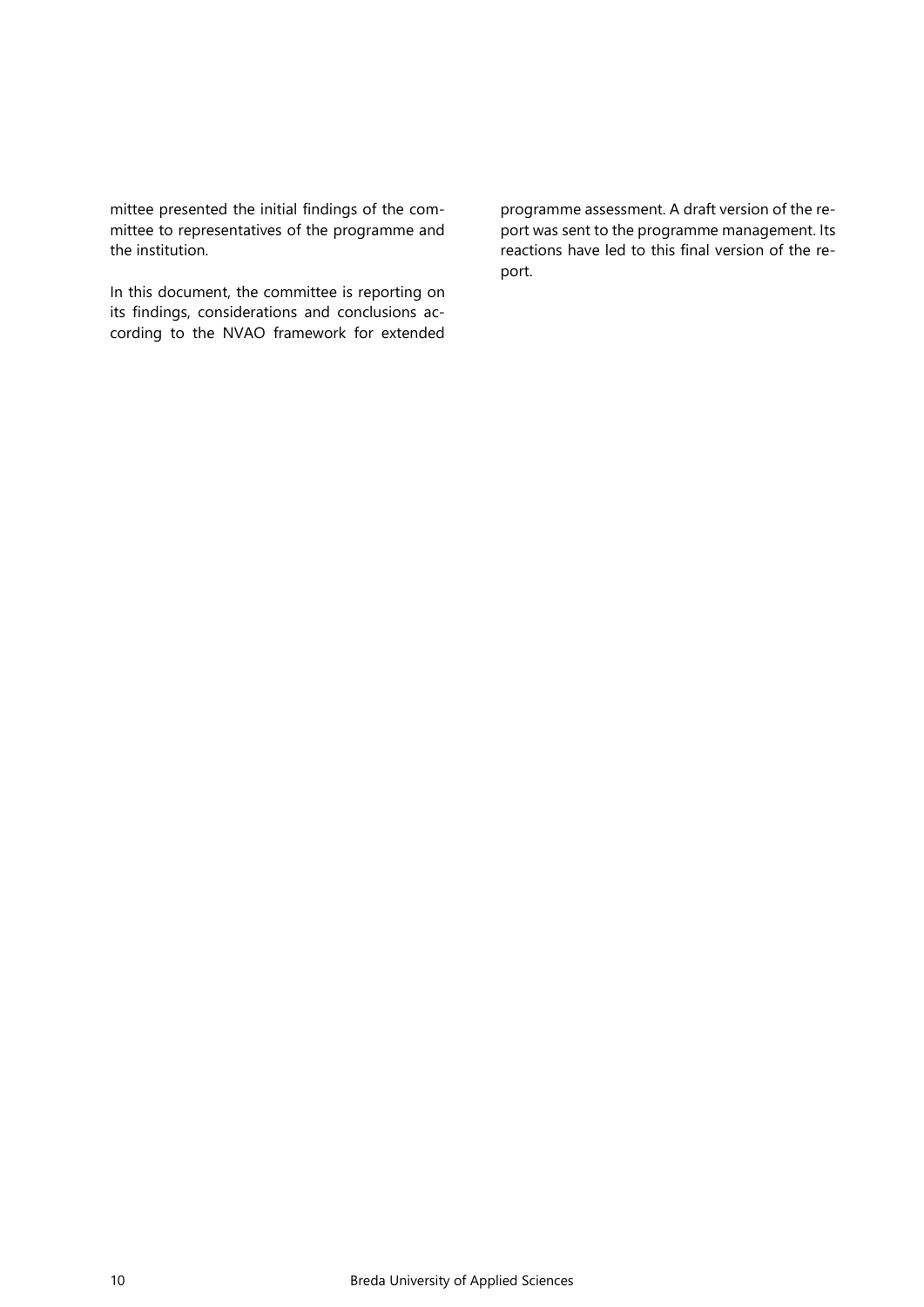

# <span id="page-10-0"></span>**Bachelor Creative Media and Game Technologies**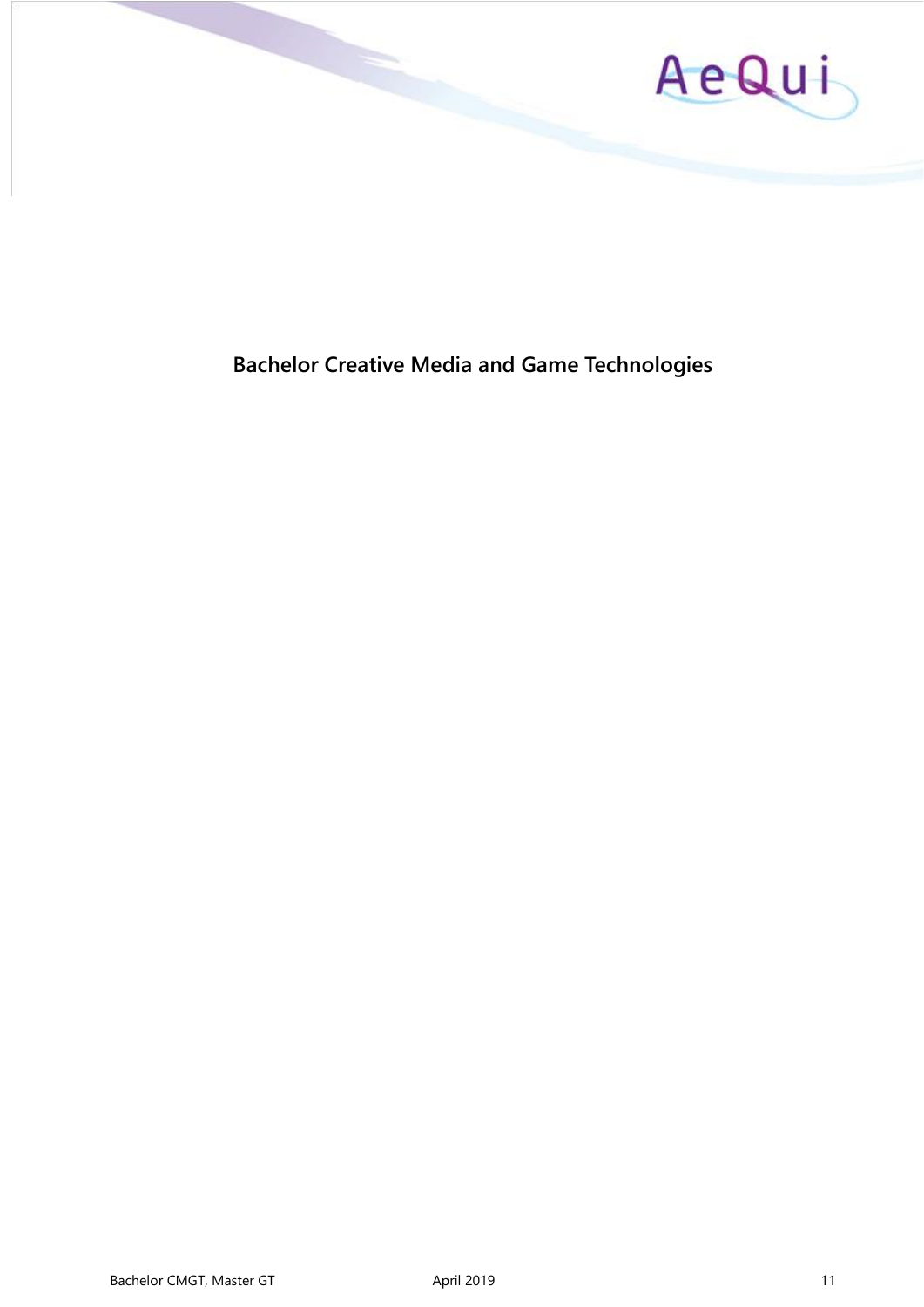# <span id="page-11-0"></span>**Intended learning outcomes**

The committee qualifies the intended learning outcomes as **good**. The focus of the programme is delivering students capable of working effectively in positions within leading companies of the games industry. Students are able to specialise in games programming, visual arts, game design and production. The twelve competences of the domain of Creative Technologies are used as intended learning outcomes; the CMGT stem places the focus on design and prototypes, evaluation and re-design, and product implementation. According to the committee, the programme has a clear connection with the industry.

#### **Intended learning outcomes**

*Standard 1: The intended learning outcomes tie in with the level and orientation of the programme; they are geared to the expectations of the professional field, the discipline, and international requirements.*

#### **Findings**

The bachelor's programme was established in 2006 under the name International Game Architecture and Design. From the start the focus of the programme was to deliver students capable of working effectively in positions within leading companies of the games industry. The programme allows students to specialise in games programming, visual arts, game design and production.

The programme became part of the domain of Creative Technologies (CT) created in 2014, bringing a new set of competencies and a new programme name: Creative Media and Game Technologies (CMGT). The CT domain has three stems that share twelve competencies on bachelor's level: Communication and Multimedia Design (CMD), Fashion and Textile Technologies (FTT) and CMGT. CMGT is the stem the programme represents alongside University of the Arts Utrecht (HKU), Hogeschool Rotterdam and Saxion Enschede. The four programmes in the CMGT stem have quarterly meetings to discuss their individual strengths and their individual focus in the field of game development. They also discuss developments in the field and align the shared Body of Knowledge and Skills.

The next twelve CT competencies are used as intended learning outcomes of the programme:

- 1. Technical Knowledge & Analysis
- 2. Design & Prototyping
- 3. Implementation & Testing
- 4. Research & Analysis
- 5. Conceptualising
- 6. Designing
- 7. Entrepreneurial Attitude
- 8. Entrepreneurial Skills
- 9. Working in Projects
- 10.Communicating
- 11. Learning and Reflective Capacity
- 12.Responsibility

The CT domain programmes overlap with each other in the attention paid to technology and design. The difference in focus lies in the level that the competencies have to be acquired. The BUas programme places the focus on design and prototypes, evaluation and re-design, and product implementation. Also the programme has a strong focus on professional standards. Students are challenged to prove themselves as independent creative professionals.

The programme has yearly contact with its industry advisory board (IAB). Here new technological developments, curriculum changes, opportunities and risks are openly discussed. For instance, as the programme moved to a more free curriculum with the coming of the CMGT stem, the IAB supported the focus on practical and personal development, but also warned that hard skills may potentially suffer. The subsequent improvements of the programme were guided by these discussions.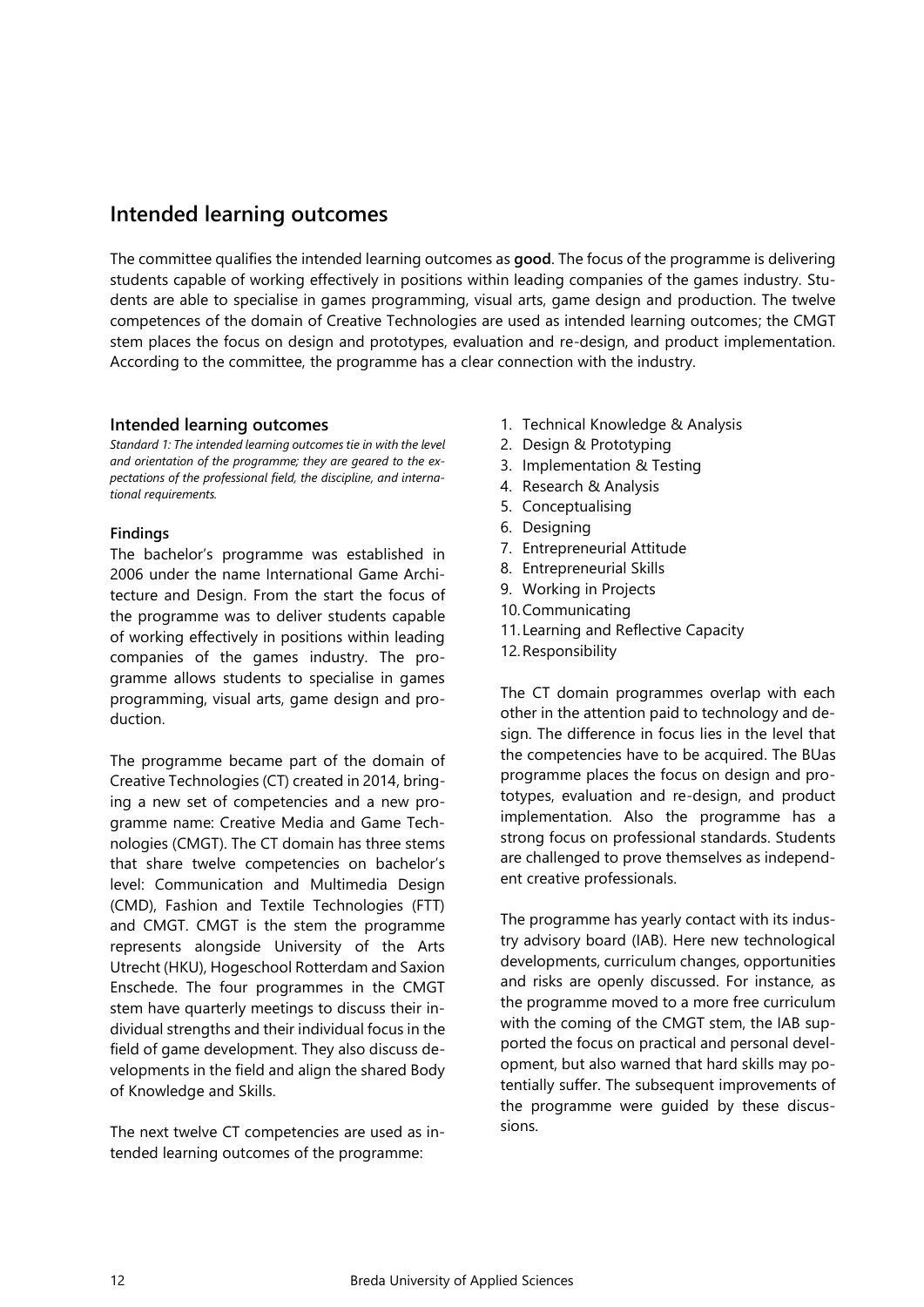In the coming years, the programme wants to engage in more international competitions and collaborations with partner schools to benchmark itself with the best game development schools in the world.

#### **Considerations**

The committee established that the bachelor's programme offers the students the possibility to become effective team members in companies of the games industry. The committee observed that by distinguishing the specializations in games programming, visual arts, game design and production, the programme makes a clear choice and has a very strong technical, industry focus, especially on the high level AAA-games industry, where other programmes focus also on (other) media. The programme is on par with the developments in the game industry. It is clear to the committee that the programme positions itself very well: there is a clear connection with the industry and students easily find promising jobs. Although the new name of the programme suggests that it also focuses on media, students have a very clear picture of the focus on (technical and designing aspects of) gaming and on their possible future.

The programme uses the twelve CT competences as its intended learning outcomes. According to the committee, these intended learning outcomes are well described in terms of level and orientation and are in line with the domain-specific requirements for the domain of creative technologies.

The committee agrees with the programme that their Body of Knowledge and Skills needs updating and alignment. The committee advises to create a Body of Knowledge and Skills in which the three specializations in games programming, visual arts, game design and production are clearly distinguished.

The committee established that the industry has an important role in the programme, among others in the yearly industry advisory board. The committee supports the intention of the programme to strengthen the contacts with partner schools.

Based on the interviews and examination of the underlying documentation, the assessment committee qualifies the intended learning outcomes as **good**.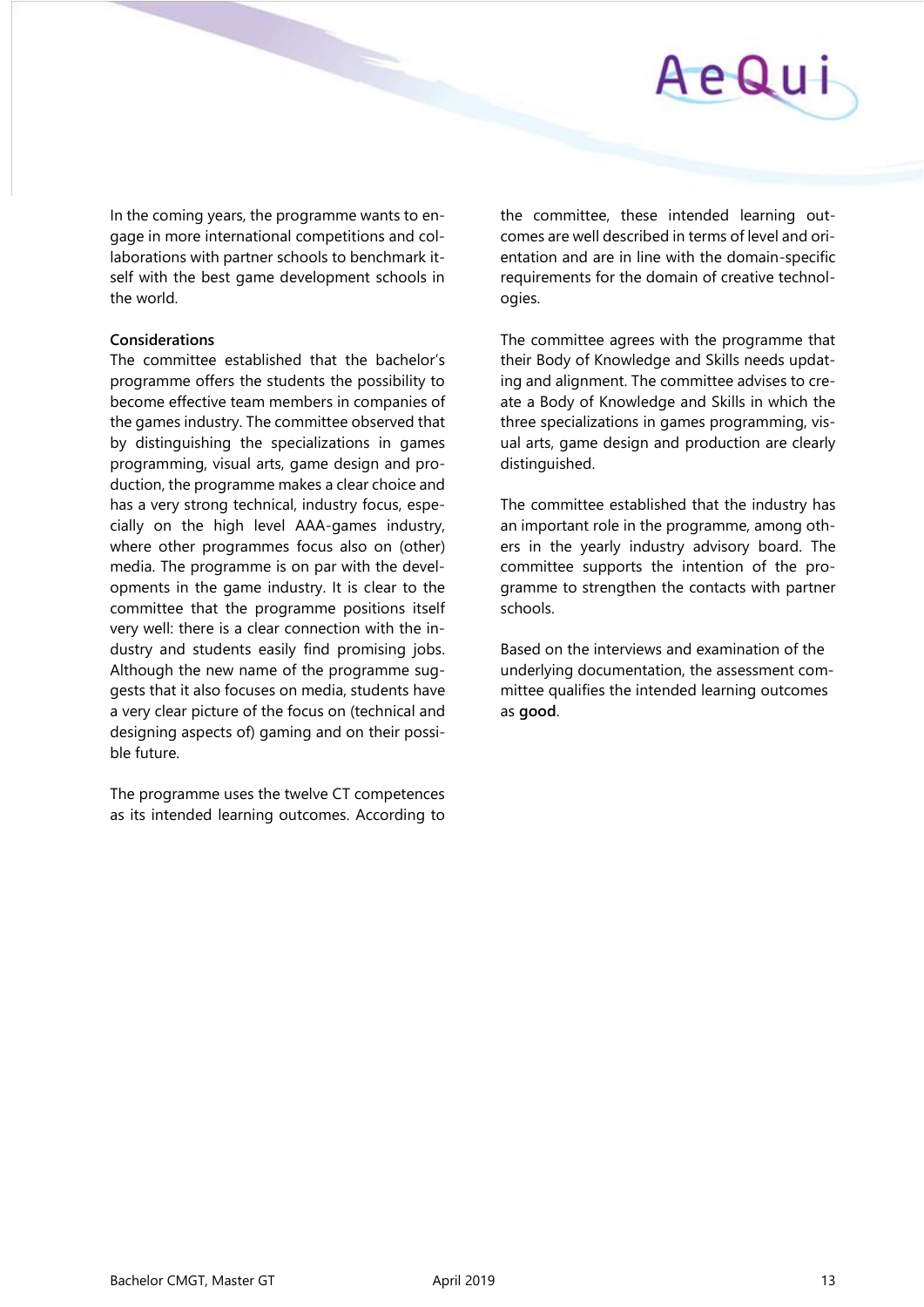# <span id="page-13-0"></span>**Curriculum**

Every student goes through the programme starting in one of the three disciplines, and expands and personalizes their role over the years. From the start of the programme, students execute development roles in project work. The committee considers there is a clear connection between the aims and objectives of the programme and the objectives in the projects, which are described in project briefs. The programme holds a very strong community in place in which students, teaching staff, researchers and industry all play a significant role. The teaching staff finds a balance between an in-depth reviewing of the student work, documenting all the feedback and working together in the gamelab to create meaningful learning experiences. The programme has a very thorough selection process in place and the qualifications of the incoming students are in line with the structure and contents of the intended curriculum.

#### **Orientation**

*Standard 2: The curriculum enables the students to master appropriate (professional or academic) research and professional skills.* 

#### **Findings**

#### Professional skills

From the start of the programme, students execute development roles in project work. The professional skills necessary to perform these roles range from software engineering to user experience design, from 3D modelling to animation, from mathematics to architecture. The programme uses the early parts of the programme to lay the critical foundation for these skills and rely on the student to develop these skills as an independent learner using a multitude of resources towards the end of their study.

Next to the work that needs to be performed as specialist craftsmen, there is a set of professional development skills that needs to be developed. In the programme these competencies have been developed into a set of Intended Learning Outcomes (ILOs) which are assessed during every project. These ILOs are about organizing project work, communication skills, self-reflective capacity and engaging with feedback.

The work field is involved in the programme, by having industry clients perform the role of publisher or project stakeholder, and give students

and staff feedback on the progress and performance of the projects they work on. Industry also engages with students through guest lectures and workshops which can be for students or expert groups. Furthermore, the fourth year offers the option for students to undertake a work placement. Industry is an instrumental part of the final graduation process where they review and provide feedback on the student's final project.

In the coming years the programme wants to invest further in strengthening the bonds to others disciplines of BUas by using its expertise in game technologies, such as design thinking, deep learning and 3D visualisations, alongside investing in the alumni network through the learning communities.

#### Research skills

Each course is set up with a project brief in such a way that they require students to research and investigate. This may be done through setting creative constraints (such as: requires online multiplayer) or using terminology they may not be directly aware of (such as: documentation consists of a nodegraph, and map and plan) which requires students to formulate a research question and investigate learning resources. As the competency level grows, the independence and complexity of research topics inevitably also grows. According to the programme, research in the game development process goes beyond the academic research skills such as posing a research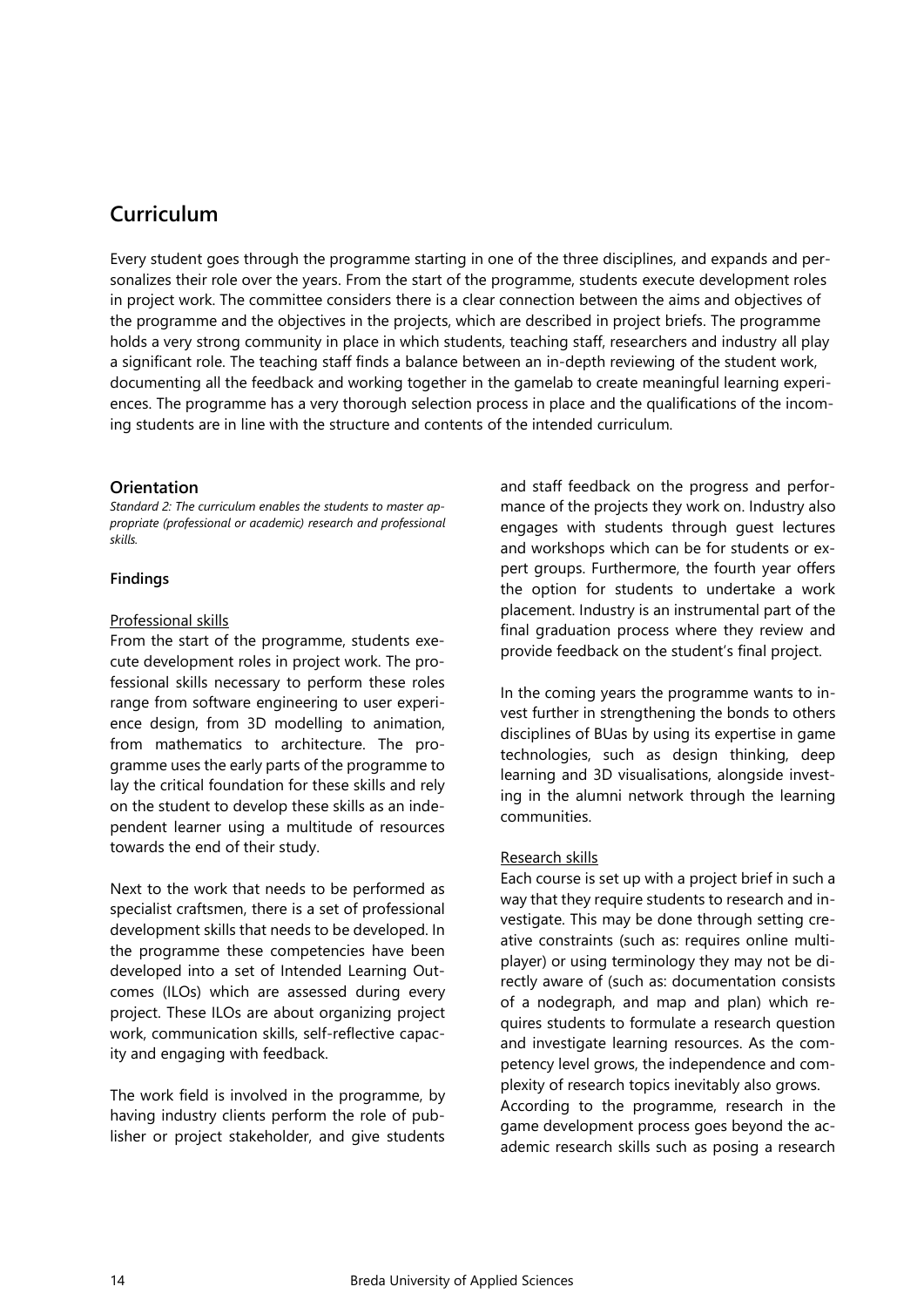

question, doing desk-research and writing conclusions. Research through product analysis and prototyping are important skills for a game developer. During their studies students are often tasked with a problem where they do not yet know what they need to know, and they are trained in figuring out what they will need to move forward.

Based on the 2018 NSE results the programme is top-scoring in the CMGT stem on 'practical research', but the programme aims to embed research even stronger in the programme. According to the self-evaluation report this could be done by aligning research projects to the project briefs and in that sense having student teams create development data for research projects. Similarly, the development-oriented students need to be reminded of the role of research in the design process repeatedly, which is something they often struggle with as their level of independence grows in the later years of the study. Most importantly the programme wants to expand its reach into the industry and generate an even more substantial contribution to the game development field through the organisation of conferences, publishing games and papers, sharing practices and assets, and organizing semi-open learning communities through which the programme can connect research, education and industry.

#### **Considerations**

The panel considers that students have ample opportunities in the programme to learn about and practice research. The committee trusts that the programme provides enough background for students to gain knowledge and experience in their field of work so they are able to carry out their graduation work. The ILOs in the project briefs are clearly interlinked with the research. The committee is enthusiastic about the incorporation of research in the projects: students get well prepared for their graduation work this way. The committee agrees with the programme that its plans ensure even better embedding research in the programme.

The committee holds the view that the staff together with the strongly integrated industry relations into multiple levels of the programme are capable of bringing current developments into the programme. The programme considers itself part of the development community; the committee strongly agrees with that. The programme is very focussed on the competencies and interdisciplinary collaboration, which is needed for students to perform their future jobs. The committee would like to emphasize this is a strong point of the programme.

Based on the interviews and examination of the underlying documentation, the assessment committee qualifies this standard as **good**.

#### **Contents**

*Standard 3: The contents of the curriculum enable students to achieve the intended learning outcomes.* 

#### **Findings**

#### Regular programme

Every student starts in the first year in one of the three disciplines, and expands and personalizes his or her role over the years. The four years are therefore called Foundation, Exploration, Collaboration and Personalisation.

In every block of ten weeks, students work on a project. The project brief contains the information a student needs to get started with the project, with both the ILOs and the creative constraints. By keeping a separation between what the programme wants the students to learn, and what it want them to make, they create flexibility to change the Body of Knowledge and Skills with new trends. For instance, in the third year the ILOs are stable over the years and do not change much. However, the creative constraints of the brief change every year, ranging from VR projects to console projects, Motion Capturing or advancements in deep learning. Workshops, expert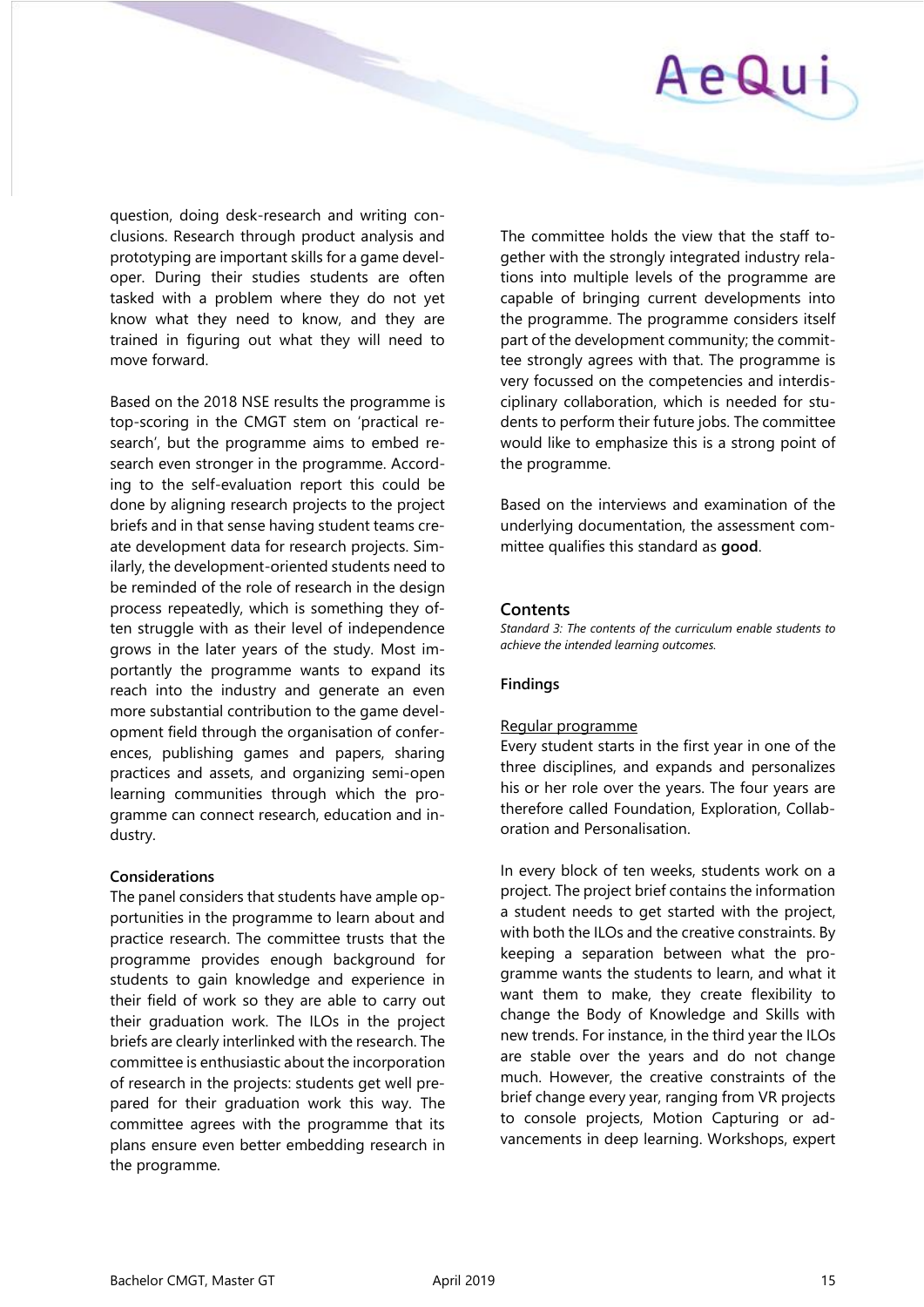groups and guest lectures can then be aligned to the needs of these projects.

Each project is always aimed at a specific development phase, and builds the necessary skills to master that phase. These phases of development are concept, pre-production, production, and release. For instance, concept artists may work on sketches and art-style definition in the concept phase, on inspiring content during pre-production, then focus on creating production art for assets, and finally creating marketing images for release.

Professional development is a key part of assessment. This focuses on aspects like team-work, planning, communication and self-reflective capacity. To this end study coaching is embedded in the curriculum. Study coaching begins with the intake process and builds with communal workshops to later become more one-on-one as students grow increasingly independent. Even though the study coaches take the leading role in organizing lectures and workshops for the relevant professional skills, the teaching team carries and assesses these activities together.

#### Fast track

The programme provides an accelerated programme for graduates with a VWO or equivalent diploma. This fast track is a three year version of the programme. Students in the first and second year have the same projects and assessments as the others, but are encouraged to do more selfdirected learning on the side. Instead of attending the third year they immediately go into the graduation year. The programme currently has its first student in this structure who is currently doing the graduation year.

#### **Considerations**

The committee studied the correspondence between the competences and the curriculum and considers that there is a clear connection between the aims and objectives of the programme and the objectives in the projects, which are described in clear project briefs. The detailed project briefs

show the programme keeps up with the newest technologies and developments in the industry. The translation of the competencies in ILOs per project is very transparent, according to the committee.

The committee is enthusiastic about the structure of the programme, which allows the students to build a strong foundation in their discipline first, and then later let students explore overlapping roles. The structure provides ample room for individual development and thereby give opportunities for deep learning and possibilities for innovation. However, the committee suggests to give the students even more possibilities for their creative development for example by leaving more room for 'out of the box' choices in some of the projects.

The committee advises the programme to closely monitor the effectiveness feasibility of the fast track: mainly due to the limited size (just one student at the moment) it is not clear if skipping the third year is feasible.

Based on the interviews and examination of the underlying documentation, the assessment committee qualifies this standard as **good**.

#### **Structure**

*Standard 4: The structure of the curriculum encourages study and enables students to achieve the intended learning outcomes.* 

#### **Findings**

The programme is of the opinion that it is crucial for students and alumni to be able to organize their project work and adapt to changing context, creative opportunities or new insights. Communication within and between disciplines is another crucial skill to be able to collaborate in a multidisciplinary environment. Therefore, the project work requires groups of people to work together, and they are supported in this process through the teaching teams and learning resources. The programme considers self-reflective capacity and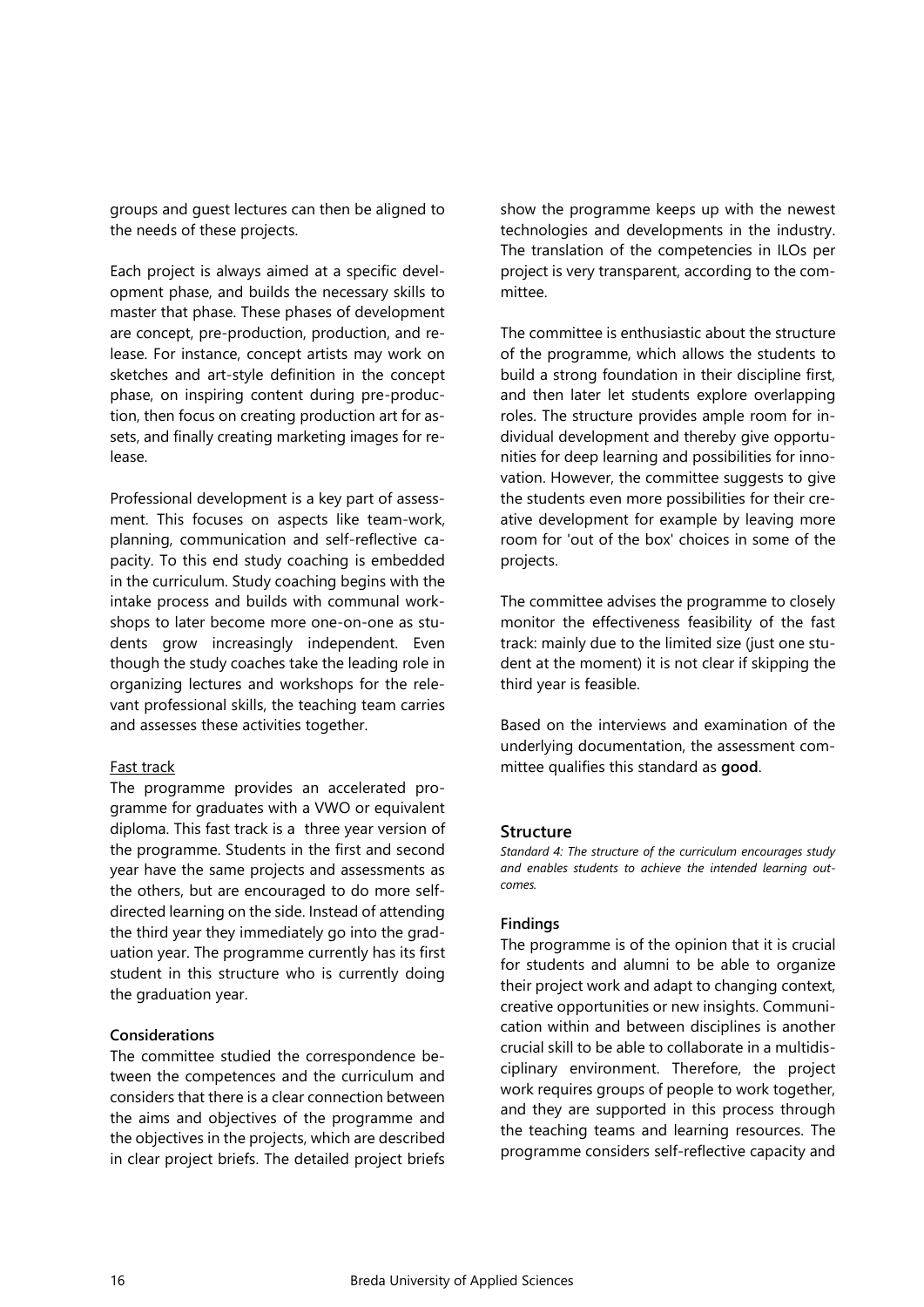

engaging with feedback a crucial step to get the learning cycle going. Providing work for review to lecturers, peers, or players and meticulously collecting feedback is a central part of both the natural design process and the educational framework.

The simulated studio environment is implemented through Gamelab. Students are expected to be present in the Gamelab room two days a week. These are the core days in which they will have rooms, devices, and teachers available. For another two days a week they work on the project on premises of BUas. The fifth day is Workshop Wednesday in which, on a weekly basis, a variety of workshops and lectures are organized.

In the early years the Gamelab days are highly structured for the students, including instructions and lectures. During these contact hours students receive coaching, one-on-one feedback, and group work reviews. For instance, a typical day will start with the teachers setting direction by explaining how far the programme expects the project has progressed. After that people work on their tasks and lecturers walk around the classroom to help students individually or in groups. In the afternoon some work reviews, pitches, or discussion may be planned. In later years these days are more loosely structured. There are team reviews of project progress, students may have scheduled feedback sessions, but mostly students use this time to work on the project with their teams.

The Workshop Wednesdays are where most of the traditional 'teaching' takes place with a lecturer in front of a group of students elaborating on learning resources. Year 1 and 2, especially, rely heavily on delivering learning resources in sync with the project timelines, establishing a guiding structure to the project. In Year 3, Year 4 there is a more active role required from the students. Next to lectures there are also interactive workshops, guest lectures or expert groups, which are critical to students to personalise into their chosen roles.

Expert groups are essentially learning communities, groups of people who come together because they share an interest in a particular topic. This could be, but is not necessarily, related to an ongoing project. For instance, the weekly Year 3 Production Roundtable is a group of peers who have production roles in complex projects and share issues and advice. The Procedural expert group meets on a weekly basis to share work and help each other problem-solve issues. 'Poly Parties' are a staple as senior students help the first years with their assignments. The Retrogaming group is currently developing a title on the original GameBoy, experimenting with development kits and setting up a small game project. The expert groups are set up based on project requirements and student interest.

All projects are standardized to adhere to the same project cycle, which consists of a loop that happens once a block, a subloop that happens once a week, and another subloop that happens on a daily basis. The project loop is rooted in PBL, agile development, and relies heavily on feedback. The evidence of this is stored in an artefact called the Learning Log, which can be seen as an extended portfolio method of tracking evidence.

Because the programme would like to extend the availability of staff in gamelabs, it improved the student/teacher ratio by reducing the number of students accepted into the programme since the last accreditation from 260 to 180 per year.

#### International benchmark

The CMGT programme of BUas ranks top 10 in an international survey published by The Rookies. The programme has benchmarked their curriculum and structure with both these (private and public) international game educations and found that it is among the most innovative programme due to the way it mirrors a simulated game development studio, offers projects that are not fixed to narrow subjects, It facilitates large team (40+) that integrate their skills in a multidisciplinary team and allows students to work on projects to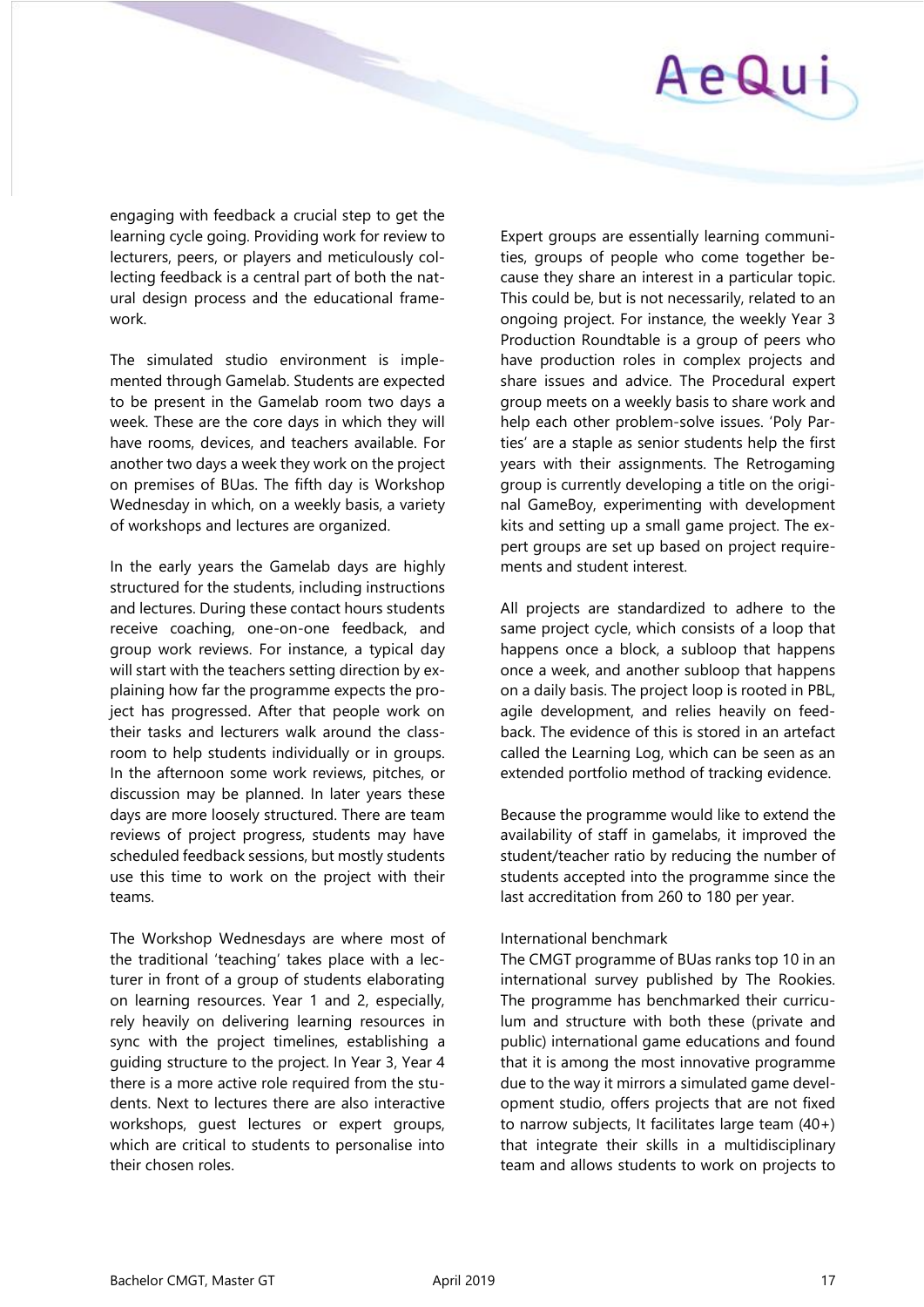completion. The supervision is unique because staff work in large teaching teams who have a full range of experience and skills. In addition, students are exposed to multiple industry standard tools and game development resources.

This CMGT programme fosters strong personalised learning which is embedded in the curriculum structure throughout the four years of study that ensures the achievement of learning outcomes on a higher level of complexity and autonomy.

#### **Considerations**

The committee feels the teaching-learning concept of the programme structures the programme very well and is exceptional supportive for the learning process of the students. The committee is very positive about the structure of the learning environment in which students become highly effective team members by continually learning in an industry-simulated game development environment where different industry technologies and tools are used. With the balance between project work and individual assessment of progress on the competences, the programme succeeds in emulating industry best practices. The committee recognises and supports the findings of the international benchmark in this respect.

According to the committee, the programme holds a very strong community in place in which students, teaching staff, researchers and industry all play a significant role. The teaching staff finds a balance between an in-depth reviewing of the student work, documenting all the feedback and working together in Gamelab to create meaningful learning experiences. The expert groups are a great way to remain flexible with what the programme teaches, while still being able to organize this logistically to ensure the core curriculum.

Students and alumni reported to the committee that the workload is high but doable. They are all very dedicated to the programme and enthusiastic about the structure.

Considering the programme has an international, innovative and challenging industry simulated learning environment, unique and up-to-date through the project brief-approach, the assessment committee qualifies this standard as **excellent**.

#### **Incoming students**

*Standard 5: The curriculum ties in with the qualifications of the incoming students.* 

#### **Findings**

Each year the programme has five prospective students competing for every successful appointment. The programme wants to ensure that entrants to the programme have experienced creating at least one game or were actively involved with a game development related task and are very motivated to learn how to make the great games of the future. Study coaches are already active during the intake phase where they are available for applicants and relatives to answer questions, oversee the study skills tests and provide feedback for the intake process improvements. This provides another dimension for ensuring applicants are making the right choice of study.

After students enrol for the programme they must select the variation they apply for. During the course of application they will participate in several tests and assignments specifically aimed at gauging the applicants' fundamental skills and aptitude for the variation they want to explore. Depending on the variation, these assignments range from drawing to developing a game or showing core C++ understanding.

The intake process consists of five mandatory and assessed components. These components are partly done online after applicants sign up for the course as well as on-site when students are invited for a personal interview to discuss their assignments, interest in the programme, and portfolio. The five components consist of a study skills test (online), a variation assignment (online), a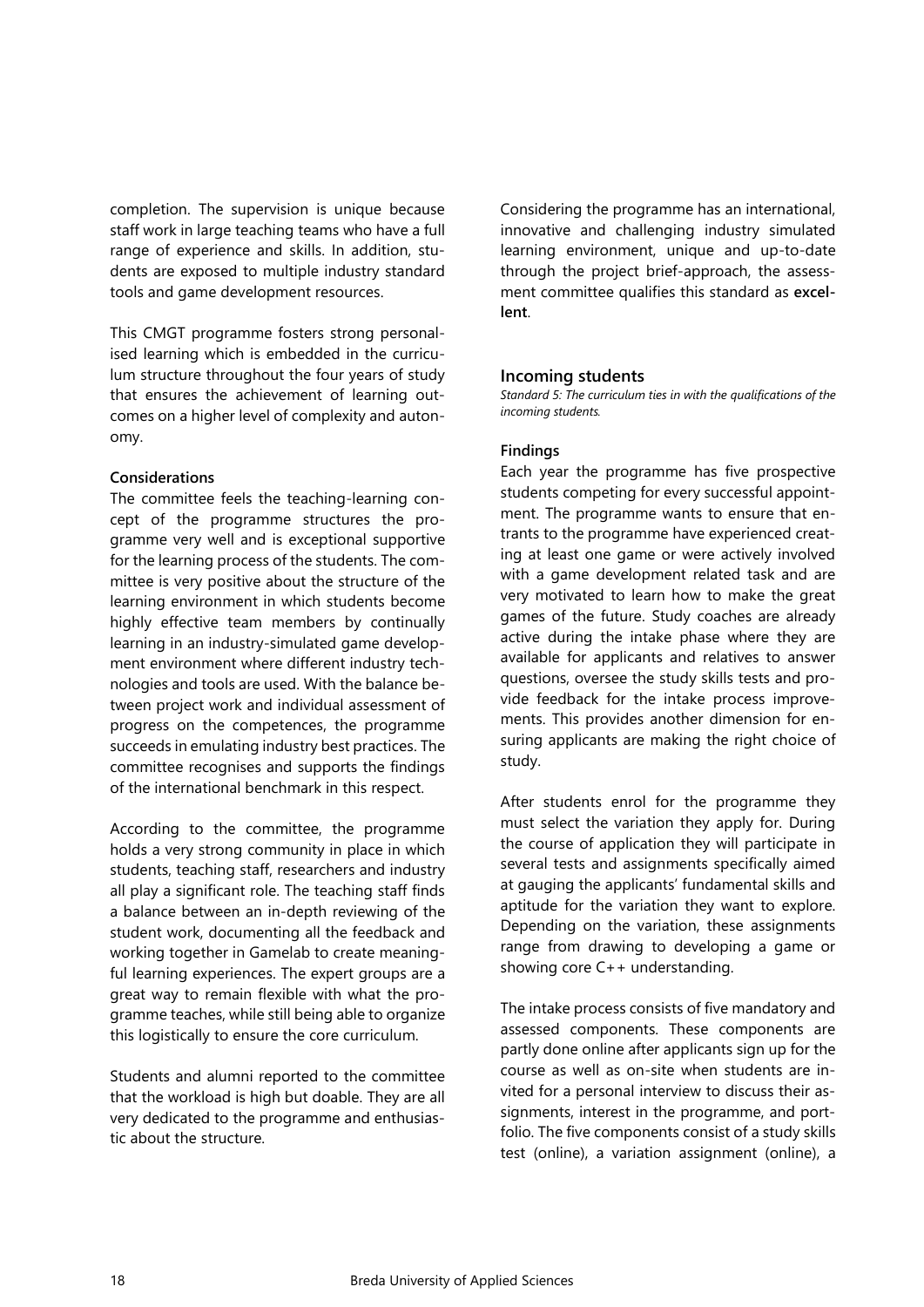

general exam (on-site), a variation advanced exam (on-site) and an interview (on-site). All components will get a score, which will be collected and translated in a 100 point scale. The results of all applicants will provide a final ranking that decides if an applicant is accepted or not. All disciplines are equally represented in the final intake numbers.

The programme aims to increase the percentage of international students, as game development is a global industry. Currently 21% of all CMGT students are international, with a peak of 29% international in the first year. The programme will maintain activities in international marketing and attracting top talent from across the globe.

#### **Considerations**

The committee examined the admission requirements for the programme and concluded that the qualifications of the incoming students are in line with the structure and contents of the intended curriculum. The committee is of the opinion there is a very thorough selection process in place, which filters out the 'game players' from the 'game makers'. The elaborate intake assessment with portfolio review and an interview, combined with setting clear expectations at open days and orientation days, has proven a successful strategy to attract and select the best students. Students confirm 'the right students are getting in' and the committee determines that the program is capable of attracting highly talented students.

Based on the interviews and examination of the underlying documentation, the assessment committee qualifies this standard as **good**.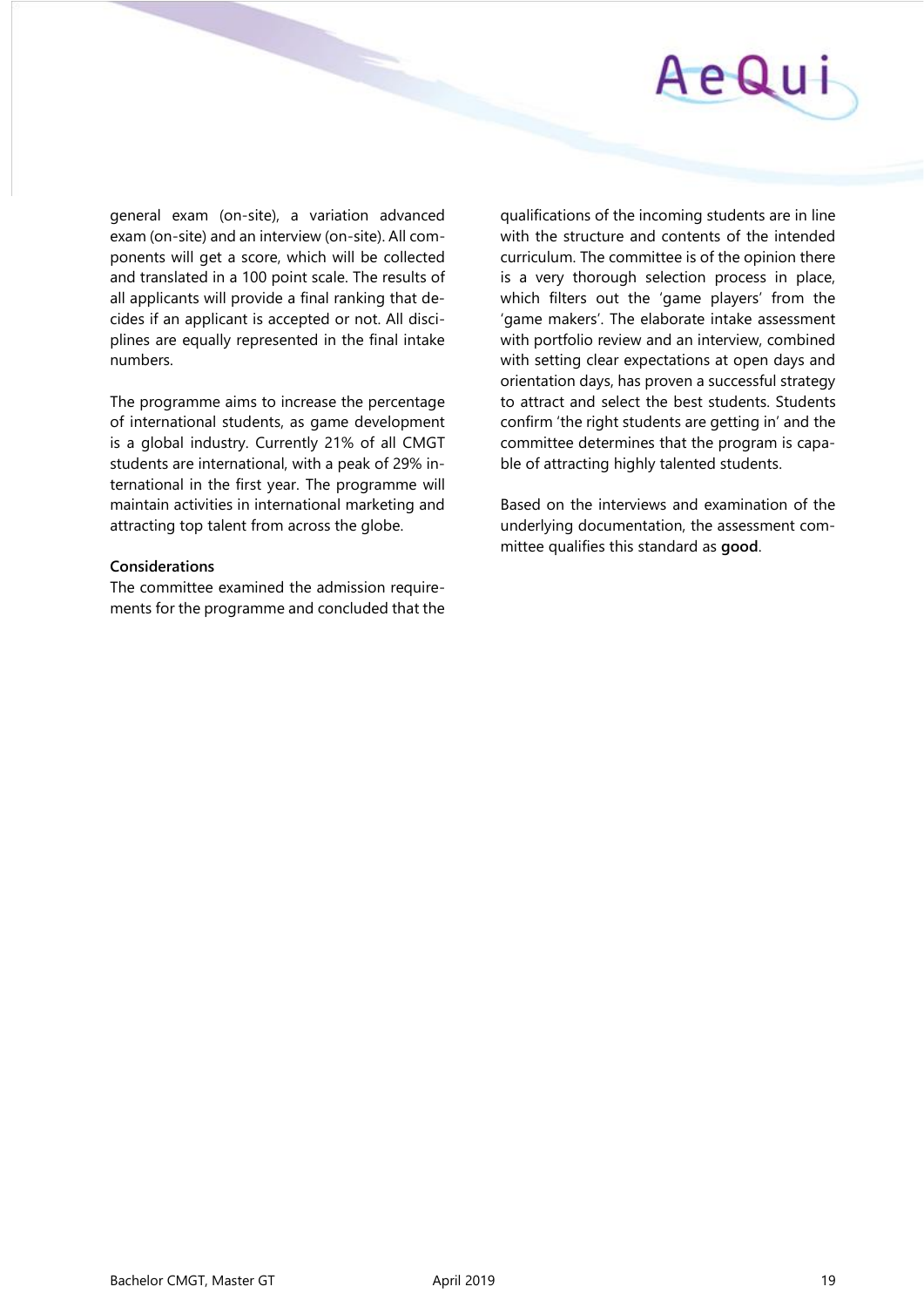# <span id="page-19-0"></span>**Staff**

The committee qualifies the staff as **good**. There are forty teachers, three study coaches and two student counsellors. Over 50% of these staff members is international and most of them have games industry experience. The committee establishes that the staff team is highly qualified for the realisation of the curriculum in terms of content and educational expertise. They are very motivated to work with this specific group of students and in this specific learning environment.

*Standard 6: The staff team is qualified for the realisation of the curriculum in terms of content and educational expertise. The team size is sufficient.*

#### **Findings**

In September 2018 over seven hundred students were enrolled in the programme supported by forty teachers (27 fte). These staff members also support the Master Game Technology. In addition, the programme has three study coaches (2,3 fte) and two student counsellors (1,1 fte). The teaching team has significant and diverse games industry experience. Over 50% of the staff is international. The workshop system gives teachers the power to schedule and promote guest lectures, with the advantage of facilitating both staff and student exposure to new ideas.

Given the number of staff coming from industry, the programme has ensured they also receive the essential educational support and training: didactics and BKE (Basic University Examiner Qualification), along with relevant master studies for those who did not already have them. Of the staff body twenty have or are currently completing a Master level study, and five have completed a PhD. 75% have been BKE certified. Due to the games industry background staff generally possess a strong intrinsic motivation to keep up-to-date with latest industry developments. The programme also ensures staff have opportunities to attend industry relevant conferences such as the Game Developers Conference and GamesCom.

Besides being a content specialist able to convey skills and knowledge to a passive group of students, a part of their role requires staff to be an

industry mentor who is able to motivate and challenge their students to find their own way. The aim of the programme is to keep the staff up to date with the fast-moving games industry which will remain a focal point that the programme seeks to continually support through training, learning communities and conferences.

The option of placing staff back in industry for a set period of time is another option that is being actively pursued. Having good industry partners allows the programme the possibility for them to welcome a staff member to temporarily join their team. Given this, one of the future goals of the programme is to see at least two staff members making use of this option each academic year.

### **Considerations**

The committee establishes that the staff team is highly qualified for the realisation of the curriculum in terms of content and educational expertise. They are very motivated to work with this specific group of students and in this specific learning environment. The students have ample personal contacts with the teaching staff, who are easily accessible. They are qualified and recognized within the games industry. Therefore, the programme is highly integrated with the future workplace of students. With over 50% of staff being international helps prepare students for employment options abroad and to be globallyready. The student staff ratio is good.

Based on the interviews and examination of the underlying documentation, the assessment committee qualifies this standard as **good**.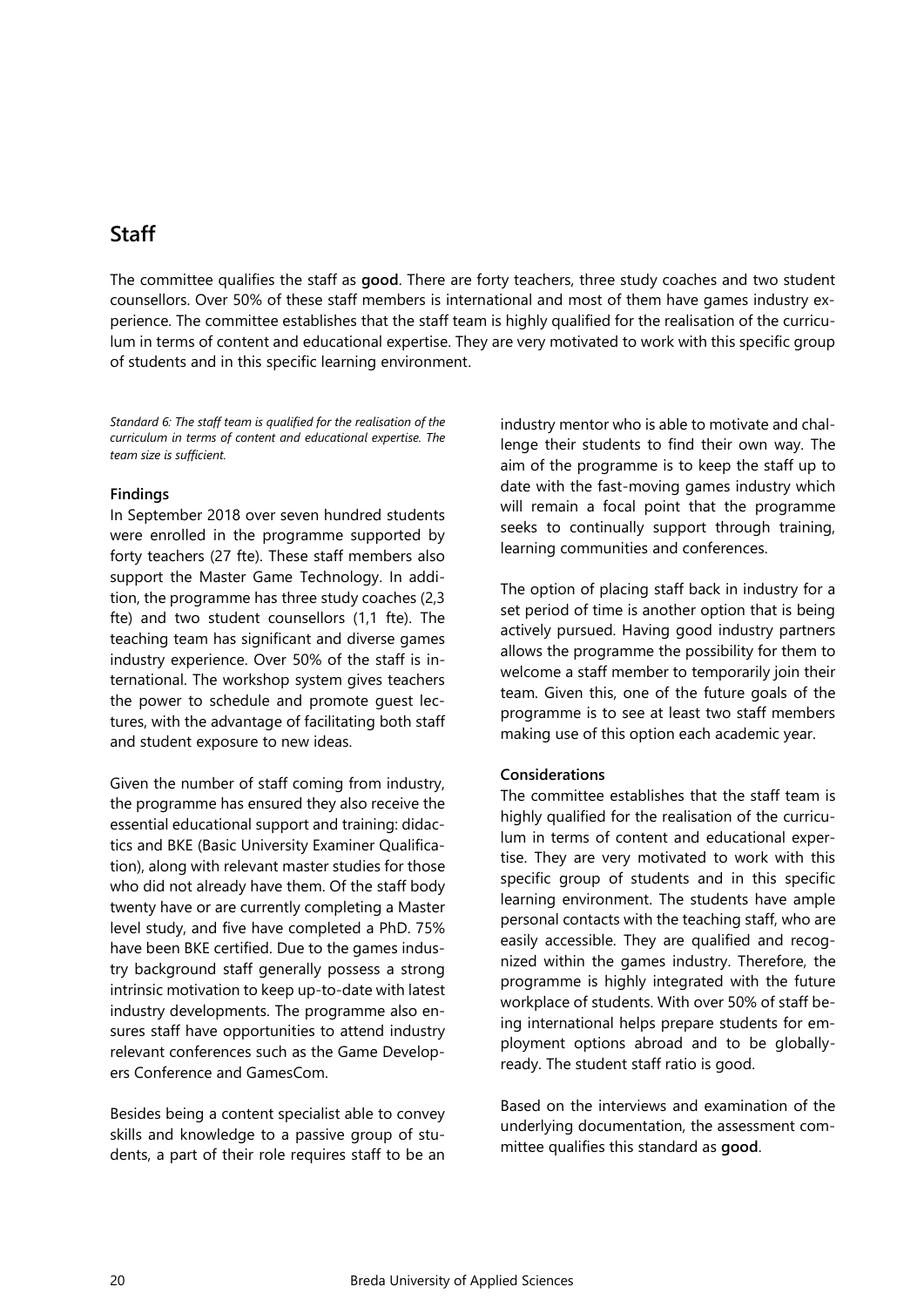# AeQui

# <span id="page-20-0"></span>**Services and facilities**

The committee qualifies the services and facilities as **good**. The infrastructure such as accommodation and facilities is sufficient for the realisation of the curriculum. The programme is well accommodated by several work environments that enable different learning styles required for a well-rounded games education. The tutoring of and provision of information to students are conducive to study progress and tie in with the needs of the students. The committee is enthusiastic about the tutoring as an integral part of the education: there is a strong monitoring system based on results of exams, in combination with e-modules on transferable skills.

### **Accommodation and infrastructure**

*Standard 7: The accommodation and material facilities (infrastructure) are sufficient for the realisation of the curriculum.* 

#### **Findings**

Currently BUas is in the middle of two building relocations. In September 2018 the programme started at a temporary building for just one year. After this the programme will relocate to the main location again, which is currently in development towards a state-of-the-art campus. The new campus will bring together all study programmes of BUas which are currently spread across the city of Breda, in one location. The campus will be fully operational at the end of 2019.

The programme provides several different physical learning environments, from the core industry simulated Gamelabs to specialist development environments supporting personal development and research. These environments include:

- 1. Gamelabs the work simulated environments are the four main areas where students experience full day contact time on at least two days of the week,
- 2. Technical Drawing Room specialist space for the technical drawing skills and knowledge,
- 3. Life Drawing Room specialist space for the practise of foundational art skills and knowledge,
- 4. Play Space and VR/AR Testing Room research, play-testing and Virtual Reality development,

5. Library of Books and Games - collection of game development related books, board and video games.

As a part of the Creative Technologies domain, the programme has rolled out a vast set of digital tools to support both the professional and educational aspects of the programme. This is a combination of industry tools and educational toolsets. As for the digital environment, the challenge for the programme lies in onboarding students into this multitude of toolsets. In part this is done through tutorials during Gamelab days where basics are set up together with the students, and in part by postponing use of some more complex tools such as Jenkins and Jira until later years. Also, part of the answer lies in streamlining the use of the tools to students. The programme is looking into options to create a single point of entry website for students, through which they can find all relevant educational information.

Besides consumer hardware, the programme also gives students access to video game console development kits from Sony, Microsoft, and Nintendo.

The availability of space is limited by the traditional design of contact and class hours only, while the programme provides sixteen hours of gamelab every week. The programme recognizes this in a lower than average score on 'availability of workstations' in the 2018 NSE results. With the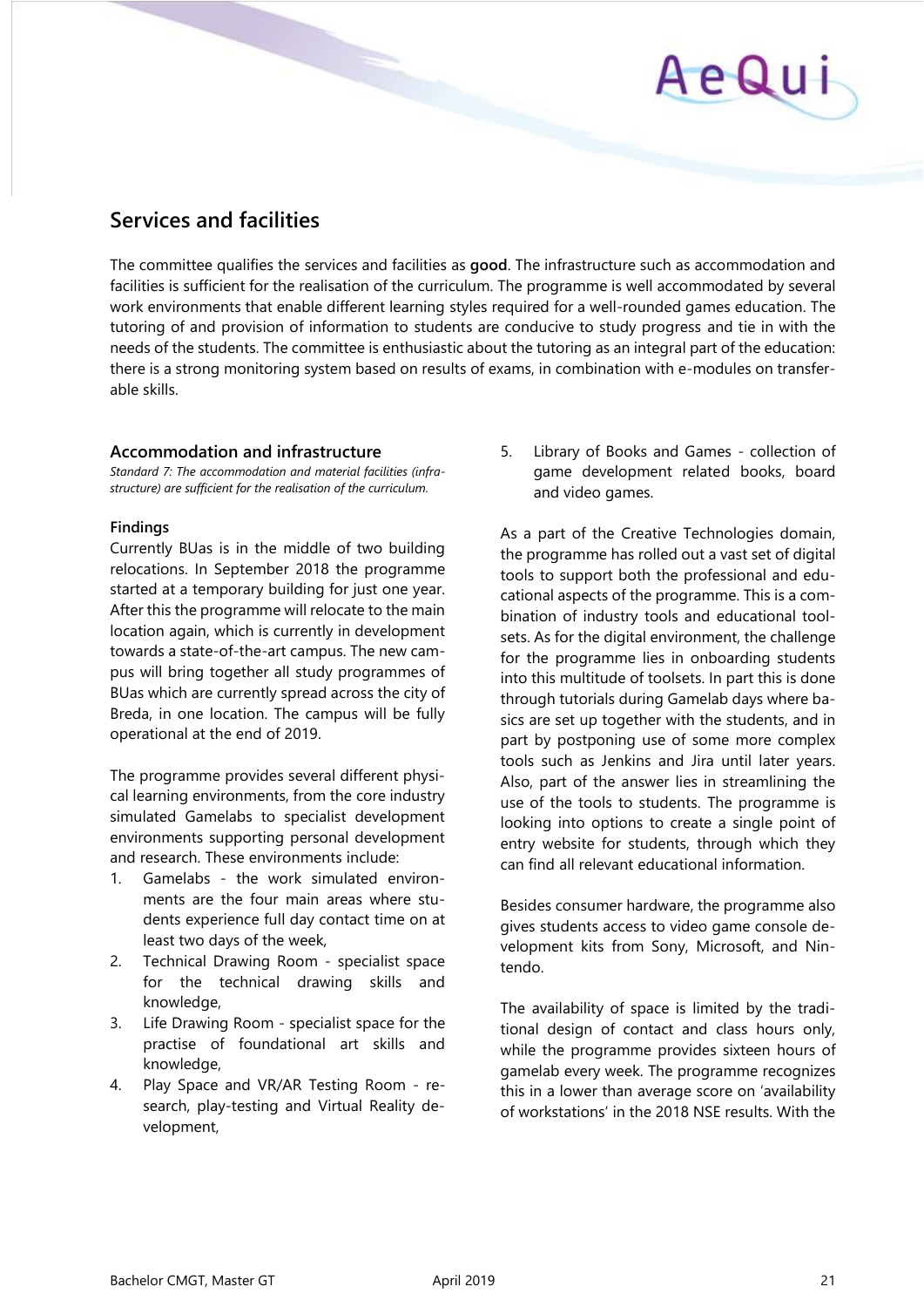move to the new campus in 2019 and the preparations put in place the programme is confident it will be able to improve the facilities even further.

#### **Considerations**

The committee considers that the infrastructure such as accommodation and facilities is sufficient for the realisation of the curriculum. The programme is well accommodated by several work environments that enable different learning required for a well-rounded games education. According to the committee, the programme is able to create an inspiring, international meeting place for students, staff and industry – filled with activities and dynamism. Students have access to state-of-the-art gaming facilities. The committee believes that learning how to work and develop with these devices gives unique experience that enriches a student portfolio and makes them more employable.

This year, the facilities are a challenge for the programme, mainly because the building has less capacity then desired. The committee believes the new building will facilitate the infrastructure that will fit the programme very well. The new campus will facilitate innovative education and business practices.

Based on the interviews and examination of the underlying documentation, the assessment committee qualifies this standard as **good**.

#### **Tutoring and student information**

*Standard 8: The tutoring of and provision of information to students are conducive to study progress and tie in with the needs of students.* 

#### **Findings**

The programme provides a student handbook that explains year and block procedures, including competencies and assessment. For each project the programme has a project brief that describes the project goals, intended learning outcomes, additional requirements, deliverables and a timeline. The handbook and project briefs are

published on the digital learning environment which also includes the official Teaching and Exam Regulations.

Within the standardized structure of every block, the programme starts with a project kick-off for each year for all students to attend. The kick-off is the starting point for a new project in which all important requirements are covered. These year presentations are often repeated during the block to update students and answer questions on project requirements if they occur.

Staff are assigned to a year team that provides teaching and supervision to the full group of students in a given year and variation every block. This creates a connection between the group of students and teachers involved. It is important that student coaches are an integral part of the year teams as well. In practice, students take part in two eight hour gamelabs every week. During these days the intensity of guidance is substantial with a three man teaching team being available for around fifty to sixty students for the full day. During the labdays the role of teacher, besides being an expert in the field, is also a mentor to guide the student on their work and development. Teacher contact hours are then supplemented with the sessions that students join on the Wednesday Workshop.

Already in their third year it will become more apparent which personal directions students want to further develop themselves in. With the help from the third year teaching team and coaches, students will create a plan for their final graduation year. They can choose between a work placement, personal project, minor or exchange. During their graduation year students work on this project for which they get assigned a personal supervisor. After agreeing on the plan together, student and supervisor typically meet bi-weekly to discuss progress and other factors that might affect their work. Students doing a work placement also have a personal academic supervisor assigned, along-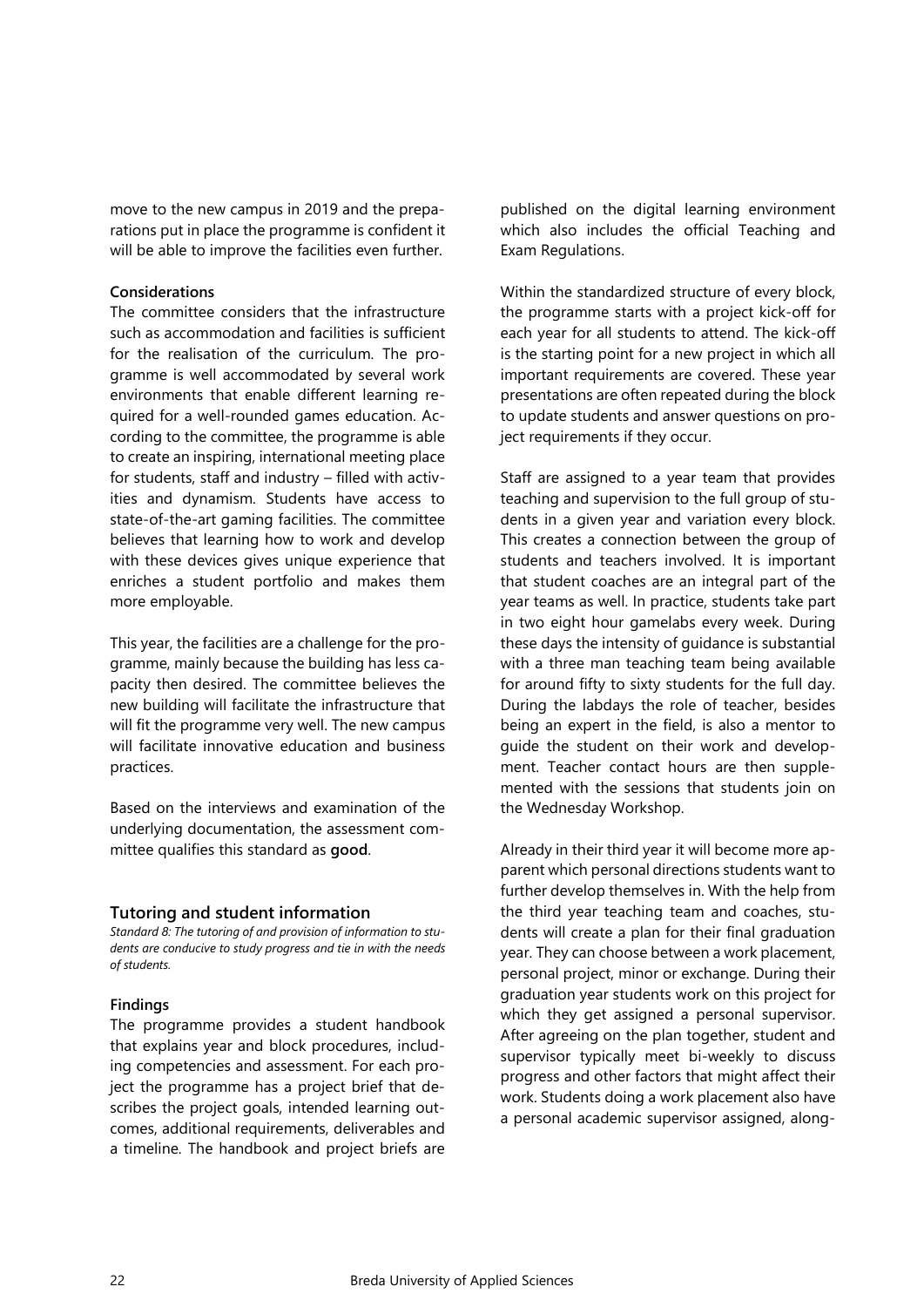side a company supervisor, to ensure the progress of competencies and educational assessment.

Every year team has a study career coach that helps with coaching and advising students on study skills and study career management through individual meetings as well as group sessions. They help monitor the students' professional and personal growth in the educational context. By including the coaches in the year teaching teams the programme wants to ensure their contribution for students with regard to the 'softer' skills they also essentially need to develop for their future career as comprehensive professionals. Coaches setup training sessions on feedback, reflection, and setting goals. With regard to team projects they support when team issues arise. The programme started to use MBTI and Belbin Team Roles as methods to help with supporting students on their personal development as well as roles they take in a team.

In the case of medical or personal circumstances that influence their study, the student can turn to the student counsellor. Conversations between student and counsellor are confidential. The student counsellor reports directly to the ADE Management Team on a regular basis. In situations that relate to exceptional personal circumstances of students, the counsellor also acts as an advisor to the Board of Examiners.

The programme noticed that the switch between years can feel different to students. This the programme aims to improve by clearer expectations and better onboarding when students join a new year.

#### **Considerations**

The tutoring of and provision of information to students are conducive to study progress and tie in with the needs of the students, according to the committee. The committee is enthusiastic about the tutoring as an integral part of the education: there is a strong monitoring system based on results of exams, in combination with e-modules on transferable skills.

The programme has an active mentoring and guidance system. The committee agrees with the programme it should ensure that staff are trained and equipped to fulfil this role and the extent to which this reaches.

Based on the interviews and examination of the underlying documentation, the assessment committee qualifies this standard as **good**.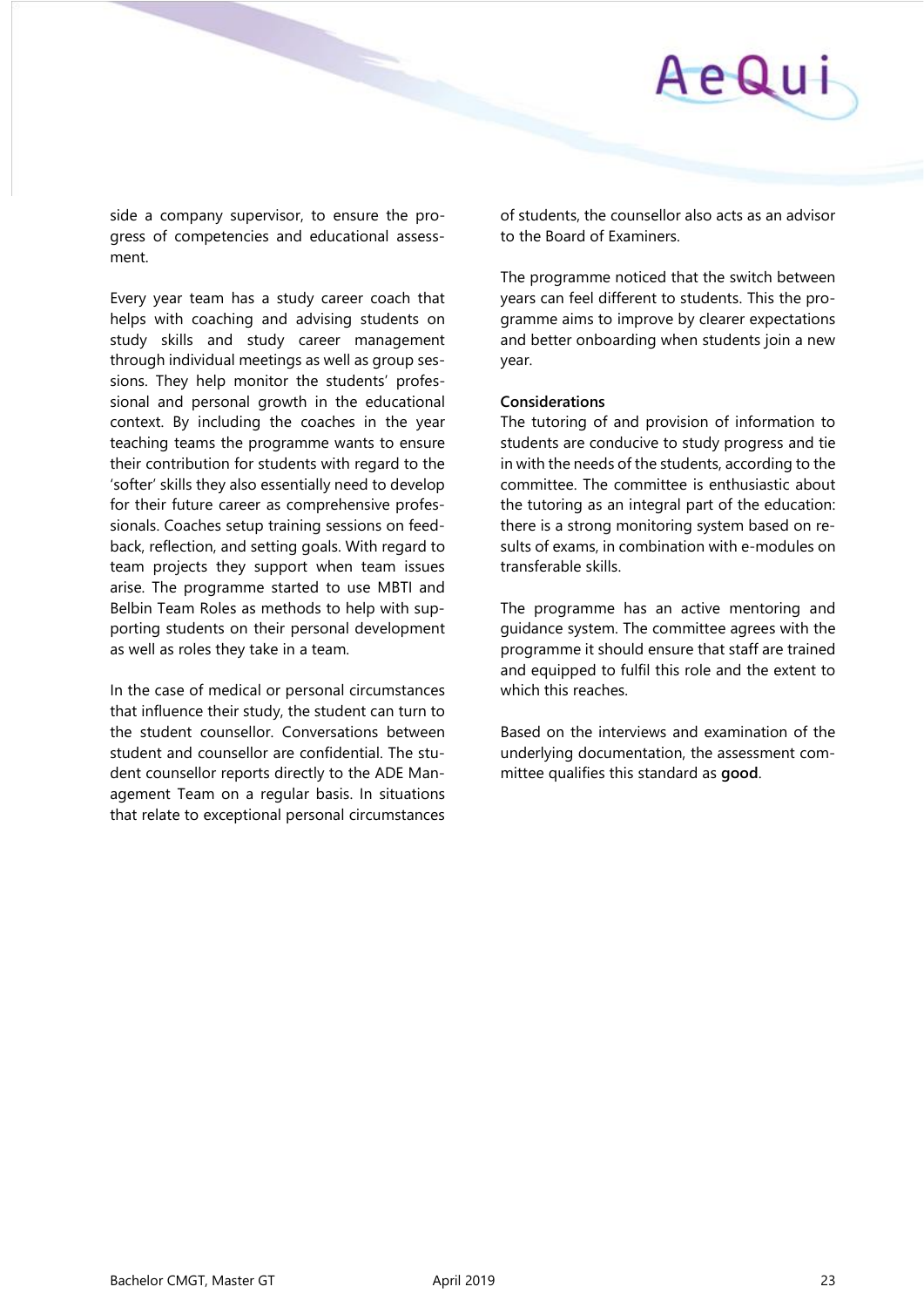# <span id="page-23-0"></span>**Quality assurance**

The committee qualifies the quality assurance as **good**. The programme has an explicit and widely supported quality assurance system in place which is embedded in the agile development practices. The several committees act as checks and balances in the organization and development of the education.

*Standard 9: The programme has an explicit and widely supported quality assurance system in place. It promotes the quality culture and has a focus on development.*

#### **Findings**

Most of the processes are organized in cycles where things are planned, executed, and evaluated, as is outlined in the Quality Assurance Policy of BUas.

Every block ends with a block evaluation that consist of multiple parts. Firstly, the programme organizes roundtable discussions with the student representatives of each year. These roundtable discussions are fed by data gathered among the student groups throughout and at the end of the block. In a meeting with multiple teachers and students the programme discusses issues and is able to ask for clarifications or explain its intentions. The meeting is concluded with a number of action points going forward. Secondly, the programme has the teaching teams who evaluate the block in a one hour retrospective discussion. Improvement points are shared on different levels ranging from information clarifications to students, practical impediments, or issues in the team collaboration. Again, this evaluation is concluded with a number of action points. Thirdly, a number of analyses are run on the projects' data, both at the level of formative and summative assessment which allow to see grade averages and variation of grades, and check the number of documented feedback from teachers. Finally, the year leads have an evaluation to recognize inconsistencies between years or issues that need to be solved on a broader level. Some action points are picked up immediately, while others pertain to next year's version of the project and are stored for reference.

The programme has a number of committees in place. The academy's Participation Council ('Deelraad') has a connection with the academy's director. They meet every eight weeks and discuss ongoing matters such as facilities, vacancies for management positions, and the management contract. Furthermore, in aiming to create a more transparent culture budget results and yearly management contracts are also shared with the Participation Council. The Participation Council is also connected to the Participation Council ('medezeggenschapsraad') of BUas through which they are able to stay connected to university-wide developments. The programme also has a Degree Programme Committee who has the role to advise and monitor quality and the TER and curriculum changes.

#### **Considerations**

The committee considers that the programme has an explicit and widely supported quality assurance system in place which is embedded in the agile development practices. The system promotes the strong quality culture of striving for excellence. The committee appreciates the extensive end of block evaluation that approaches the quality measurement from different sides. The several committees act as checks and balances in the organization and development of the education.

Based on the interviews and examination of the underlying documentation, the assessment committee qualifies this standard as **good**.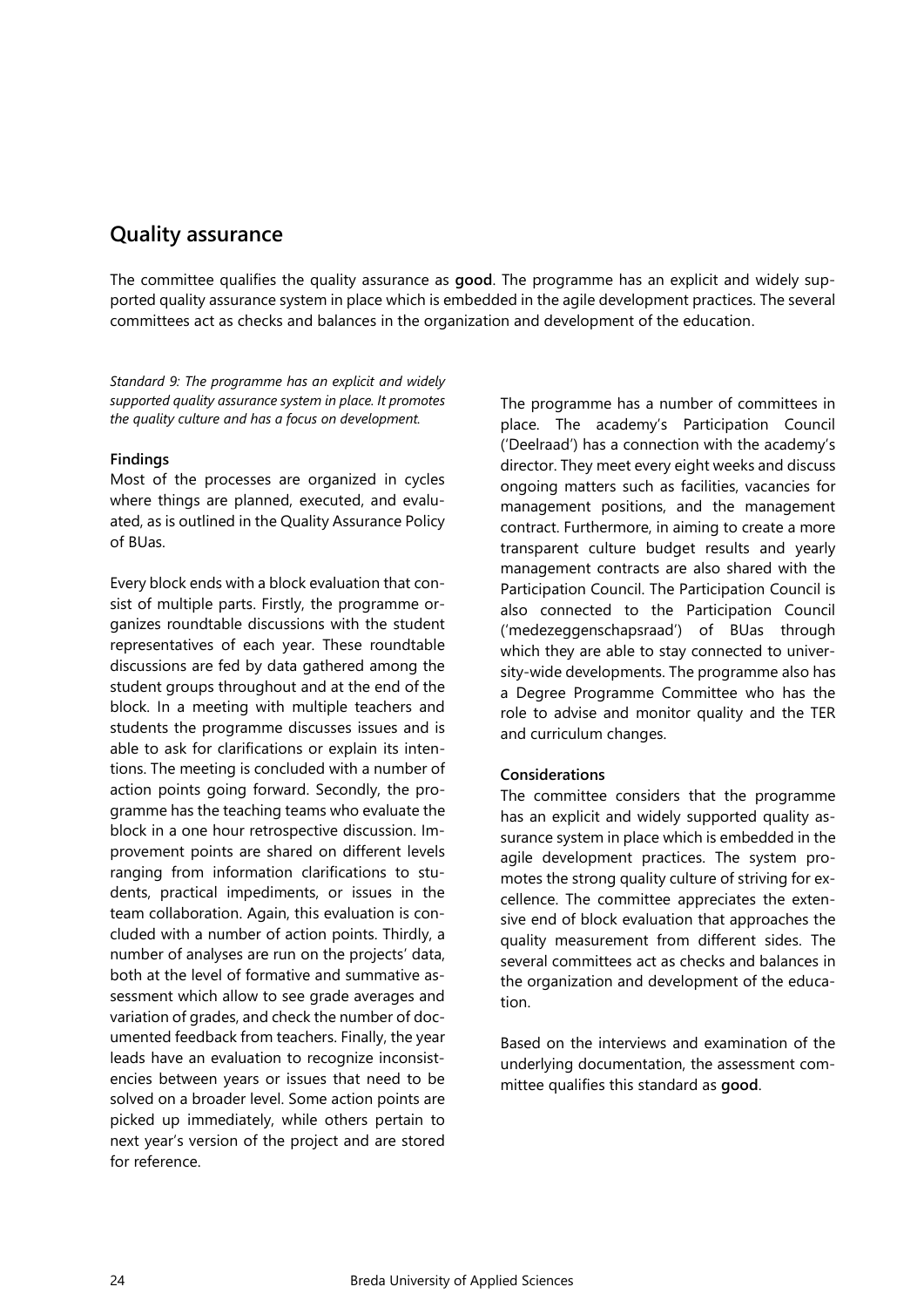# AeQui

# <span id="page-24-0"></span>**Assessment**

The committee qualifies the assessment as **good**. The assessment consists of continuous feedback, teambased summative assessment and the graduation assessment. With these elements, the programme has a very thoroughly worked out and adequate assessment system. The assessment methods allow freedom to adapt to the different disciplines and levels of learning of a particular project.

*Standard 10: The programme has an adequate student assessment system in place.* 

#### **Findings**

#### Assessment system

The assessment is divided in the continuous feedback, team-based summative assessment and the graduation assessment.

The programme achieves the continuous feedback through the Gamelab days, where the teaching team and students work together on their project. Teachers can take part in stand up meetings, brainstorms, reviews or playtests and join the students organically in their development process. A significant portion of teaching is spent in the labs, working with students. Next to this informal continuous feedback each project has a number of feedback sessions specified in the project brief. These can range from checks of assignments in the first year to greenlight sessions of concept pitches in the third year. During this process the learning log takes a central role as a portfolio of the student's contribution to the project.

The learning log consists of three parts, which are aligned with the development of a project. In the first part the student reflects on performance in earlier projects and, on the basis of the current project brief and his/ her own career goals, sets goals for the project. In the second part students keep track of work performed on a weekly basis, noting down work performed, feedback received, and reflecting on lessons learned. The third part is done at the end of the block as the student reflects on the developments during the project and collects the best work, achievements, challenges, lessons learned, and completes a self-assessment based on the project brief and assessment rubric. The learning log is periodically reviewed throughout the project. The teaching team checks progress based on the project brief and grading rubric and leaves written feedback in the learning log. This feedback consists of feedup (where are you going), feedback (what are achievements and critiques) and feedforward (what next steps are recommended). The student can respond to this feedback thus creating a dialogue as new project work is performed and the learning log is updated. As these learning log reviews often take the form of written feedback they are generally perceived as the most formal form of feedback.

The way the learning log and feedback are handled is stable at its core, but its scope and content change according to the levels of competencies which are addressed in each successive year.

At the end of the block the teaching team performs summative assessment based on the project evidence. The project evidence consists of multiple streams of data which are transparent to both teaching team and student. There is a stream of development data which contains (a complete version history of) game assets, information in planning systems, and research and design documentation. A large portion of all the digital files which are created during the development of the project are stored in the e-learning environment. Then there is the stream of learning log information, which shows work performed and reflections on activities, and also the feedback the student has collected along the way from various sources. Finally, there is a stream of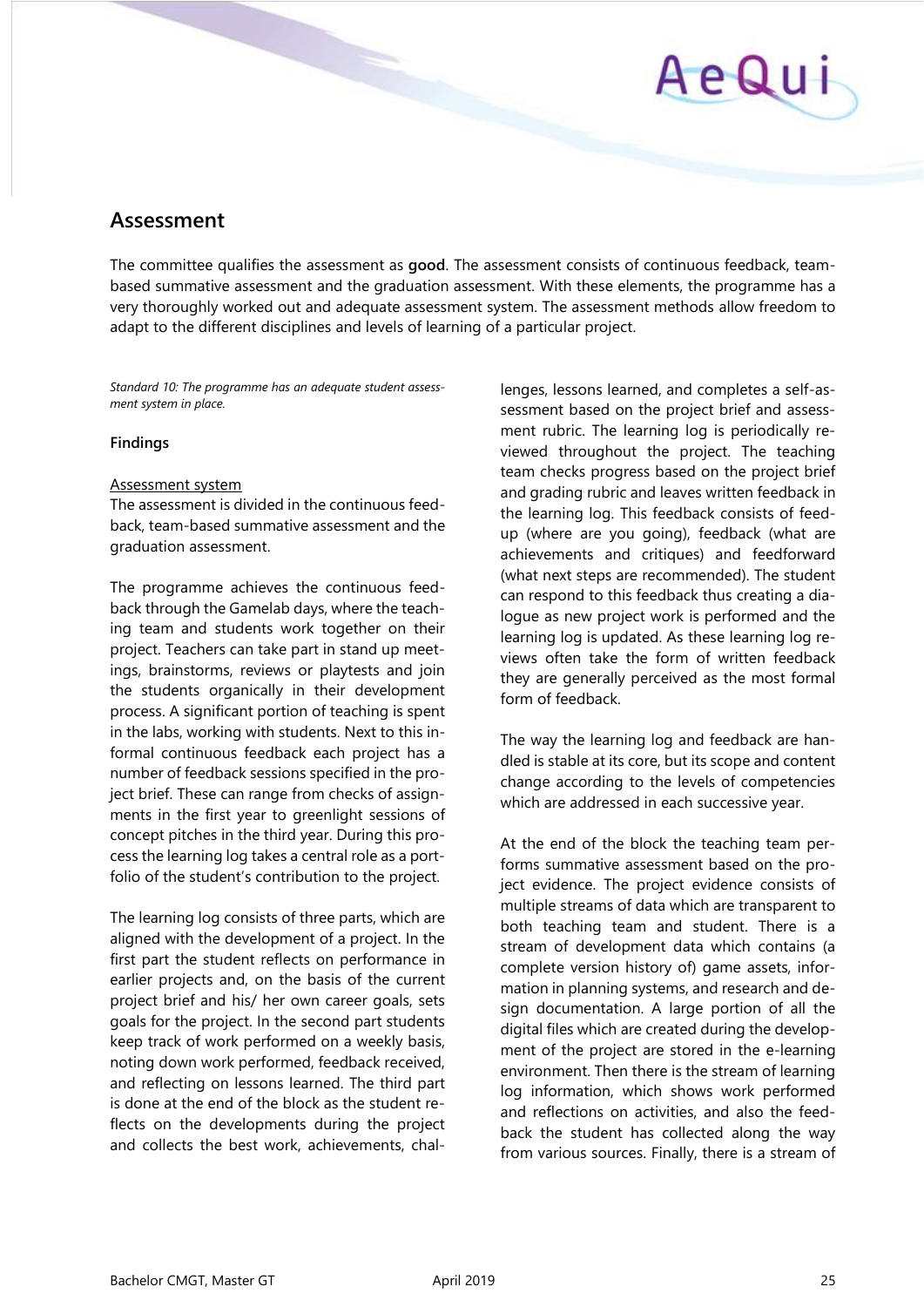experience that the teaching team builds up with the students as they collaborate and sometimes co-create over time. This intensive teacher-student relationship provides teachers with an intimate understanding of the context within which the work was performed. All this data together is used for summative assessment.

Summative assessment in the programme is always performed by a teaching team, never by a single teacher. In practice, this means that at least two teachers review the project evidence and through alignment sessions compare this preliminary grade within the year team. In other cases the practicalities allow a teaching team to review all evidence together. To validate the alignment of the grades and set improvement points for following projects a evaluation session is organized in the year team.

For the summative assessment the project evidence is assessed based on the ILO in the rubric of the project. The indicators in the ILO are individually assessed and these lead to a calculated grade. Next to this grade students also receive block feedback. This block feedback justifies and explains the assessors' discussion points and decisions made, and also contains personalised guidance on progress towards the next year or career aspirations. This block feedback becomes a starting point for their personal goal setting in the next project. All students are invited to optional feedback sessions where they can come to discuss their summative assessment results.

If students fail the summative assessment of a project they are automatically signed up for an extension, which is the programme's form of a retake. Students who want to improve their grades are also eligible to sign up. The student now has another week to show new development evidence and represent their existing evidence in a new light. As the summative assessment is done over evidence created during the entirety of the block it is not possible for a student to do all the work in a final week. However, through a better understanding of the ILO a student may be able

to show advanced insight on their existing evidence during an extension.

#### Quality assurance in assessment

The assessments are based on the ADE Assessment Policy and the Testing Framework of BUas and described in the CMGT Assessment Plan and TER.

The programme trains staff in both formative and summative assessments. This does not only include formal BKE training but also the consistent use of staff meetings and year teams meetings to refresh the team on the processes and standards.

The Assessment Committee is instrumental in laying monitoring assessment quality. The Assessment Committee systematically discusses the results through learning analytics and made queries in case of doubtful results on validity and reliability. They check project briefs, randomly check quality of feedback, and review project outcomes each block. The Board of Examiners' role is to safeguard the quality of assessment of graduation projects. They oversee the graduation assessment, do randomised spot checks on graduate projects and take responsibility on the final steps of graduation.

The focus of the programme in the near future is on further improving staff and student's mutual understanding of formative assessment and working with feedback. A central challenge here is to balance hands-on mentoring at the development level with formal written feedback, which sometimes takes a lot of time to maintain. Finally, the programme is increasing its reliance on expert groups in giving feedback on work and processes, accepting even more external influences into the learning context.

#### **Considerations**

The committee has established that the programme has a very thoroughly worked out and adequate assessment system. The assessment methods allow freedom to adapt to the different disciplines and levels of learning of a particular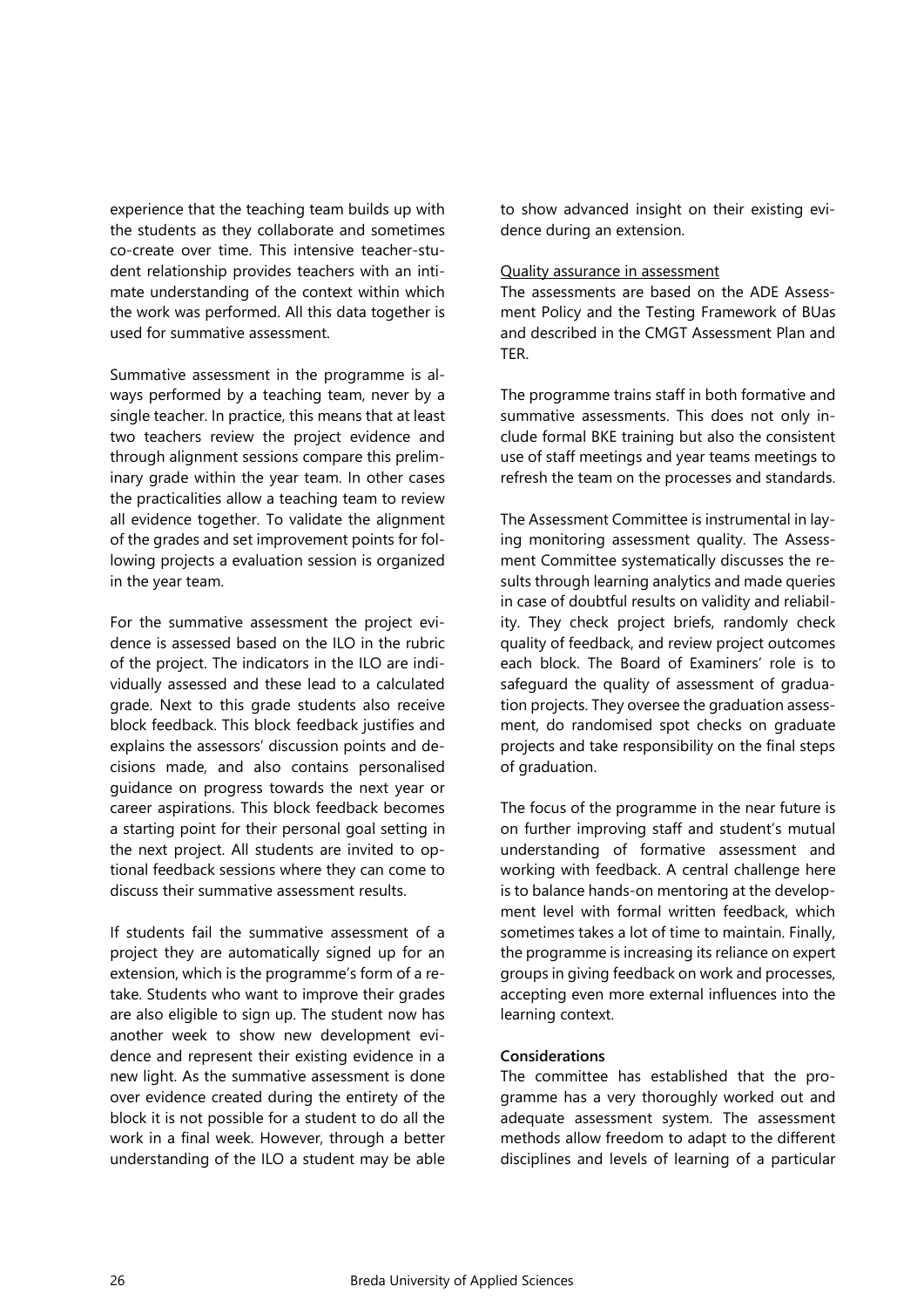

project. The committee is positive about the continuous feedback, which is pivotal in learning. The committee is impressed by the assessment procedures. They are well worked out and very clear for the students. The policy ensures clear processes that are in line to the didactic philosophy.

Every project, student grade themselves. The committee noticed that the own grades of the students are very close to the grades of the staff, which shows the committee there is a high level of self-awareness among students about their level of competence that is created with the assessment system throughout the learning process. The programme uses no theoretical assessments; all knowledge, skills and competences are assessed within the projects and bases on the products students deliver. The committee considers this very well worked out; it is clear to the committee that the programme succeeds in assessing all elements in the summative assessments, which are aligned with the learning outcomes.

Given the great emphasis on feedback in the programme, the committee welcomes the extra attention to the use of formative assessment and working with feedback.

The Board of Examiners and the Assessment Committee perform thoroughly and pro-actively their tasks to control the quality of the exams, the assessment procedures and graduation research projects. The Board and Assessment Committee show good knowledge of the programme and its assessment.

Based on the interviews and examination of the underlying documentation, the assessment committee qualifies this standard as **good**.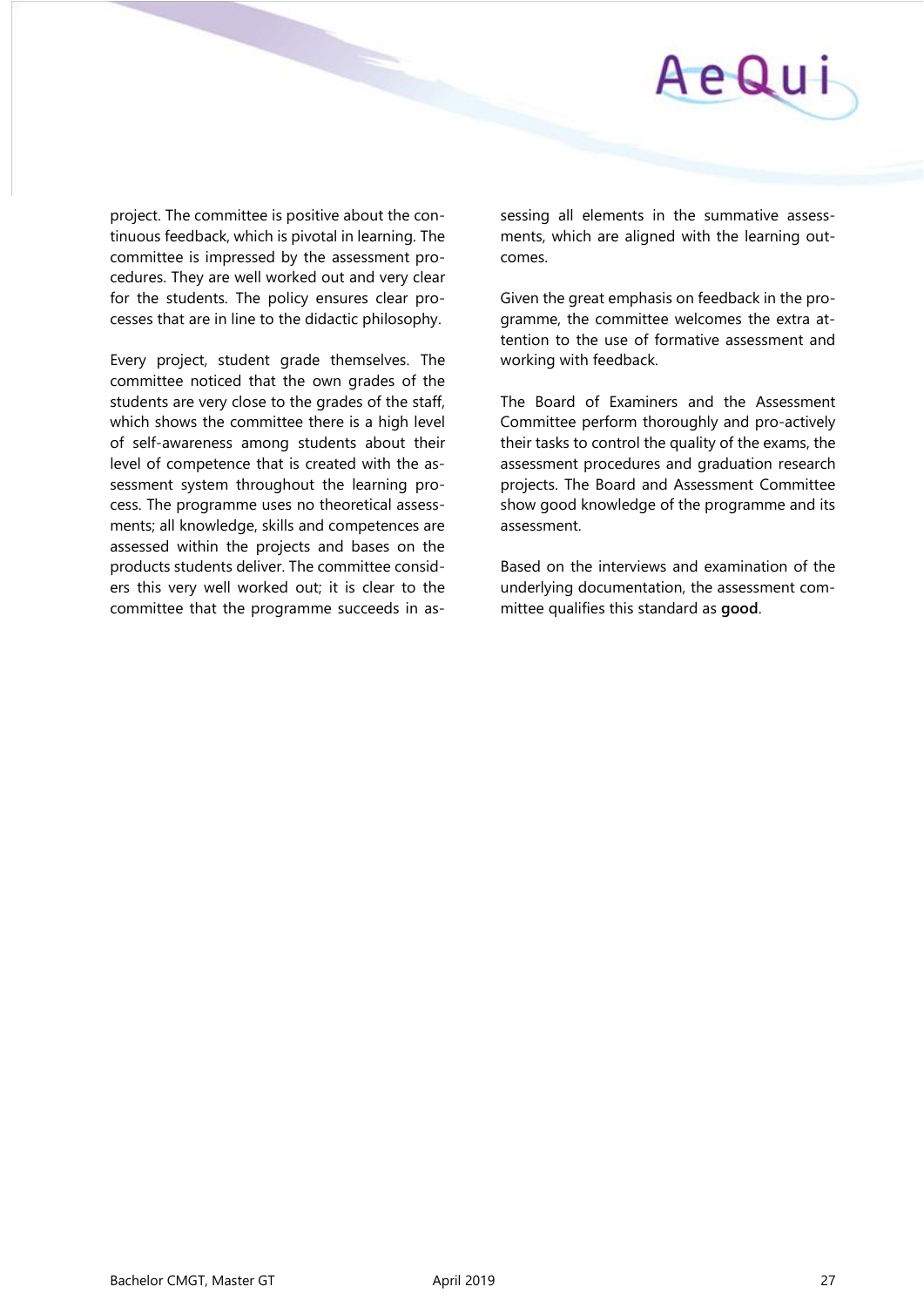# <span id="page-27-0"></span>**Achieved learning outcomes**

The committee qualifies the achieved learning outcomes as **excellent**. The programme judges the level of achievement by the final projects performed in the last year. According to the committee, the students show a very high level of quality in these projects. Alumni are well prepared for a career in the top end of the games industry; they are trained as the next generation of world-class game development professionals. According to the committee, this is a great achievement for the programme when compared to the levels achieved by similar programmes all over the world.

*Standard 11: The programme demonstrates that the intended learning outcomes are achieved.* 

#### **Findings**

#### Final projects

The programme judges the level of achievement by the final projects performed in the last year. The fourth year is the personalization year and focuses on the deepening of student knowledge and skills in planned areas. The students may undertake diverse pathways and disciplines where the development phase may vary depending on the type of project.

The fourth year provides a number of options for a student to find a direction that steps them towards a specific career path. This includes performing their own project, starting their own company, a work placement in a company. In the first semester, students are able to follow a minor at BUas or go on exchange at another university.

#### Working field

An internal review of all alumni showed that 80% work in the target industry and over 90% in closely related industries. The aim for the top game development studios is evident with Guerrilla Games taking the top share of the alumni at over 5%, along with companies such as Ubisoft, Nixxes and Triumph Studios all featuring strongly. Internationally over 25% of the alumni are actively working overseas with the UK, Canada, Belgium and the USA being the most popular destinations. The aim to further connect with more game studios abroad has seen a growing trend. During

2017-18 several new studios took on students, including Massive, Bohemia Interactive and Sumo Digital.

The alumni network is young in comparison to other programmes at BUas. Even so the programme is already finding many opportunities through the alumni network to expand work placement destinations, find areas for collaboration and build a more knowledgeable community of developers.

The programme intends to expand its reach further within the national and international industry. This means finding more partnerships for work placements which often lead to job positions, and continuing to support graduates in setting up their own development studios. The new Business Square at next year's Campus will also help the programme facilitate that. Furthermore, the programme wants to expand connections with the alumni through the expert groups. For instance, the programme has alumni in producer positions at a number of prestigious studios across Europe who the programme is actively approaching to help form the curriculum, be part of expert group presentations, or contribute to the learning community in other forms. Finally, according to the programme, the best way to promote a game development school is through the games which are created and played by the world. Games are being released on itch.io, iOS, Android, Steam, PS4, and other platforms in the future, which the programme will fully support.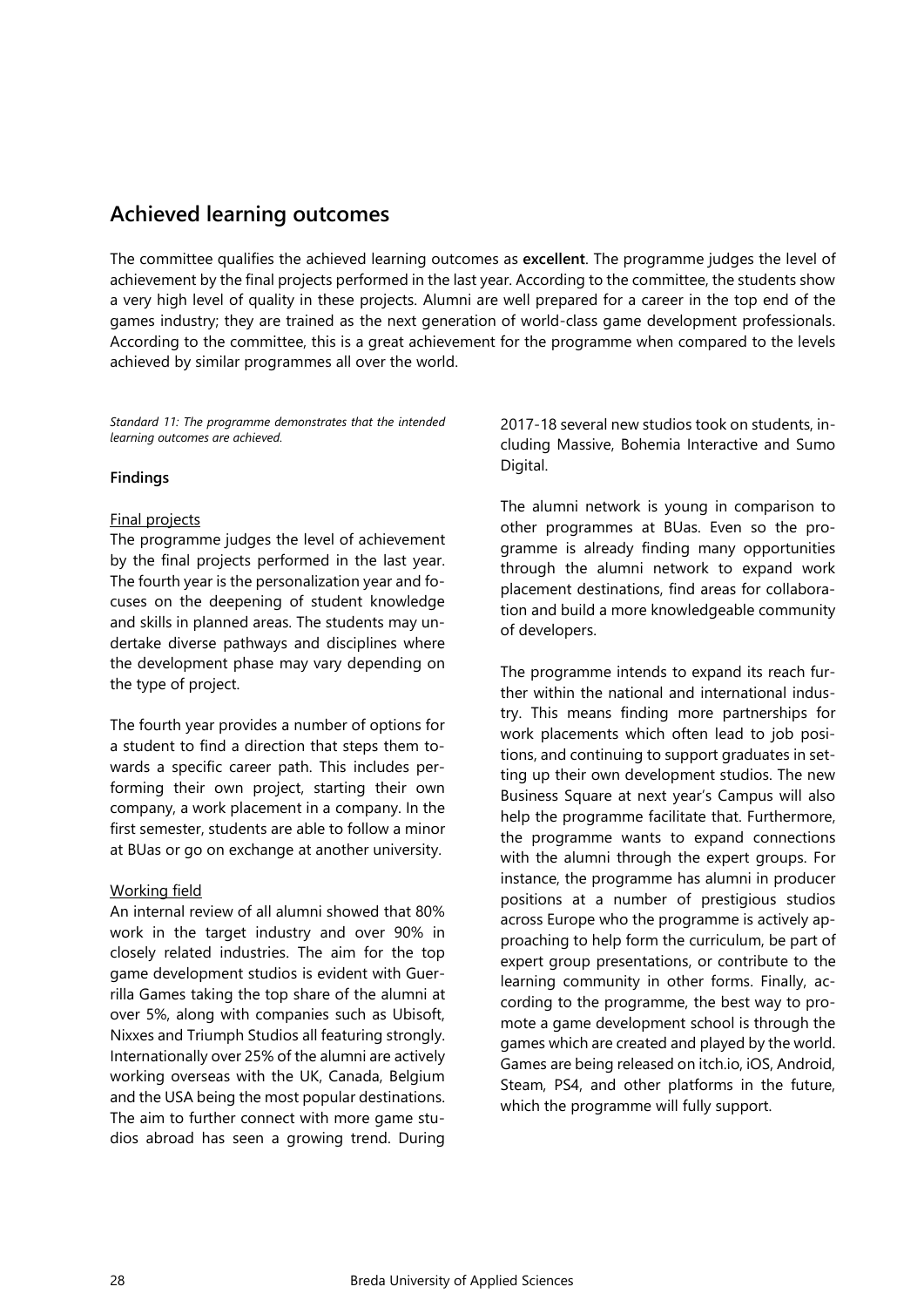# AeQu

#### **Considerations**

The committee assessed fifteen recent graduation projects of the programme and established that all met and exceed the requirements for graduation. These outcomes illustrate that the students have achieved the competences as formulated. On average the projects are of very high quality. Students work at the boundaries of the genre and present games of the quality of triple A games, according to the committee. The students show self-initiative and research skills in their work. The projects are graded similarly by the committee compared to the programme.

The committee considers the students reach a very high level of achievement and are well prepared for a career in at the top end of the games industry. According to evaluations and interviews with the working field, the committee finds that students are meeting these high expectations. The students are trained as the next generation of world-class game development professionals. According to the committee, this is a great achievement for the programme when compared to the levels achieved by similar programmes all over the world. BUas ranks in the top-10 game development programmes worldwide (Best Game Development Schools 2018, published by The Rookies) and the committee recognizes this position.

The committee established that the programme maintains an open dialogue with the Industry Advisory Board and alumni to ensure that the qualities of the graduates are aligned with the demands of the international industry.

Based on the interviews and examination of the underlying documentation, the assessment committee qualifies this standard as **excellent**.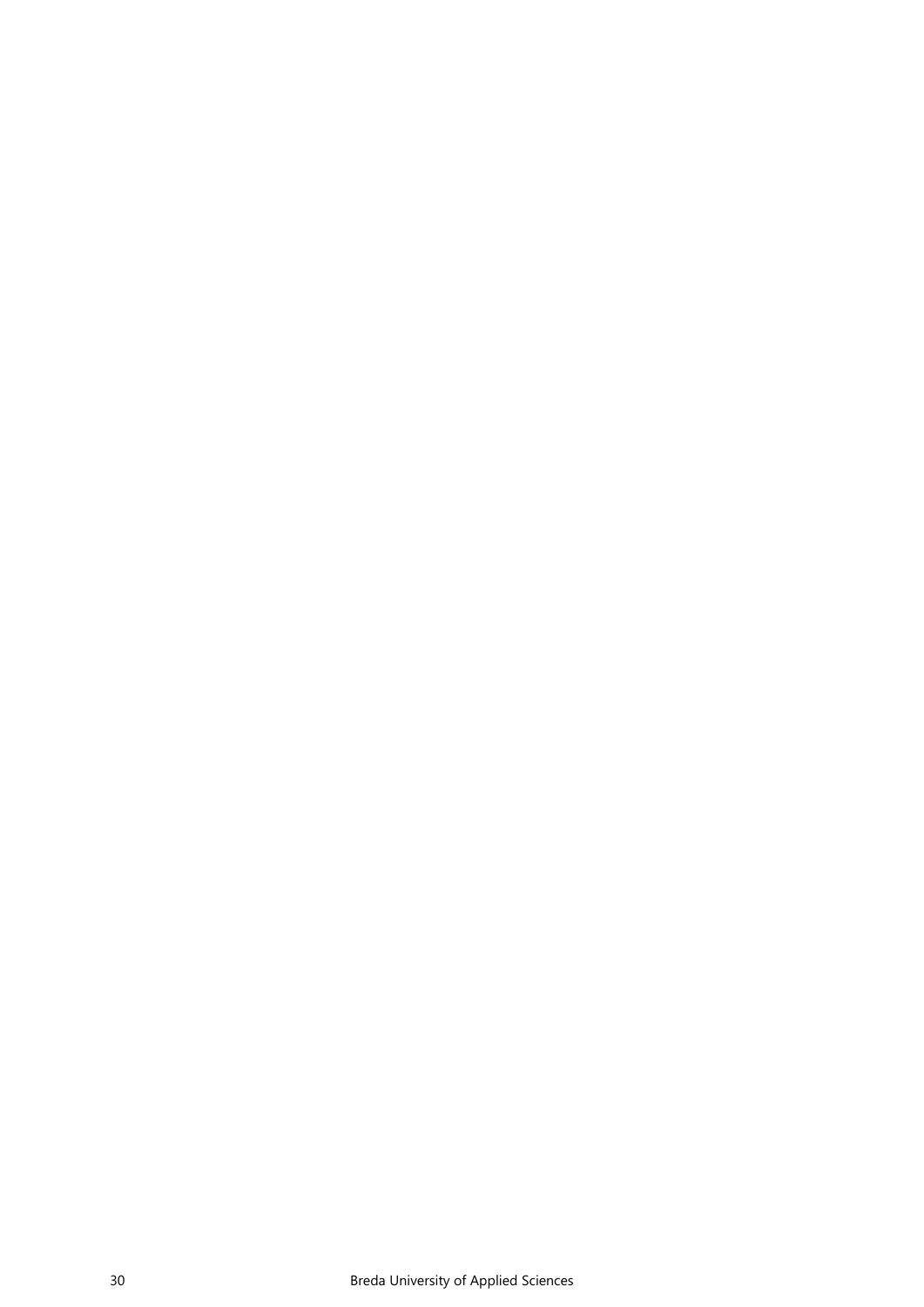

<span id="page-30-0"></span>**Master Game Technology**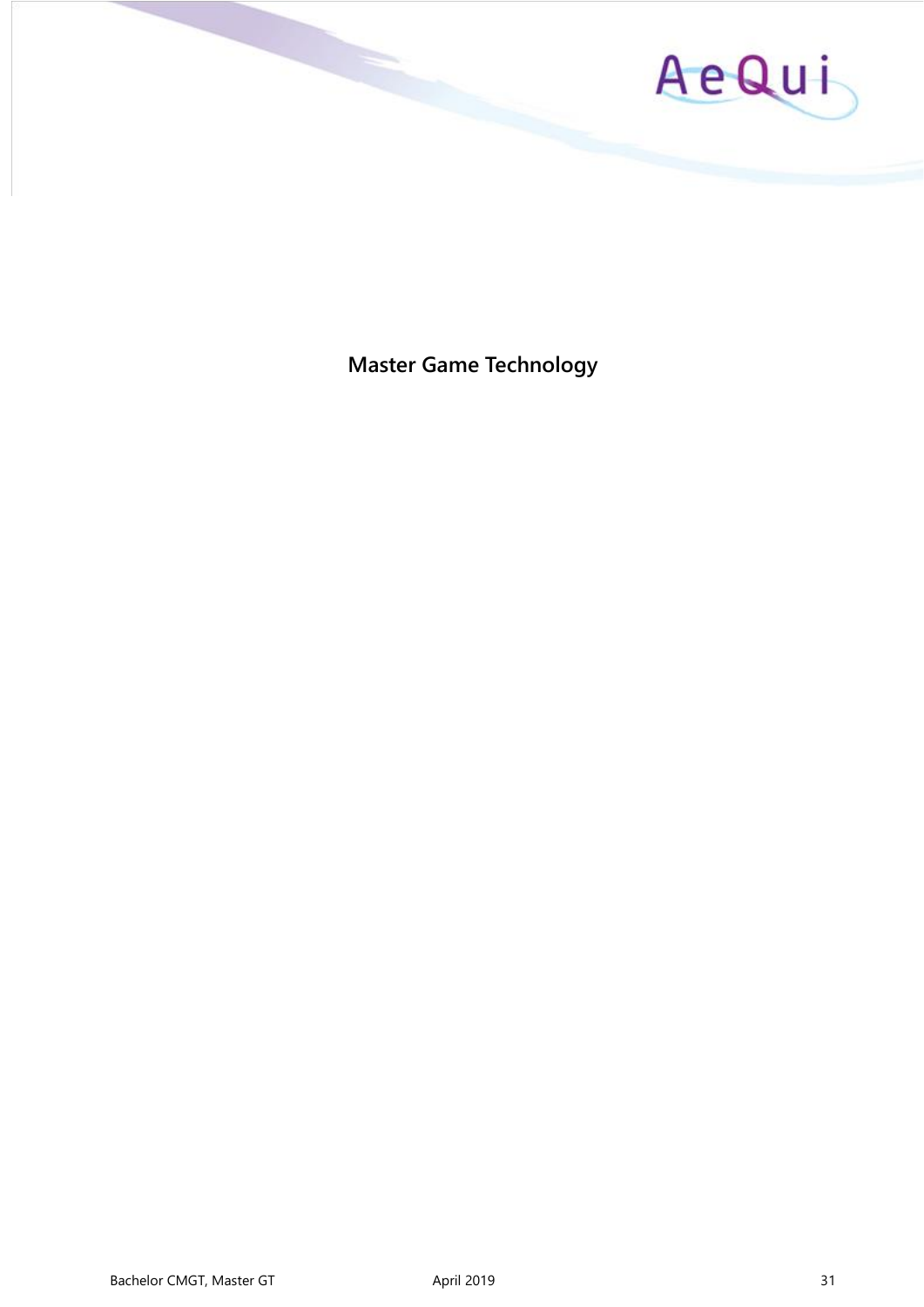# <span id="page-31-0"></span>**Intended learning outcomes**

The committee qualifies the intended learning outcomes as **satisfactory**. The focus of the programme is delivering students able to do research, analyse, compare, and make rigorously reasoned decisions in the international field of game development, by giving them the opportunity to dive deep into one topic. Seven competences are used as intended learning outcomes. According to the committee, the programme has a clear connection with the industry.

#### **Intended learning outcomes**

*Standard 1: The intended learning outcomes tie in with the level and orientation of the programme; they are geared to the expectations of the professional field, the discipline, and international requirements.*

#### **Findings**

The programme was developed so that students could experience individualised learning in the fast-paced video game development sector. Prior to this programme, students have typically had their studies guided by curriculums or the needs of a whole team, and the programme provides the opportunity to dive deep into one topic with the aid of individual mentoring and academic research support. Students on the programme have the opportunity to become specialists in their fields. According to the programme it allows students to specialize and excel in an area of their own choice in order to address or instigate technological developments and other opportunities that arise.

Professionals in the industry expect graduates to be able to research, analyse, compare, and make rigorously reasoned decisions. The graduate profile is of a specialist that will be able to communicate what should be done, but also understand and discuss the rationale behind solutions. In these ways, students on the programme operate in the field of Research and Development (R&D), where their educational outcomes emerge from combining practical skills and academic research methods.

The next seven competencies are used as intended learning outcomes of the programme:

• Researcher

Is able to identify market opportunities, trends and developments for an international market, describe information needs (with an academic approach) and can brief a researcher based on these insights and is able to interpret research results critically.

**Innovator** 

Is able to operate as an innovator in a production environment, prepare a product and/or market development plan which is targeted at the future and which anticipates and responds to the wishes of the target group and the possibilities of new technologies, using scientific theory.

- ProjectManager Is able to manage the creation, development and production of interactive media products and services, understanding technological backgrounds.
- **Organizer**

Is able to identify if narrowing or broadening the scope is necessary in order to be able to have a publishable piece of work at the end of the programme.

• Polisher

Is able to critical look at one's own work and identify the points that need polishing before it is ready for publication. Knows who to ask for feedback in order reach this goal.

• Communicator

Is able to present the end product in a manner that shows structure and creativity. One communicates appealing for both a public with and without the in depth background knowledge.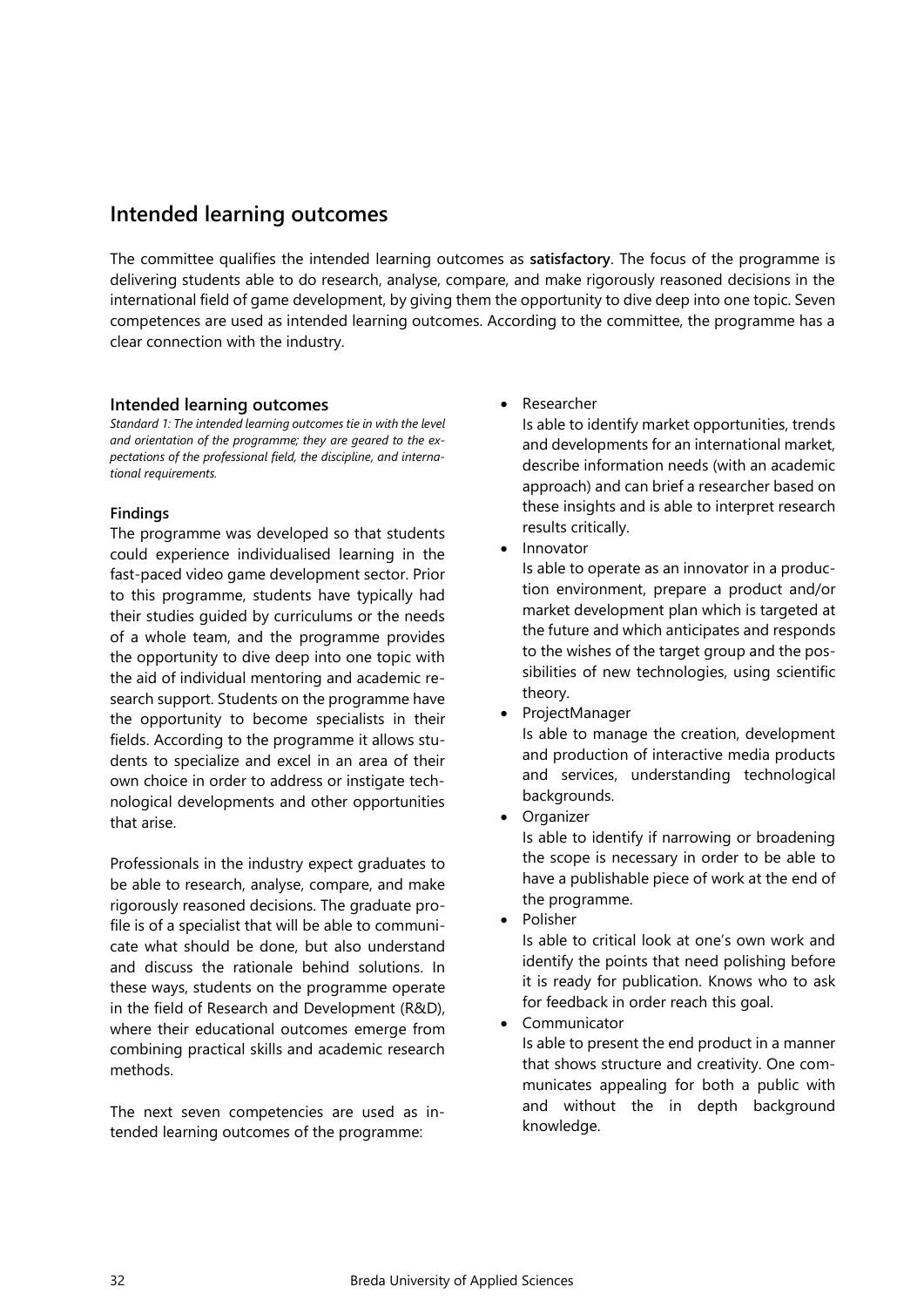# AeQui

• Craftsman

Is able to apply and convert previous knowledge, skills and attitude into a game oriented artifact of excellent standard. The product (practice or research oriented) is ready for public.

The backbone to the programme is to ensure a student acquires competent research skills in the international field of game development which supports the Researcher competency. The Innovator competency encourages student to identify an innovative aspect in their project which can benefit, influence or move the active game development community further. Professional skills to plan, control project scope and maintain project focus along with stakeholder input and expectations are reflected in the competencies Project Manager and Organizer. To ensure the successful dissemination of the project to industry and research communities the importance of effective communication skills and the ability to connect to a wider audience and development committee is embodied in the Communicator competency. The release of research artefacts and publications requires that a student obtains an aimed level of quality through informed craftsmanship and iterative development captured in competencies Craftsman and Polisher respectively. Obtaining a level quality and clarity in research artefacts consumes a significant amount of time and plays a decisive factor in the success of the work.

The intended learning outcomes and the project results are regularly presented to industry as part of the Industry Advisory Board and recently in a set of Industry Roundtables at Force Field, Guerrilla Games, and Ubisoft Paris. The roundtables confirmed that with regard to game development Master graduates should understand their craft and be knowledgeable in their area of research. Graduates are expected to be open-minded, creative and critical thinkers making well-informed decisions and able to clearly and objectively communicate their ideas and decisions.

### **Considerations**

The committee established that the master's programme is a logical next step for students that want to continue their study after finishing the bachelor's programme as well as other bachelor's programmes in the Creative Technologies Domain. The programme allows students to hone their craftsmanship while deepening their academic research skills. The committee appreciates the focus on training the best employees for the games industry not only in the bachelor's programme, but even in this master's programme. It is clear to the committee that the programme sees itself as a programme on top of the bachelor's programme. This is also how bachelor and master students describe the programme. However, the profile of the programme is not totally clear to the committee. Is it focussed on learning how to perform research, or is it also about diving deep into one topic to specialise? The committee agrees with the statement that the management made during the site visit that they need to build their profile further. This should coincide with stronger marketing to create more (international) awareness of the programme.

The programme uses seven competences as its intended learning outcomes. According to the committee, these intended learning outcomes are well described in terms of master's level and orientation and are in line with the domain-specific requirements for the domain of creative technologies. However, the committee feels that the competence framework needs to be brushed up a bit. For example, project management as a competence is not really a typical feature of the graduates and the committee questions if it should be. Together with the repositioning and reshaping the profile of the programme, the committee recommends to evaluate the competences. The programme is already considering alignment with the bachelor's competencies which would embed the master's competences better in the national profile of Creative Technologies and other international research institutes. If the programme decides to pursue this further, it needs to investigate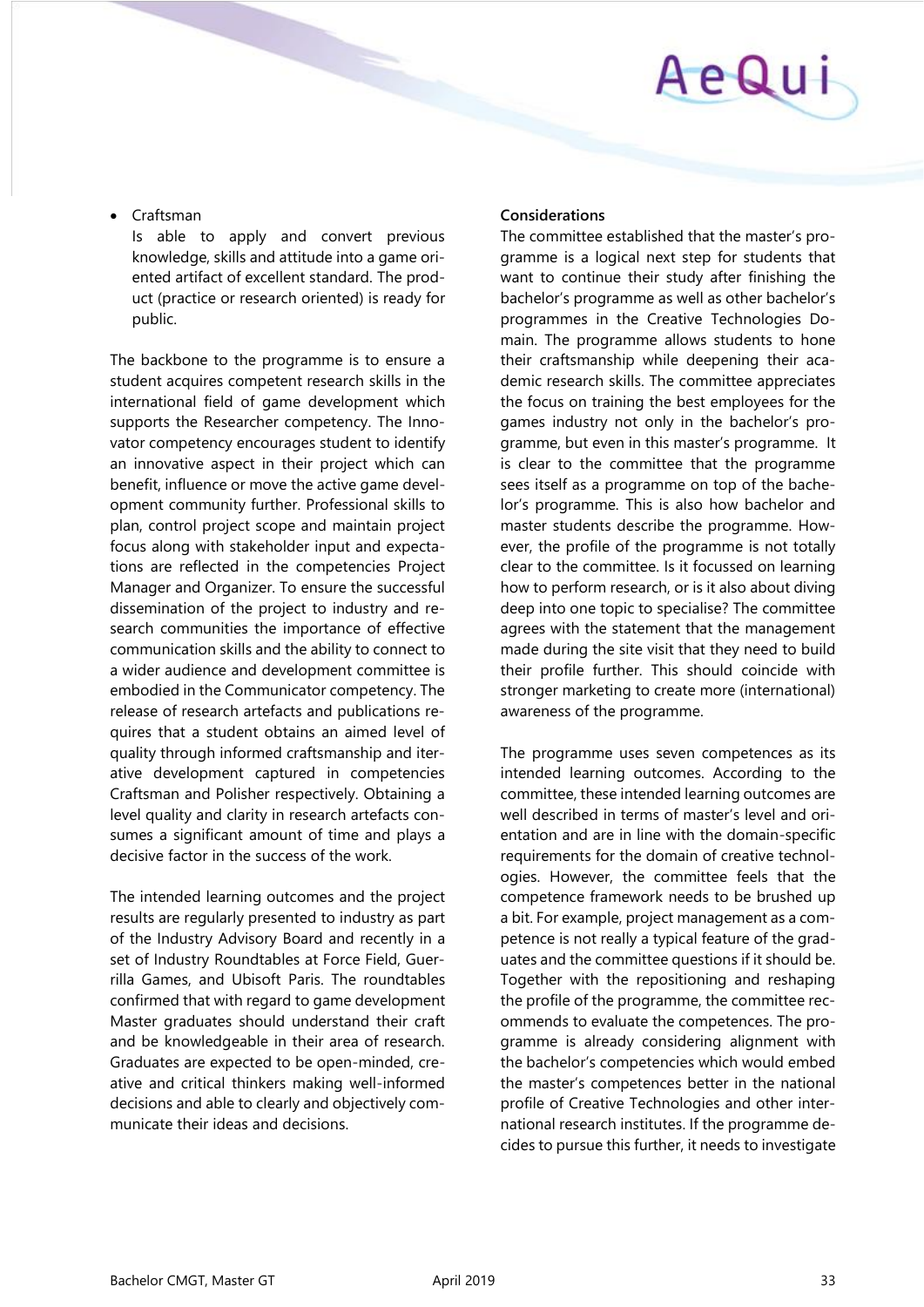whether the competencies still match the profile of the master's programme.

The committee established that the industry has an important role in the programme, among others in the yearly industry advisory board. The committee appreciates the look-out of the programme for intensified cooperation and collaborations with other international programmes in the field of game development and technology, as well as related fields, including possible international partnerships.

Based on the interviews and examination of the underlying documentation, the assessment committee qualifies the intended learning outcomes as **satisfactory**.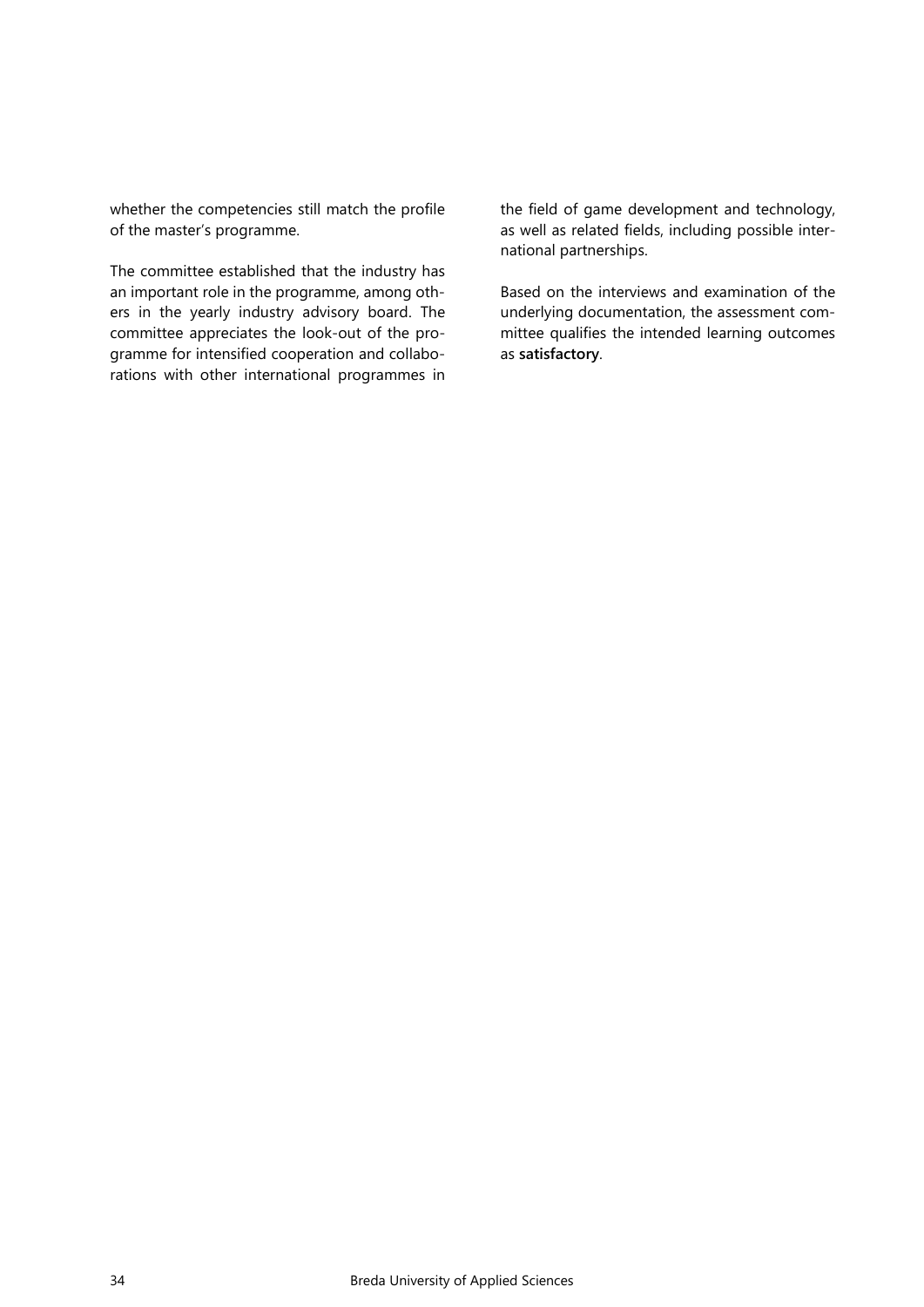# AeQui

# <span id="page-34-0"></span>**Curriculum**

The committee qualifies the curriculum as **satisfactory**. The programme uses a project-based approach in which students enter the programme with their own proposal and a portfolio showing their expertise, knowledge, and skills in the area they want to research and master. The project-based approach allows students to define the content and context of their research independent from a fixed set of offered classes which is focussed on research skills, research methodology, academic writing, and development practices in the games industry. The graduation project is planned across the full year providing substantial time and opportunity to explore the research topic at hand. The committee considers there is a connection between the aims and objectives of the programme and the objectives in the blocks, which are described in clear project briefs.

Students receive expert supervision during the full duration of their project by the assignment of a supervisor. The supervisor also acts as a central point of contact for matters relating to the study process. The structure provides students to learn actively and take responsibility for their learning processes themselves and studying independently.

The programme has a very thorough selection process in place and the qualifications of the incoming students are in line with the structure and contents of the intended curriculum.

#### **Orientation**

*Standard 2: The curriculum enables the students to master appropriate (professional or academic) research and professional skills.* 

#### **Findings**

The goal in the programme is to prepare students for a role in R&D of any (large) game studio taking their skills further. The programme strongly promotes innovation, often in new or unfamiliar environments, and with an actual product or set of prototypes and proof of concept in mind. According to the programme, this can only be validated by the ability to make informed decisions and clear judgements based on objectively collected information which is well-communicated and presented taking the target audience (i.e. industry professionals) into account. With the yearlong project students undertake, the programme believes these skills and knowledge are addressed in the curriculum.

Where practical development skills in either programming, design or art are strong when students join the programme, the programme noticed that academic research skills, like writing a clear research question and finding the right methodology, needed attention. For this reason

the programme has maintained traditional classes and tutorials to teach students how to determine the right research question and subsequent research methodology in order to come to welljustified conclusions. Academic writing classes and support is provided to help students with writing their thesis. Research classes are facilitated by the ADE Research unit. ADE Research designs and studies engaging and playful experiences for their intrinsic capacity (entertainment and fun) and for their impact (learning and change).

In the bachelor's programme, the type of research students execute involves investigating existing research, data and tools. Often this research is comparative, finding the best method to achieve the intended goal most efficiently or to the best quality. In the master's programme, students take their research skills and application further, they will gather new data, develop new technology or workflows that can be used by other developers or can be taken further for future research. Master students take a game development challenge, construct a research question, develop a methodology that often includes a practical part and present their findings and conclusions to their target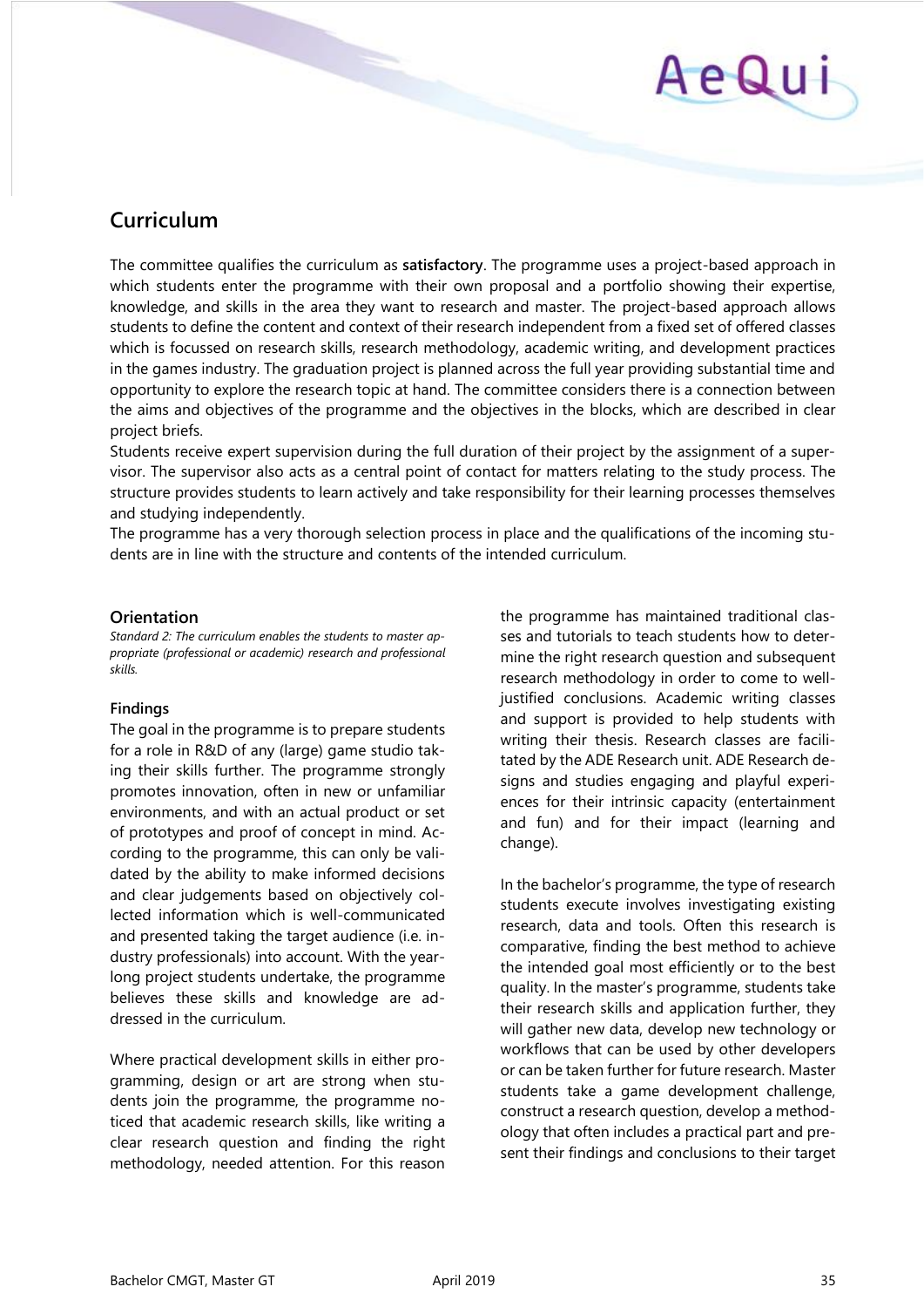audience. The problem they work on can be selfmotivated, informed by the expertise of the staff, the ADE Research unit or industry.

In the upcoming years, the programme intends to include further integration of industry partners by inviting them to play a role in the selection of Master projects in order to check subject and the research area and relevance to the work field. This will also allow industry to take an active role in supervising student projects throughout the year to help ensure strong industry alignment and making it possible for the results to be taken forward in the production of future games.

#### **Considerations**

The committee considers that the programme enables its students to master appropriate research and professional skills, with a clear focus on preparing the students for a role in R&D of a game studio. The committee compliments the programme with tying in the research into the production process of game realisation. The programme can strengthen cooperation with the professional field further through finding research questions together.

According to the committee, the programme could be more clear upon its research profile and the preferred methodology. Also the marketing of the kind of research in the master's programme to the bachelors could be strengthened. It should be clear how the programme balances between craftsmanship and research. The committee agrees with the programme it should develop own standardized research methodologies and ways to present their results. The committee suggests that the role of research in the programme could be presented as bringing research into artefacts.

Based on the interviews and examination of the underlying documentation, the assessment committee qualifies this standard as **satisfactory**.

#### **Contents**

*Standard 3: The contents of the curriculum enable students to achieve the intended learning outcomes.* 

#### **Findings**

The programme uses a project-based approach in which students enter the programme with their own proposal and a portfolio showing their expertise, knowledge, and skills in the area they want to research and master. The project-based approach allows students to define the content and context of their research independent from a fixed set of offered classes which is now focussed solely on research skills, research methodology, academic writing, and development practices in the games industry. The graduation project is planned across the full year providing substantial time and opportunity to explore the research topic at hand.

The year is divided according to four phases that each coincides with a ten week block. The programme acknowledges four phases in a full project carried out from an initial idea to a polished end product: concept, pre-production, production, and release. The programme projects common research stages to fit each phase to provide every student a uniform working methodology and shared expectations. The phases need to be subsequently addressed and each passed sufficiently; all phases contribute to a successful graduation with an equal weight.

Although the setup for all personal projects is equal with similar expectations each block, the different nature of the projects the programme accepts will require different research methodologies and can result in different types of end products. This is primarily apparent in the second and third phase. All students are required to present their work through a written document (thesis) and a final publication of their work that is aimed and ready to be shared with fellow researchers or developers in their field of study.

Each project phase contains a set of intended learning outcomes that are derived from the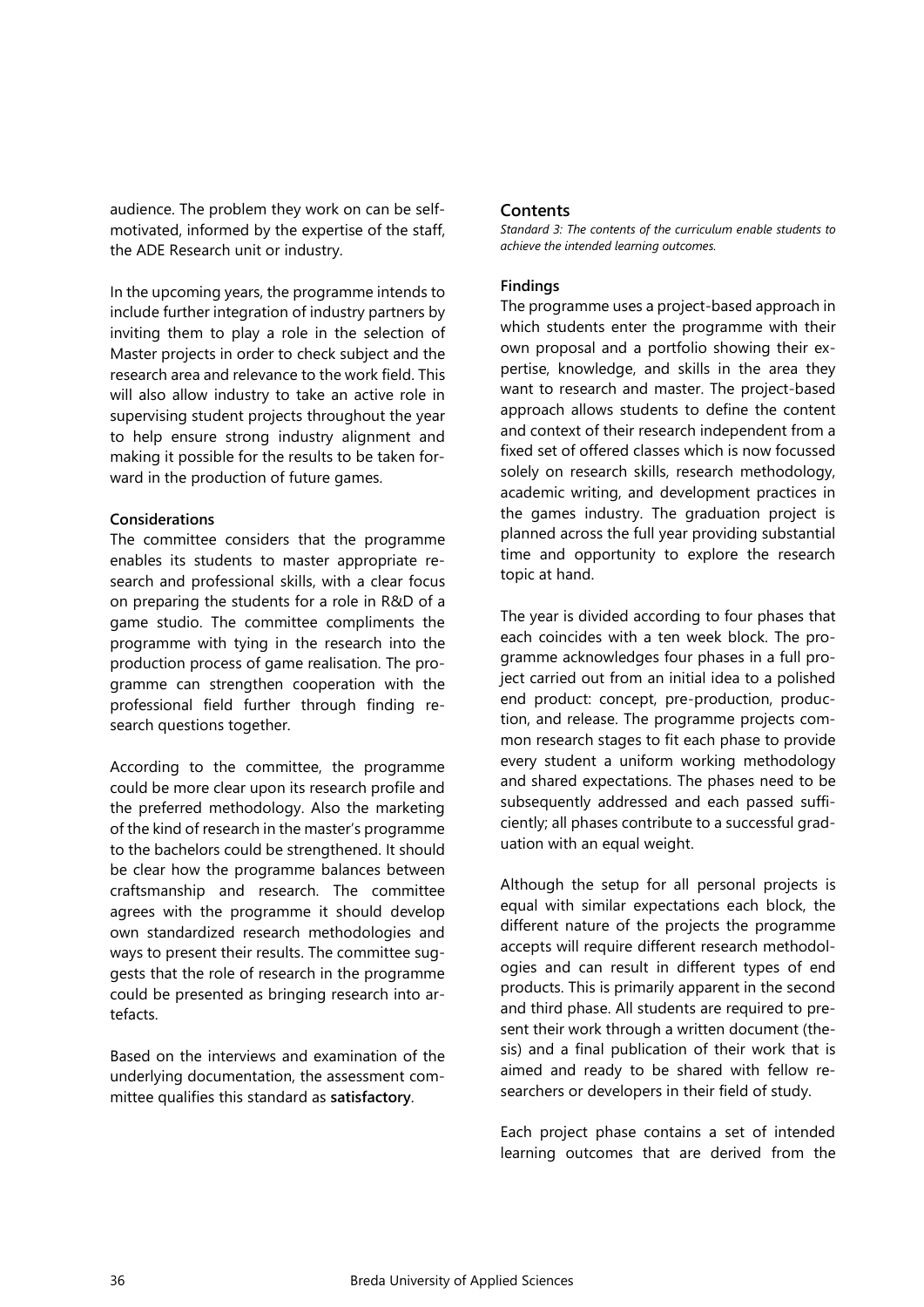

competences. intended learning outcomes can be specific for a phase of the project while some are more generic in nature and persist throughout the whole year. The intended learning outcomes are equal for all projects the programme, independent from the actual content or research question that is addressed. This allows for shared expectations and a formalised research curriculum. The intended learning outcomes are broken down into assessment indicators which are useful for students in setting their goals as well as for self-assessment throughout the block. The intended learning outcomes are used in the assessment tool used for summative assessment.

The programme puts a strong focus on self-directed learning. Students take the lead in planning and scheduling their time and effort. They carry out their own research, find their own sources and gain or expand their skills and knowledge as needed for the project they undertake. Emphasis will be made on exploration, critical thinking, and well-tested ideas; all leading to informed decisions being evidenced, using clear examples and/or rigorous argumentation. There is a weekly day scheduled for lectures, workshops and tutorials on a variety of subjects and taught at levels varying from beginner to advanced. These are available to both CMGT Bachelor and MGT students; each individual can choose the activities that will meet their needs the most. Here, self-directed learning is essential for students to obtain the knowledge and skills specific to their area of research.

Each student is matched with a dedicated supervisor relevant to the field. The personal supervisor supports the research and development process and guides the student to relevant sources, new developments and making connections with other (external) experts in the field.

The research classes are supplemented with guest lectures that elaborate on the daily research practice in game studios as well as academia. The curriculum has set sessions for comprehensive discussions and debates in which students present their project progress and question their peer's

decisions and approaches. Every block students present their work at least once in a workshop open to all bachelor and master students.

#### **Considerations**

The committee considers that the contents of the curriculum are very individual and enable students to achieve their personal intended learning outcomes, that are embedded in the learning outcomes of the programme. Each project phase contains a set of intended learning outcomes that are recognisable and demonstrably derived from the competences. The switch to a project-based approach allowed students to focus on a relevant topic of their own choice. The committee appreciates the possibility for students to dive deep into their subject. The committee supports the intention of the programme to find industry mentors for students on topics the staff does not have expertise on.

Based on the interviews and examination of the underlying documentation, the assessment committee qualifies this standard as **satisfactory**.

#### **Structure**

*Standard 4: The structure of the curriculum encourages study and enables students to achieve the intended learning outcomes.* 

#### **Findings**

Every block has a specific project brief document that sets the expectations for the current phase, the intended learning outcomes and assessment indicators, a link to relevant resources and a timeline for the block which the student can use to plan their own activities. All phases are standardized to adhere to the same project cycle, which consists of a loop that happens once a block, a subloop that happens once a week, and another subloop that happens on a daily basis. The project loop is rooted in Project Based Learning, agile development, and relies heavily on feedback. The evidence of this is stored in an artefact called the 'Learning Log', which can be seen as an extended portfolio method of tracking evidence.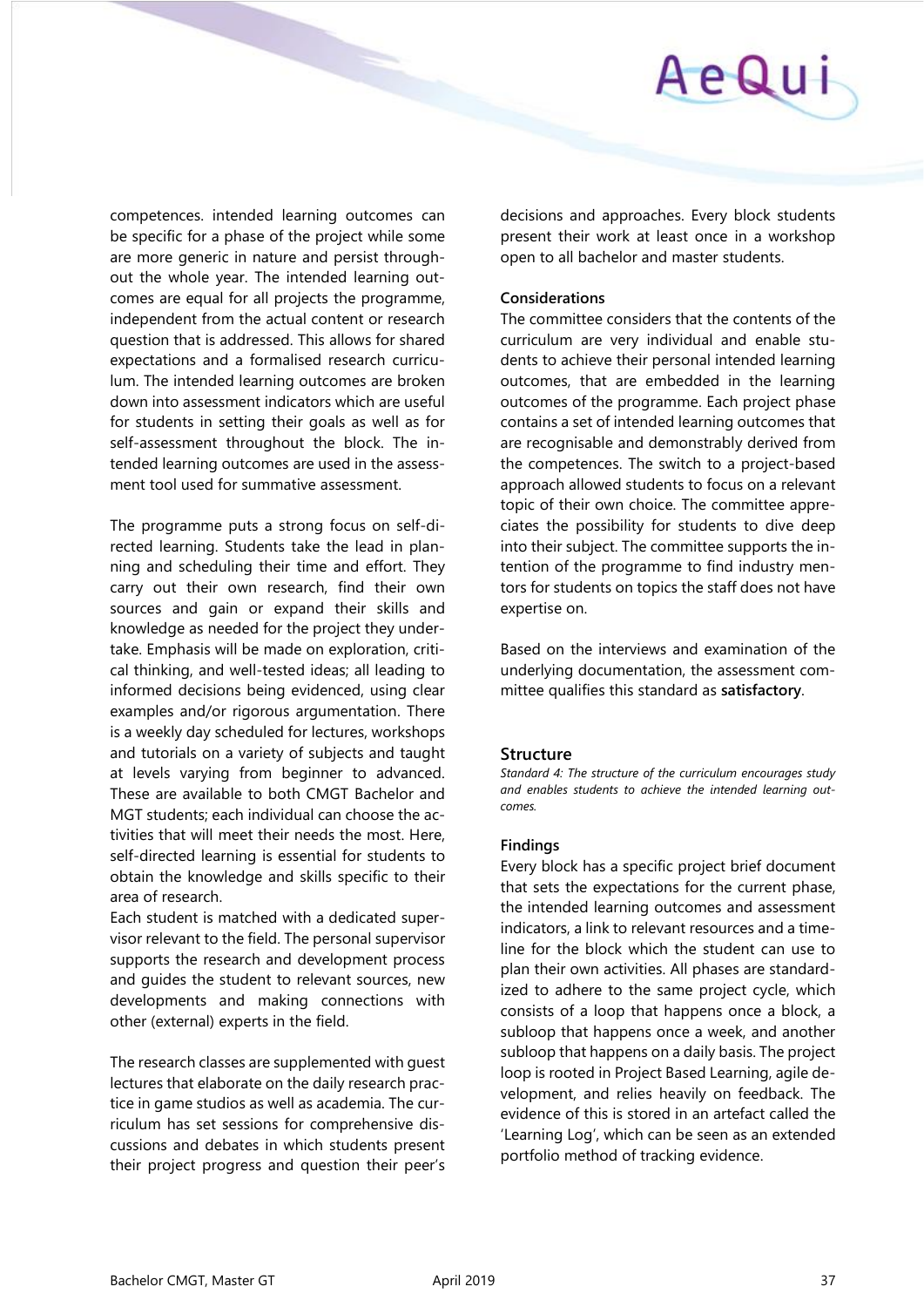Students receive expert supervision during the full duration of their project by the assignment of a supervisor. The supervisor also acts as a central point of contact for matters relating to the study process. The supervisors guide students to relevant sources, including industry resources and contacts, offer new ideas and insights, set standards, and safeguard the educational process.

Students schedule meetings on a weekly or fortnightly basis with their supervisors to discuss issues and obtain feedback on progress. This working methodology enables the creation of a master/apprentice relationship between a student and a supervisor.

In the student chapter, students are positive about the personal supervision they get: 'The supervision I'm getting is very good. I feel like my supervisor and I are on the same page regarding what the project should look like. If I bump into issues, which I already had a lot of, he is able to help or at least point me in the direction where the mistake could possibly be. I haven't really been contacting a lot of other staff yet because I didn't have to since my supervisor is able to help me with pretty much everything up until this point.' Supervisors are not always expert on the research topic of the student: 'It is difficult to get feedback on an oddly specific topic such as fur simulation. The reason I'm researching fur simulation is because not a lot of people do it, and I want to make it more accessible for others. This also means that my supervisors are not always able to give intricate feedback on something this complex. To this end, they are reaching out to industry contacts to answer my questions.'

The lab day is a fixed scheduled day in the week where students meet and attend classes and workshops on a variety of research and development topics. This day is mandatory for all students and it focuses on subjects relevant to all students like research and writing skills, offers opportunities for feedback and sharing project progress with fellow students, and is the physical point for

communication about the programme, its expectations and criteria.

For both bachelor and master students there is a weekly day scheduled for lectures, workshops and tutorials on a variety of subjects and taught at levels varying from beginner to advanced. Each individual can choose the activities that will enrich their studies the most. This system also allows students to request or propose topics for the lectures and workshops. Guest lectures by industry experts and leading companies ensure there is relevant industry-led content, alongside the Everything Procedural Conference and other networking events.

Expert groups are the implementation of educational learning communities. Each learning community can be considered a special interest group that consists of students, teachers, supervisors, experts in the field and industry that share knowledge and skills in a specialist area. They regularly meet, have their own communication channels and undertake (extra-curricular) activities. For instance, going on field trips to companies or museums, or visiting conferences. The programme wants to make sure that master-students start playing a more significant role in the expert groups. This could either be a more leading or senior role that fits their future career; sharing and showing their skills and research and helping solve problems junior students face. Similarly, the programme wants to connect more to other international research institutes through contributing to a shared research library and with plans for publishing its own applied research journal.

A student agrees with the extension of the research groups in the student chapter: 'I definitely feel the inclusion of the Master's students in the teaching of the Bachelors and involvement with the expert groups should be kept and developed more. Both presenting and teaching are important skills to have and will help you in your further career. It is also very nice to have access to the Bachelor students for some initial test runs of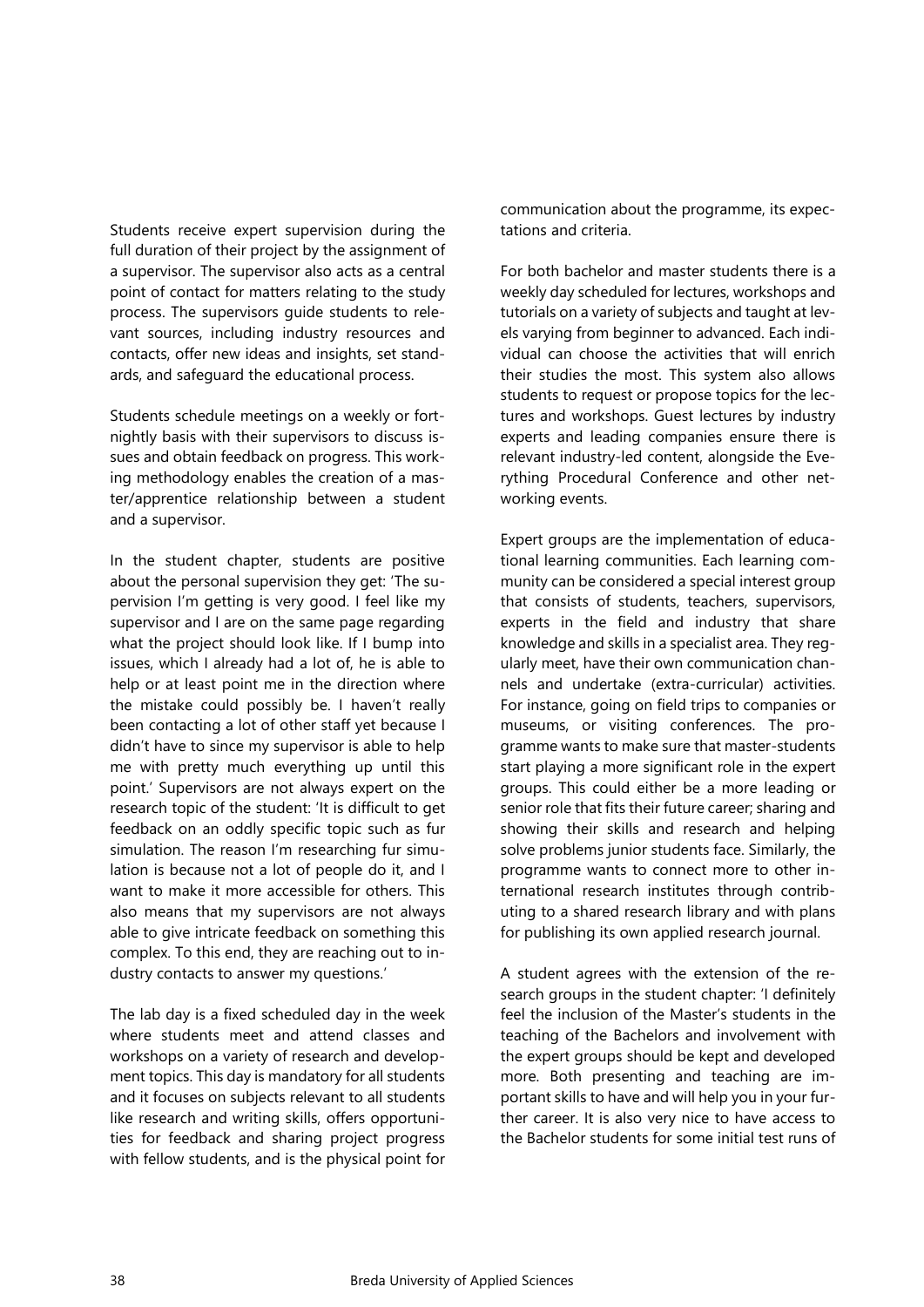# AeQui

your research or to get some validation of your methodology.'

Across 2014-2018 the programme had a total of five students quit and eight delayed students, of which four are still enrolled. The programme identified two main reasons; personal circumstances and professional aspirations.

### **Considerations**

The committee considers that the structure of the curriculum with the four blocks enables students to achieve the intended learning outcomes. The committee appreciates the fact that students are working closely together with their supervisor. The structure provides students to learn actively and take responsibility for their learning processes themselves and studying independently. Because of the small-scale nature of the programme, the weekly MGT Lab day, and strong supervisor-student relationship there is a strong community feeling amongst the MGT students. However, the committee agrees with the programme that the expert groups could be elaborated further to strengthen the learning community and to help students sharing their findings and skills. Without a well developed learning community the programme is rather divided into separate individual programmes for the students.

Based on the interviews and examination of the underlying documentation, the assessment committee qualifies this standard as **satisfactory**.

### **Incoming students**

*Standard 5: The curriculum ties in with the qualifications of the incoming students.* 

### **Findings**

The programme puts a strong focus on the intake which is considered the initial phase of the study programme. The complete intake procedure for the programme consists of five mandatory components: a motivation letter (online), resume and diploma(s) (online), a portfolio (online), a research proposal (online) and a selection interview (onsite). Four of the components are completed digitally after applicants sign up for the course. The final component is a personal selection interview for which the applicant is invited when the research proposal meets the requirements.

In order to guarantee a strong fit to the programme applicants complete a research proposal template in which they describe the project, subject, and the specifics of the research question they want to work on. They also need to provide evidence of having sufficient skills and understanding of the subject they have chosen. This can be done by showing portfolio materials, previous research documentation, or relevant industry experience.

Research proposals are assessed according fixed criteria. As a tool the research proposal helps the programme decide the suitability of applicants for the programme, which relies heavily on the supervision and expertise the programme can offer to match both their aims and the programmes' expectations.

During the selection interview the applicant discusses their project proposal, previous experience regarding the topic they want to research and expectations of the programme with two MGT staff members. Each applicant will get a score based on their proposal and interview which is translated into a 100-point scale. Applicants that score a minimum of 60 points total or more are considered within the number of places available.

In 2017 and 2018 the programme had 25 and 24 applicants. Of these applicants, 35% are from the bachelor's programme, and 60% are international students. In 2017, 10 students were accepted of which 8 from the bachelor's programme and a total of 3 international students. For 2018, these numbers are 9 students in total, of which 4 from the bachelor's programme and again 3 international students.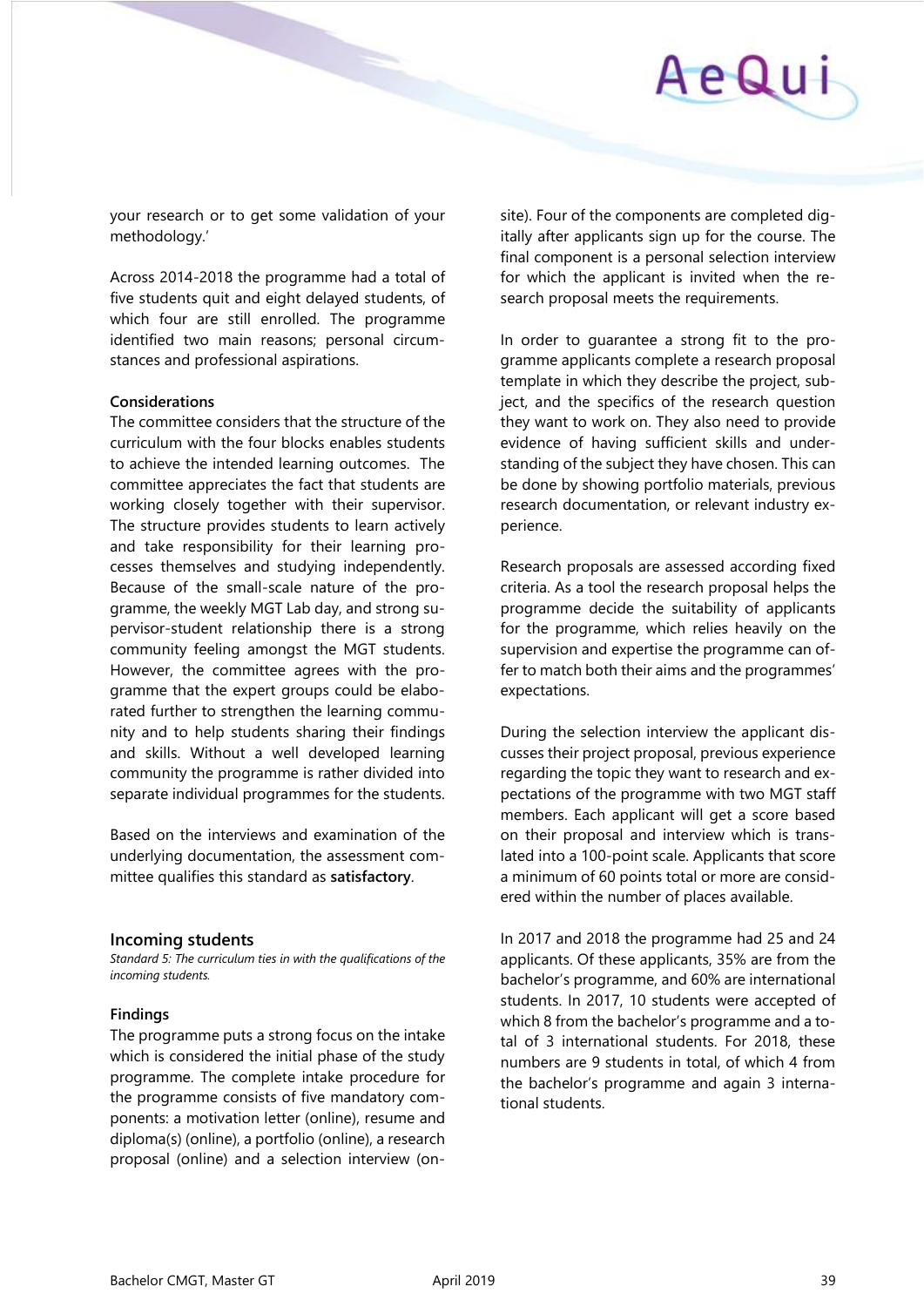#### **Considerations**

The committee examined the admission requirements for the programme and concluded that the qualifications of the incoming students are in line with the structure and contents of the intended curriculum. The committee is of the opinion there is a very thorough intake procedure in place, which enables the programme to find the right

applicants with appropriate game development skills for this unique programme with a strong focus on self-directed learning and research.

Based on the interviews and examination of the underlying documentation, the assessment committee qualifies this standard as **good**.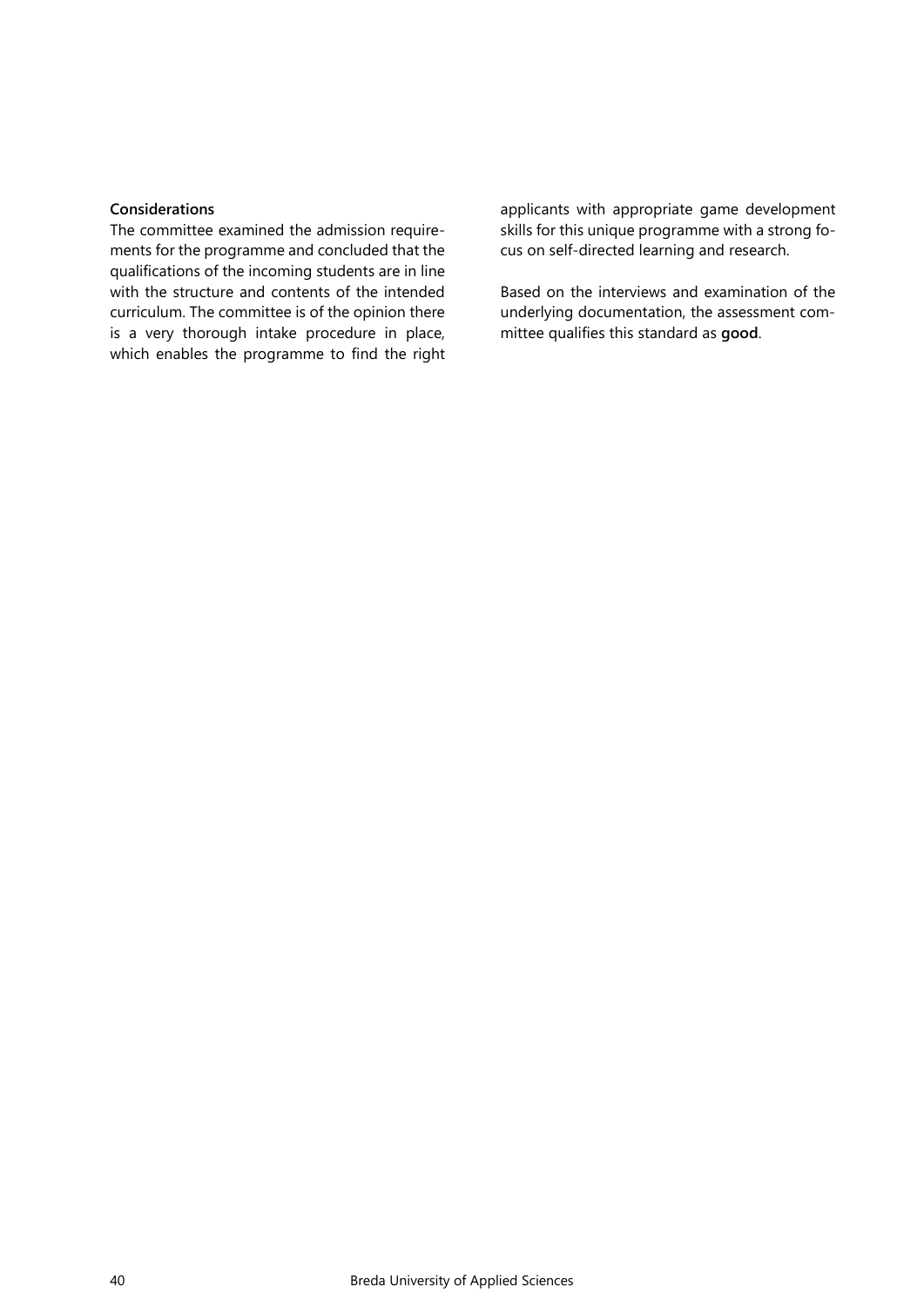# AeQui

# <span id="page-40-0"></span>**Staff**

The committee qualifies the staff as **good**. There are forty teachers, available for the bachelor's and master's programme. Over 50% of these staff members is international and most of them have games industry experience. The committee establishes that the staff team is highly qualified for the realisation of the curriculum in terms of content and educational expertise. They are very motivated to work with this specific group of students.

*Standard 6: The staff team is qualified for the realisation of the curriculum in terms of content and educational expertise. The team size is sufficient.*

#### **Findings**

There are forty teachers (27 fte) available, for both the bachelor's and the master's programme. The teaching team has significant and diverse games industry experience. Over 50% of the staff is international.

Given the number of staff coming from industry, the programme has ensured they also receive the essential educational support and training: didactics and BKE (Basic University Examiner Qualification), along with relevant Master studies for those who did not already have them. Of the staff body 20 have or are currently completing a Master level study, and 5 have completed a PhD. 75% have been BKE certified. Due to the games industry background staff generally possess a strong intrinsic motivation to keep up-to-date with latest industry developments. The programme also ensures staff have opportunities to attend industry relevant conferences such as the Game Developers Conference and GamesCom.

The option of placing staff back in industry for a set period of time is being actively pursued. Having good industry partners allows the programme the possibility for them to welcome a staff member to temporarily join their team. Given this, one of the future goals of the programme is to see at least two staff members making use of this option each academic year.

Professors and researchers of the ADE Research unit are strongly involved with teaching and supervision in the programme. They have time allotted for educational activities, allowing them to

promote, develop, and support research development with the educational staff and students.

With regard to staff skills and knowledge, staying relevant and up to date with a rapidly evolving and highly competitive industry has forced us to think of more substantial ways to deal with content supervision. In recent industry roundtables focused on the masters programme and its future development the programme started to investigate possible collaboration on research topics as well as possible industry mentorship which could take the form of regular meetings, joining project presentations, discussions, or poster sessions. Industry interest is very positive leading to start this in 2018-2019, with further implementation (including intake) in following academic years.

### **Considerations**

The committee establishes that the staff are highly qualified for the realisation of the curriculum in terms of content and educational expertise. They are very motivated to work -mostly individually- with these dedicated students. The staff are recognized within the games industry. If the research of the specific student gets very specialised, the network of BUas is being used to find appropriate specialised guidance. The committee welcomes the intended industry involvement in guiding the students.

Based on the interviews and examination of the underlying documentation, the assessment committee qualifies this standard as **good**.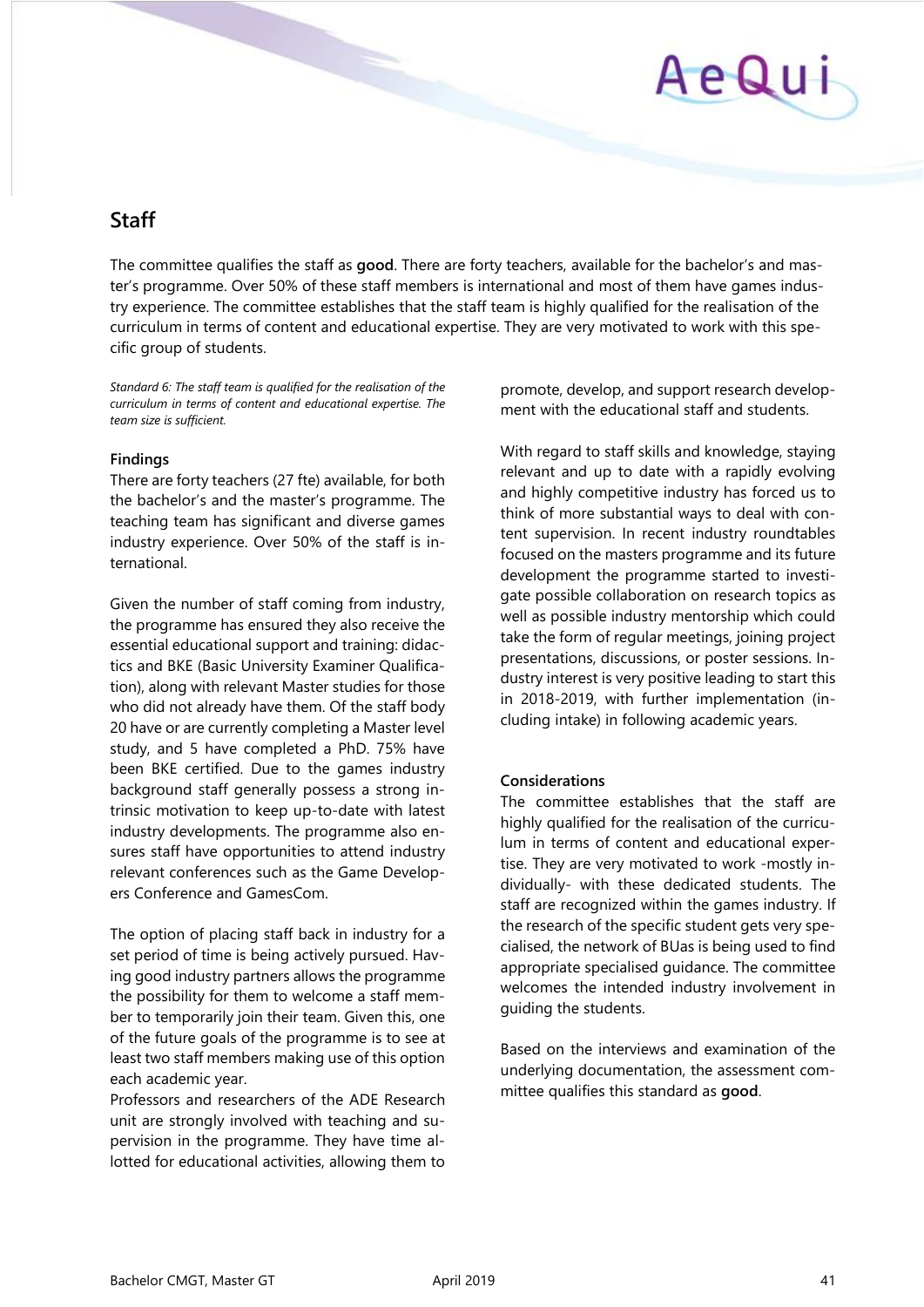# <span id="page-41-0"></span>**Services and facilities**

The committee qualifies the services and facilities as **good**. The infrastructure such as accommodation and facilities is sufficient for the realisation of the curriculum. The programme is well accommodated by. The committee is enthusiastic about the extensive individual supervising of the students. The supervisors, the study career coach and the student counsellor complement each other and the tutoring is an integral part of the education.

#### **Accommodation and infrastructure**

*Standard 7: The accommodation and material facilities (infrastructure) are sufficient for the realisation of the curriculum.* 

#### **Findings**

Currently BUas is in the middle of two building relocations. In September 2018 the programme started at a temporary building for just one year. After this the programme will relocate to the main location again, which is currently in development towards a state-of-the-art campus. The new campus will bring together all study programmes of BUas which are currently spread across the city of Breda, in one location. The campus will be fully operational at the end of 2019.

The programme has a dedicated room (MGT Lab) scheduled one day every week. This room is used for teaching but can also be used as a silent study or meeting room when there are no classes. In addition students have access to all shared facilities with the bachelor's programme. These include:

- 1. Gamelabs the work simulated environments are the four main areas where students experience full day contact time on at least two days of the week,
- 2. Technical Drawing Room specialist space for the technical drawing skills and knowledge,
- 3. Life Drawing Room specialist space for the practise of foundational art skills and knowledge,
- 4. Play Space and VR/AR Testing Room research, play-testing and Virtual Reality development,

5. Library of Books and Games - collection of game development related books, board and video games.

Through the library and the ADE Research unit students have access to journals and research papers from different recognized sources, including Sage Online Journals, Springer Journals, ScienceDirect (Elsevier), and Taylor and Francis. On request students can get access to papers and publications for the ACM Digital Library.

Besides consumer hardware, the programme also gives students access to video game console development kits from Sony, Microsoft, and Nintendo.

The MGT Lab is currently only available for one day a week. The programme is investigating the need and availability for this room for the next Academic year. The programme is also investigating how the physical environment can help increase visibility of the programme and collaboration between the master and bachelor students.

### **Considerations**

The committee considers that the infrastructure such as accommodation and facilities is sufficient for the realisation of the curriculum. According to the committee, the programme is able to create an inspiring, international meeting place for students, staff and industry – filled with activities and dynamism. Students have access to state-of-theart gaming facilities. Supporting elements like Cradle Lab are good for students that need it.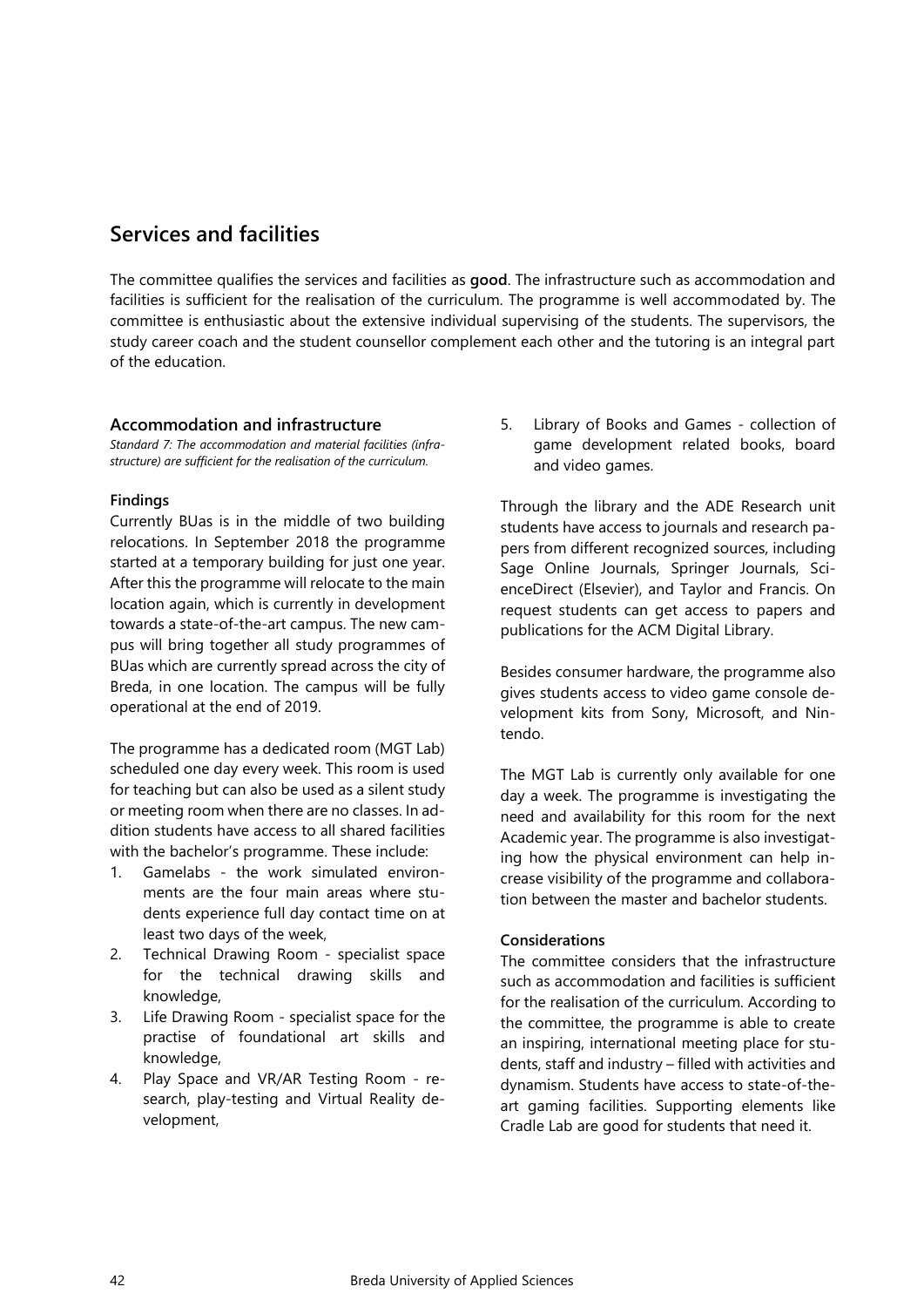

This year, the facilities are a challenge for the programme, mainly because the building has less capacity then desired. The committee believes the new building will facilitate the infrastructure that will fit the programme very well. The new campus will facilitate innovative education and business practices.

Based on the interviews and examination of the underlying documentation, the assessment committee qualifies this standard as **good**.

#### **Tutoring and student information**

*Standard 8: The tutoring of and provision of information to students are conducive to study progress and tie in with the needs of students.* 

#### **Findings**

The programme provides a student handbook that explains year and block procedures, including competencies and assessment. For each phase the programme provides a project brief that describes goals, intended learning outcomes, additional requirements, deliverables and a timeline. The handbook and project briefs are published on Cum Laude which also includes the official Teaching and Examination Regulations.

Every block starts with a kick-off in which the new project brief is presented for all students to attend. The kick-off is the starting point for a new phase in which all important requirements for the next steps in research and development are carefully explained and elaborated upon.

Communication between teaching staff, supervisors and students is regular and direct through the weekly classes or personal supervision. Any questions on project requirements or feedback on project progress can be easily addressed and promptly answered.

MGT has an study career coach who advises students on study skills and study career management through individual meetings. The study career coach helps to monitor the student's professional and personal growth in the educational context. Support is offered in the area of personal development, setting and reaching personal goals, how to avoid procrastination, planning and time management.

In the case of medical or personal circumstances that influence their study, the student can turn to the student counsellor. Conversations between student and counsellor are confidential. In situations that relate to exceptional personal circumstances of students, the counsellor also acts as an advisor to the Board of Examiners.

#### **Considerations**

The tutoring of and provision of information to students are conducive to study progress and tie in with the needs of the students, according to the committee. The committee is enthusiastic about the extensive individual supervising of the students. The supervisors, the study career coach and the student counsellor complement each other and the tutoring is an integral part of the education.

Based on the interviews and examination of the underlying documentation, the assessment committee qualifies this standard as **good**.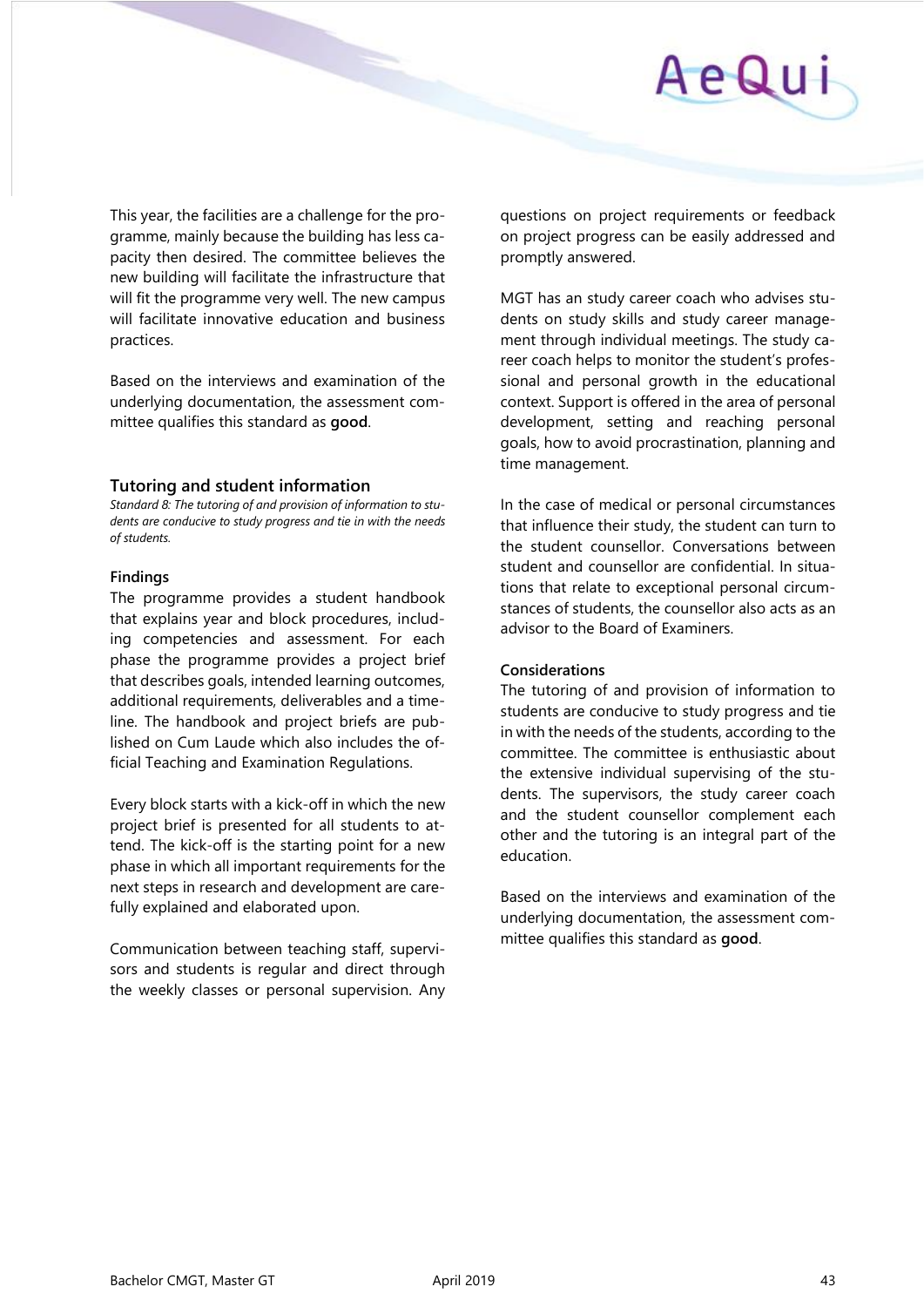# <span id="page-43-0"></span>**Quality assurance**

The committee qualifies the quality assurance as **good**. The programme has an explicit and widely supported quality assurance system in place which is embedded in the agile development practices. The several committees act as checks and balances in the organization and development of the education.

*Standard 9: The programme has an explicit and widely supported quality assurance system in place. It promotes the quality culture and has a focus on development.*

#### **Findings**

Most of the processes are organized in cycles where things are planned, executed, and evaluated, as is outlined in the Quality Assurance Policy of BUas.

A core team is in place that is responsible for the development of the programme. Together they write and create the project brief, ILOs and assessment tool for each phase and reviewed by the full team to secure validity. In case changes are proposed or improvements can be made the core team will evaluate and discuss implications and if needed take these forward. The team typically meets twice every block; at the start of the block to discuss current affairs and action points for the block ahead, and towards the end of the block to finalize open action points and finish preparations for the next block.

The full team also meets at the start of the block to make sure every supervisor is aligned and aware of what is expected. In case needed the team meets during the block, although in between communication is often more informal. The full team also meets before the grades for each block are published to discuss results and align assessment.

Next to these collaborative team efforts the end of block evaluations are crucial to improving processes and projects every block. The end of block evaluations consists of multiple parts. Firstly, the programme organizes roundtable discussions for which all students are invited. These roundtable

discussions are fed by data gathered by the student representative of the programme or among the student group throughout and at the end of the block. In a meeting with multiple teachers and students the programme discusses issues and are able to ask for clarifications or explain its intentions. The meeting is concluded with a number of action points going forward. Secondly, the full team evaluates the block in a one-hour retrospective discussion. Improvement points are shared on different levels ranging from information clarifications to students, practical impediments, or issues regarding supervision. Thirdly, a number of analyses are run on the project's data, both at the level of formative and summative assessment which allows the programme to see grade averages and variation of grades, and check the number of documented feedback from teachers.

The programme has a number of committees in place. The academy's Participation Council ('Deelraad') has a connection with the academy's director. They meet every eight weeks and discuss ongoing matters such as facilities, vacancies for management positions, and the management contract. Furthermore, in aiming to create a more transparent culture budget results and yearly management contracts are also shared with the Participation Council. The Participation Council is also connected to the Participation Council ('medezeggenschapsraad') of BUas through which they are able to stay connected to university-wide developments. The programme also has a Degree Programme Committee who has the role to advise and monitor quality and the TER and curriculum changes.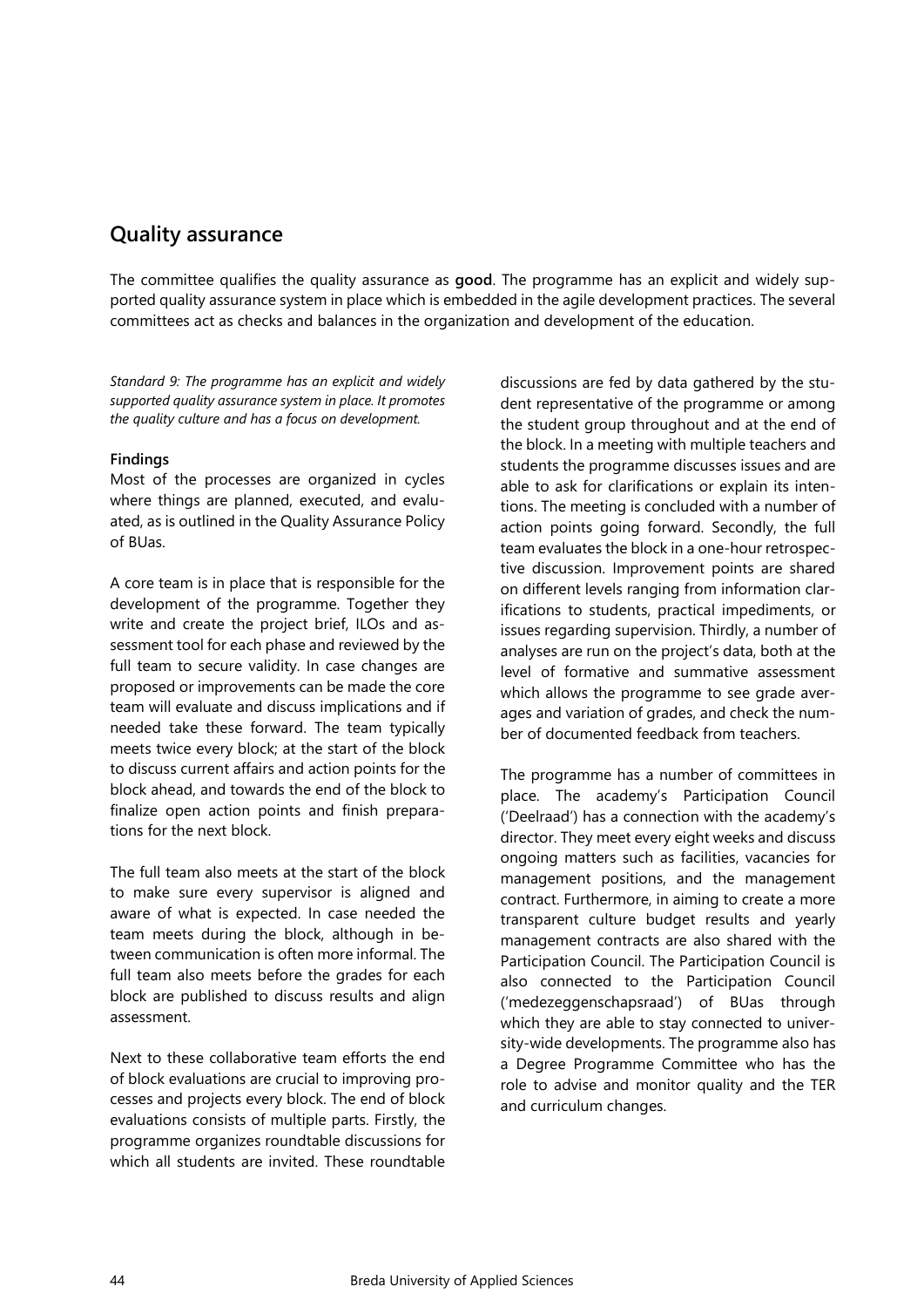

The programme also has the Degree Programme Committee (DPC) who has the role to advise and monitor quality and the TER and curriculum changes. The committee consists of 3 teachers and students, they convene 4 times a year.

#### **Considerations**

The committee considers that the programme has an explicit and widely supported quality assurance system in place which is embedded in the agile development practices. The system pro-

motes the strong quality culture of striving for excellence. The committee appreciates the extensive end of block evaluation that approaches the quality measurement from different sides. The several committees act as checks and balances in the organization and development of the education.

Based on the interviews and examination of the underlying documentation, the assessment committee qualifies this standard as **good**.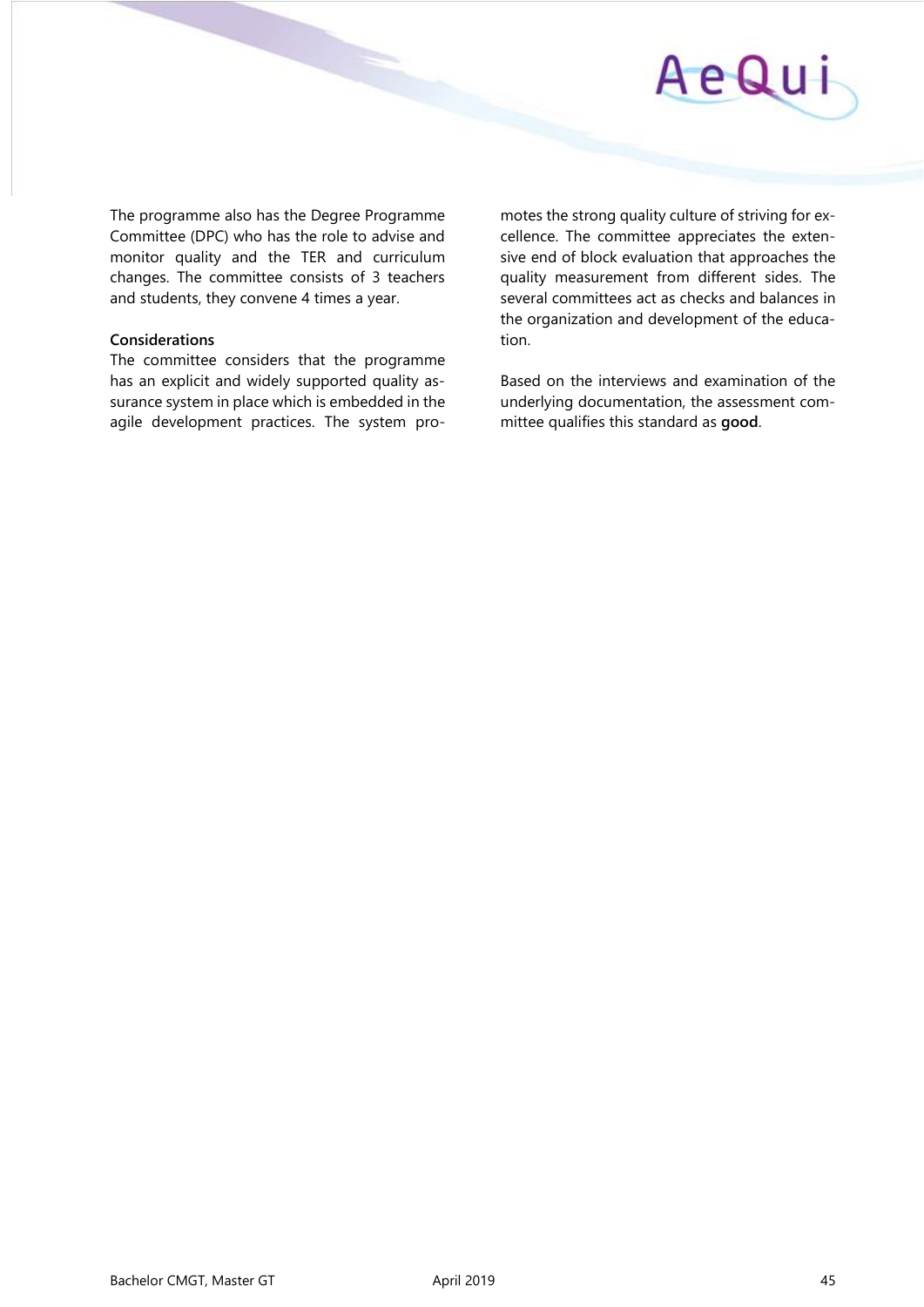### <span id="page-45-0"></span>**Assessment**

The committee qualifies the assessment as **good**. The programme has a thoroughly worked out and adequate assessment system with four assignments that allow students to focus their time and effort on the development of their research project. The intended learning outcomes and assessment criteria fit the different projects of the students. The committee is positive about the continuous feedback, which is pivotal in learning. The assessment procedures are well worked out and are clear to the students. The Board of Examiners and the Assessment Committee perform thoroughly and pro-actively their tasks to control the quality of the exams, the assessment procedures and graduation research projects.

*Standard 10: The programme has an adequate student assessment system in place.* 

#### **Findings**

#### Assessment system

Each of the four blocks of the programme is worth 15 EC. Credits are awarded when the intended learning outcomes are assessed through sufficient provision of evidence. All four blocks need to be passed subsequently, where for each phase a student gets two opportunities. The last phase sets the final grade for the project. All projects have a fixed set of deliverables that together should evidence the achievement of the learning outcomes. Students work on these deliverables during the full year, where the focus can shift between phases.

Because of the nature, duration and scale of the project, students have to create a Project Plan in the first block that needs to be maintained and updated in the following blocks. Each block students keep a learning log in which they keep track of their progress and development. All projects require a written report; the thesis. The thesis presents the research project according to common research components that include literature review, methodology, data collection and conclusions. The thesis identifies a valid research question, shows an appropriate methodology, sufficient data, and a well-argued analysis of the data. The thesis concludes with an evidence-based answer to the research question. Overall, the thesis forms an argument that the research question has

been answered and that the answer is credible and reliable by current standards.

All students create artefacts to inform their research. Depending on the type of research and project the forms these artefacts can take show a wide variety. They range from surveys, interviews, prototypes, playtest recordings, renders, character rigs, tools, software, etcetera. All products relevant to the project need to be delivered as appendices to the thesis or as separate evidence, including supporting documentation (e.g. tool or product manual) if required.

Each block features several occasions where students need to present the progress made or current state of their project. During these presentations they share their successes and obstacles with fellow students and supervisors and defend their findings through debate.

In addition to the internal presentation(s), students need to prepare a final 'publication' of their work that is aimed and ready to be shared with fellow researchers or developers in their field of study. The publication can take many forms, like a slide-deck, poster session, conference presentation, research paper, video (e.g. two minute papers), online or magazine article.

Feedback can take many forms of which most notable is the supervisor-student relationship. They maintain a constant conversation, in person or through the learning log, on the progress and development of the student and the project. This is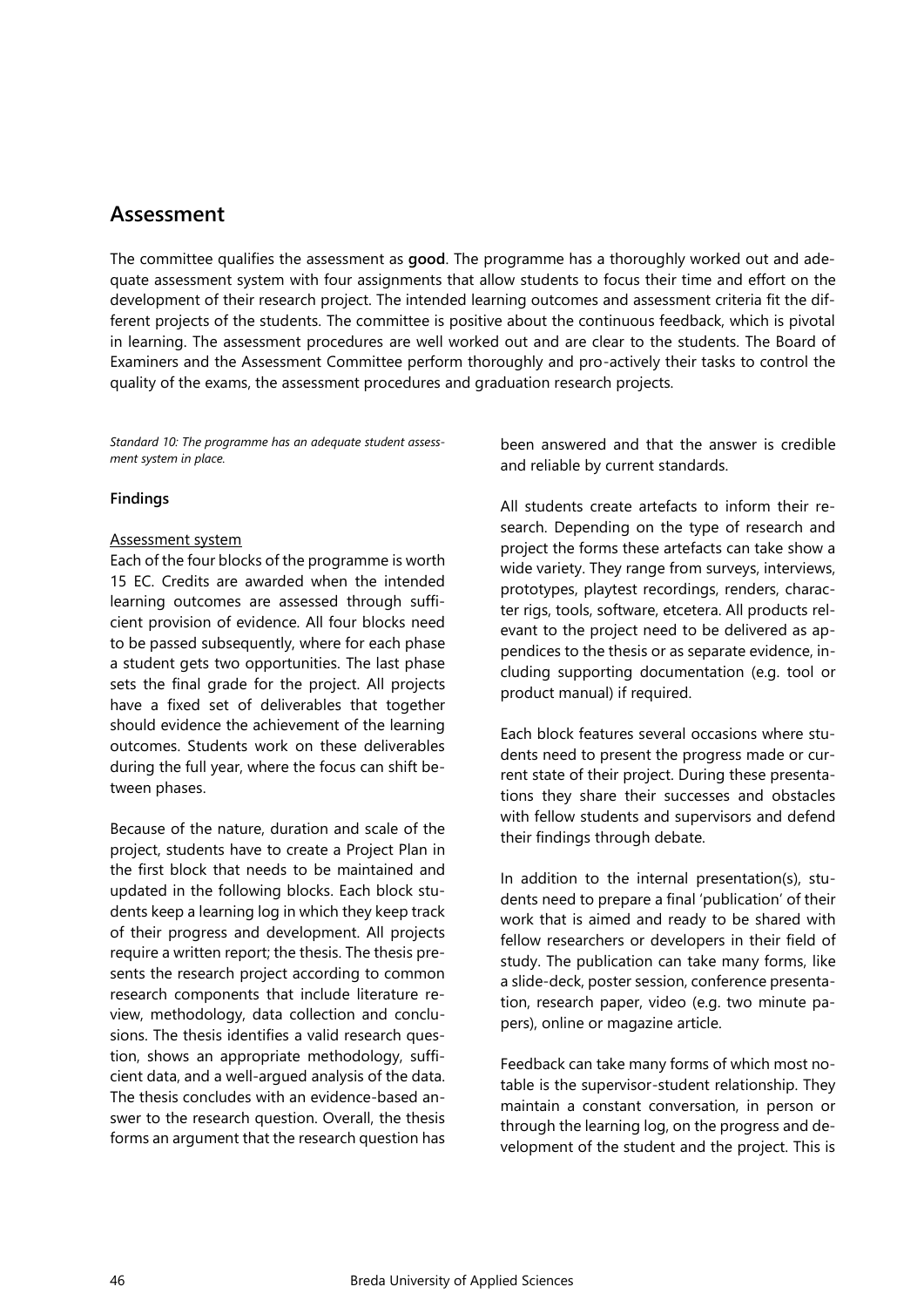# AeQui

supplemented with opportunities provided for feedback on academic research and writing from the research lecturers as well as in-class from peers through presentations, discussions and debate.

The assessment of the first three phases is done 'behind closed doors' by the supervisor and selected teaching staff on both research and content. Summative assessment is always a team effort ensuring the four-eye principle. To ensure reliability each assessment is carried out by a team that minimally consists of the supervisor, a second examiner and an expert on (academic) research. In addition the full team meets before the grades are published to discuss progress and assessment of each individual student and the students as a group, to ensure calibration and alignment of expectations and grading across all MGT projects.

For assessment staff uses an assessment tool that mentions the intended learning outcomes for that phase and the indicators used to score the work towards the intended learning outcomes. To ensure transparency on the grading criteria this tool is available for students from the beginning of the block, allowing for self-assessment and opportunities to discuss their progress with their supervisor. Preceding assessment students present their progress and work in a public presentation to supervisors, peers, Bachelor students, and possibly externals. This 10-15 minute presentation will be concluded with a Q&A.

Assessment of the final phase takes place in a panel format. In this oral defense the student presents (10-15 minutes) and defends (10-15 minutes) its project in front of the supervisor, a second examiner and an external advisor. The external advisor is not an assessor but their advice and feedback will be taken into account and recorded. The grade is finalised during a final calibration between assessors and external advisor, and the student will hear the result directly after it has been decided.

Students are positive about the assessment in the student chapter:

'The assessment process itself works reasonably well. Because of the variety of projects supported in the Master the competencies are quite broad which can make it difficult to quantify them exactly. This also applies to the assessment criteria, which makes it a bit difficult to instantly grasp them, ticking all the checkboxes feel very bureaucratic in a way leaving not a lot of room to take personal progress into account. Other than that I am quite happy the way assessment and competencies are handled.'

'We have access to the assessment tool that our supervisors use for grading our work, which is very useful. The only thing we provided as feedback was the fact that the value descriptions used for the checkboxes were not very clear. This has been improved for the next assessment.'

'The assessment we got I feel was pretty fair, or at least it was for me. We know who is grading our work and can always contact them to get some feedback before the actual grading start.'

#### Quality Assurance in Assessment

The assessments are based on the ADE Assessment Policy and the Testing Framework of BUas and described in the MGT Assessment Plan and TER. To assure the qualitative standards of the assessment processes the programme organizes staff trainings, and have the Assessment Committee and Board of Examiners in place. As for the staff training the programme continuously trains staff in both formative and summative assessments. This does not only include formal BKE training but also the consistent use of staff meetings and year teams meetings to refresh the team on the processes and standards.

The Assessment Committee is instrumental in laying monitoring assessment quality. The Assessment Committee systematically discusses the results through learning analytics and made queries in case of doubtful results on validity and reliability. They check project briefs, randomly check quality of feedback, and review project outcomes each block. The Board of Examiners' role is to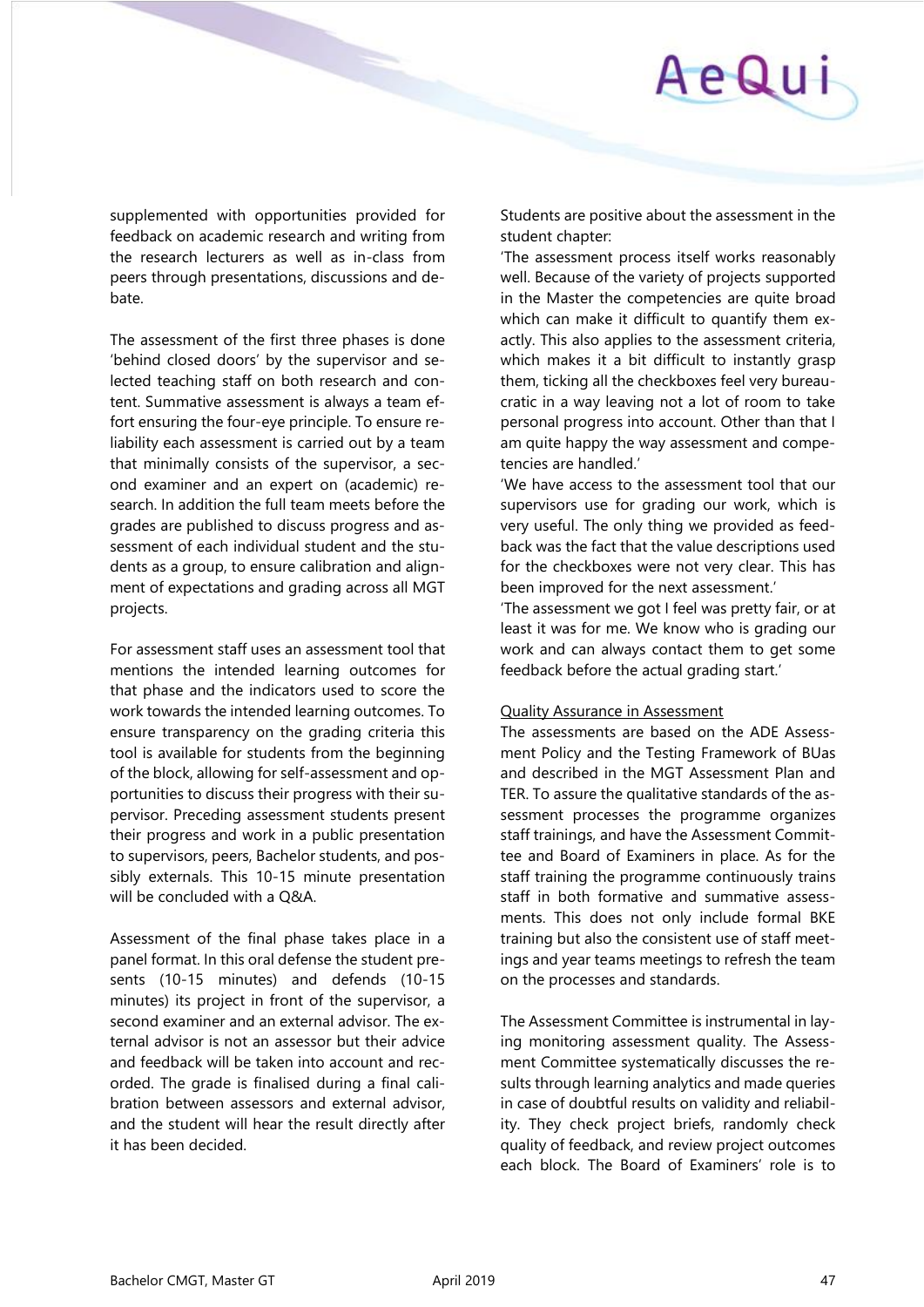safeguard the quality of assessment of graduation projects. They oversee the graduation assessment, do randomised spot checks on graduate projects and take responsibility on the final steps of graduation.

The focus of the programme in the near future is on further improving staff and student's mutual understanding of formative assessment and working with feedback. A central challenge here is to balance hands-on mentoring at the development level with formal written feedback, which sometimes takes a lot of time to maintain. Finally, the programme is increasing its reliance on expert groups in giving feedback on work and processes, accepting even more external influences into the learning context.

#### **Considerations**

The committee has established that the programme has a very thoroughly worked out and adequate assessment system with four clear assignments that allow students to focus their time and effort on the development of their research project. The intended learning outcomes and assessment criteria fit the different projects of the students. The committee is positive about the continuous feedback, which is pivotal in learning. The committee is impressed by the assessment

procedures. They are well worked out and very clear to the students. The policy ensures clear processes that are in line to the didactic philosophy.

Every project, student grade themselves. The own grades of the students are very close to the grades of the staff, which shows the committee there is a high level of self-awareness that is created with the assessment system throughout the learning process.

The Board of Examiners and the Assessment Committee perform thoroughly and pro-actively their tasks to control the quality of the exams, the assessment procedures and graduation research projects. The Board and Assessment Committee show good knowledge of the programme and its assessment.

Based on the interviews and examination of the underlying documentation, the assessment committee qualifies this standard as **good**.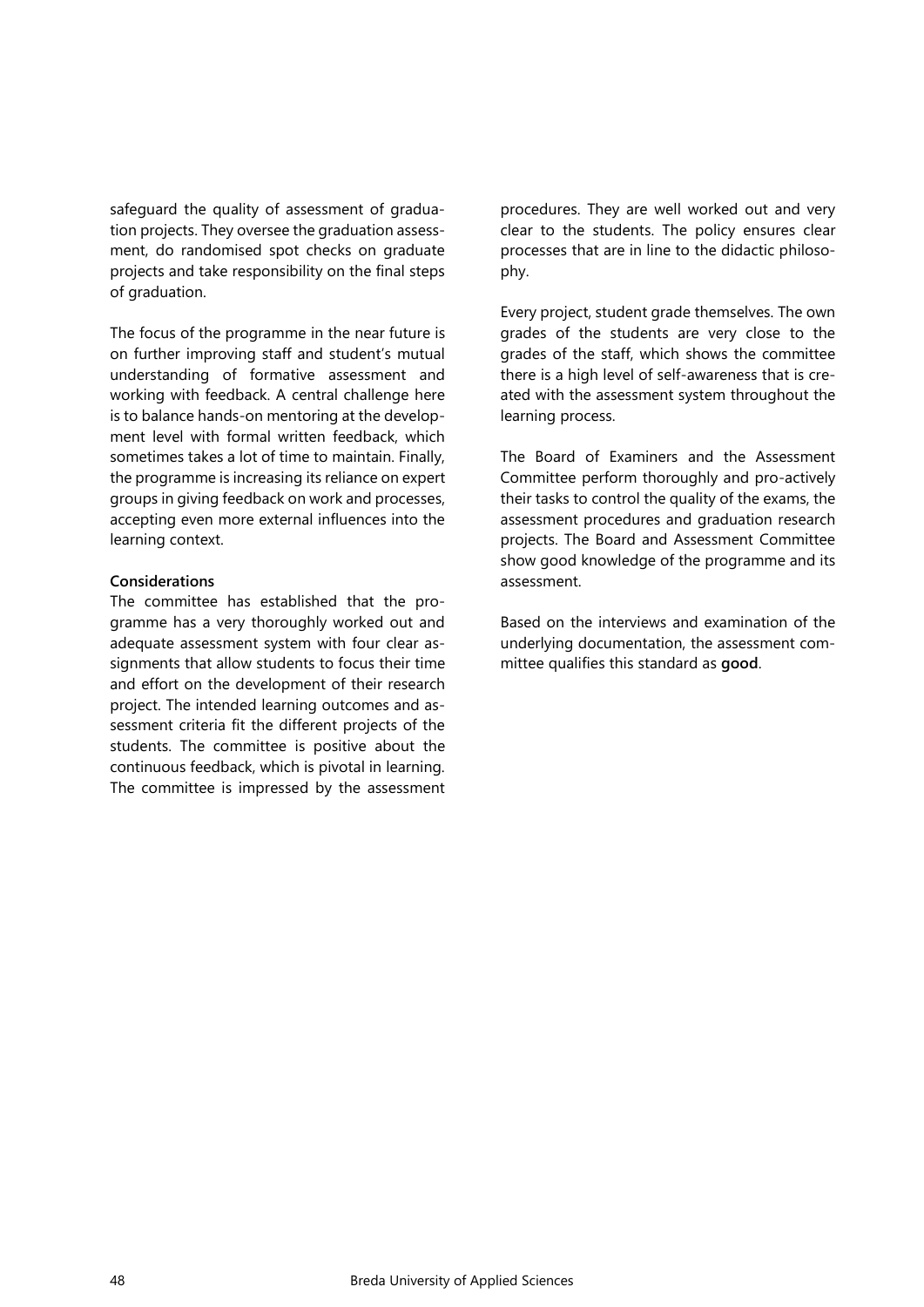# AeQui

# <span id="page-48-0"></span>**Achieved learning outcomes**

The committee qualifies the achieved learning outcomes as **sufficient**. The programme judges the level of achievement by assessing the thesis and artefacts of the students at the end of the year. The final work of the students illustrate that the students have achieved the competences as formulated. The skills, knowledge and attitude gained in the programme help students follow their career path as can be seen in data and examples provided.

*Standard 11: The programme demonstrates that the intended learning outcomes are achieved.* 

#### **Findings**

#### Student products

The programme judges the level of achievement by assessing the thesis and artefacts of the students at the end of the year, as described in standard 10 (Assessment). The programme has 38 alumni from 2014-2018. Final grades range from 5.60 to 9.70, with an overall average of 7.76.

#### Working field

Of the alumni 68% is living and working in the Netherlands and 32% abroad of which Sweden, Canada and Germany make up the highest number. Looking at the disciplines, the programme has graduated 53% programmers, 15% designers and 32% visual artists. They find jobs in either game development (53%), IT (17%), games research (12%), education (12%) or as freelance artists (6%), company size ranges from 1 to 10.000+ (Ubisoft). Typical roles covered are; software/rendering engineer (18%), programmer (18%), lead (18%), specialist artist (18%), researcher (12%), specialist designer (8%), and lecturer (8%).

The programme is increasingly looking to harness the importance of the alumni for the programme. The programme is not satisfied yet with the use of the alumni network to its benefit. In this regard BUas has started an alumni project in 2016-2017. At this point the result is a database that will be used further to invest more in BUas alumni engagement.

#### **Considerations**

The committee assessed fifteen recent graduation projects of the programme (appendix 5) and established that all met the requirements for graduation. These outcomes illustrate that the students have achieved the competences as formulated. On average the projects are of good quality. They represent the state of the art in the actual field. Most of the outcomes provide an original contribution to the development and application of ideas and their future use or development.

The broad focus of the programme is reflected in the student work; the work goes different directions, from very narrow to broad subjects and from prescriptive to descriptive. Prototypes, designs and experiments are seen. The committee determines that some students are deepening their knowledge and skills, for example by learning from others. This should not be seen as research, according to the committee. This way, the master's programme is more like a personal development year. In some works a critical reflection on the methodology (reliability, validity) is nonexplicit. The committee advises the programme to sharpen its profile (as earlier stated) and redefine the requirements for the student work based on this profile.

The projects are graded similarly by the committee compared to the programme. The grading is not always clear to the committee; with some student works two marks are given, for product and report, which makes it unclear what they had to deliver. Also, the underpinning is limited. The committee believes that the programme will use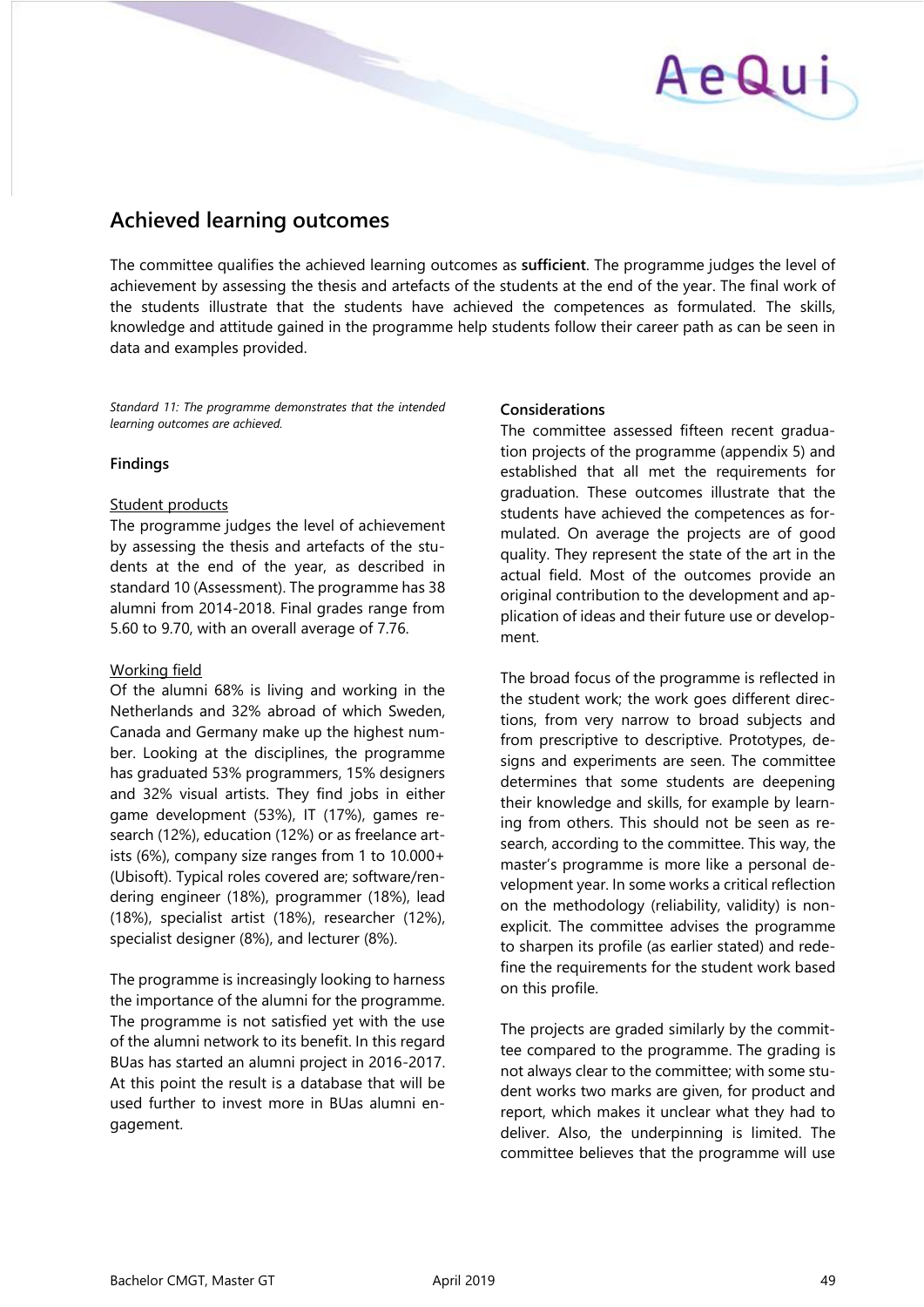new assessment forms from now that prove to be better.

The committee established that the programme maintains an open dialogue with the Industry Advisory Board and alumni to ensure that the qualities of the graduates are aligned with the demands of the industry. According to evaluations and interviews with the working field, the committee finds that students are meeting their expectations. The skills, knowledge and attitude

gained in the programme help students follow their career path as can be seen in data and examples provided.

Based on the interviews and examination of the underlying documentation, the assessment committee qualifies this standard as **satisfactory**.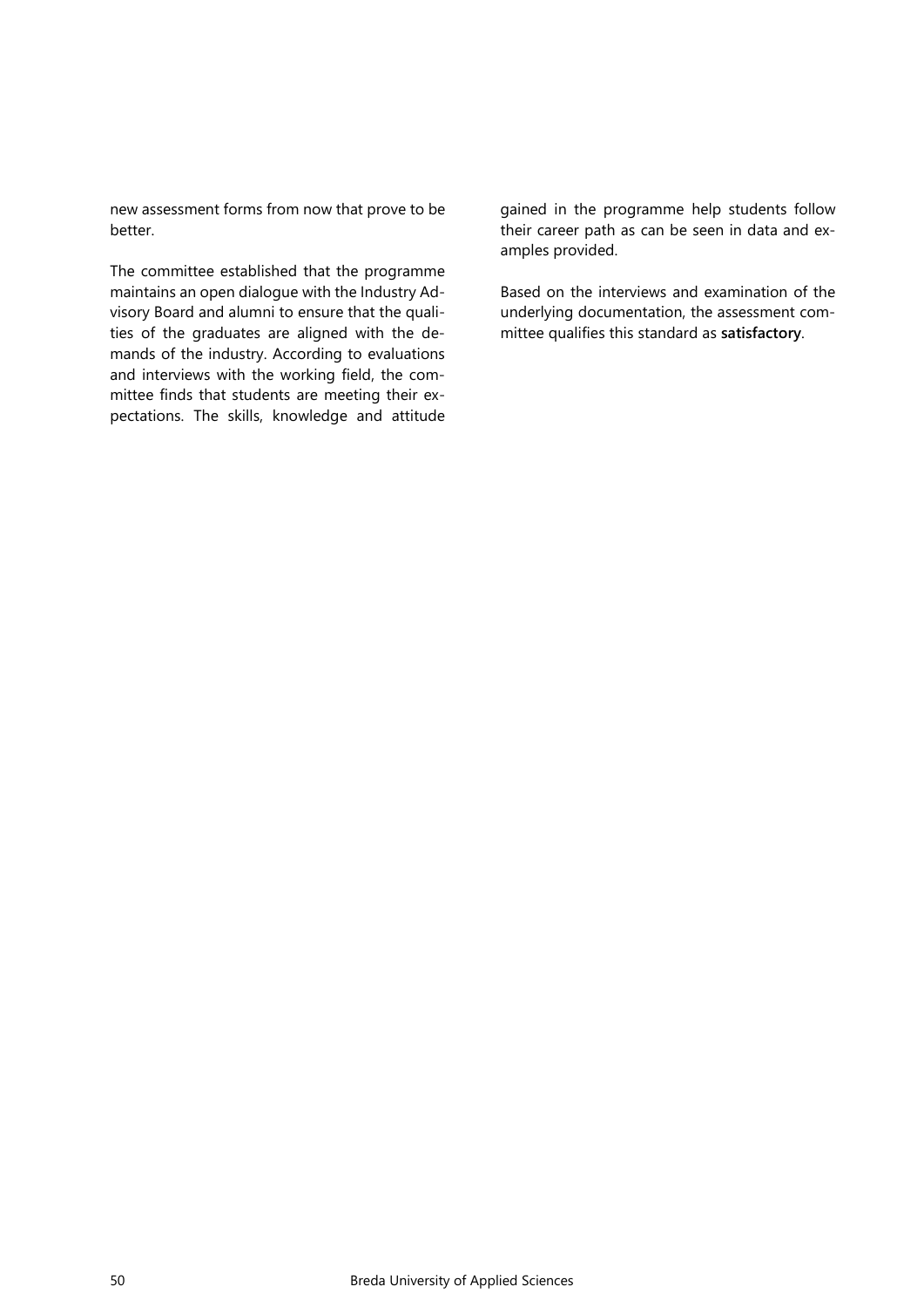

<span id="page-50-0"></span>**Attachments**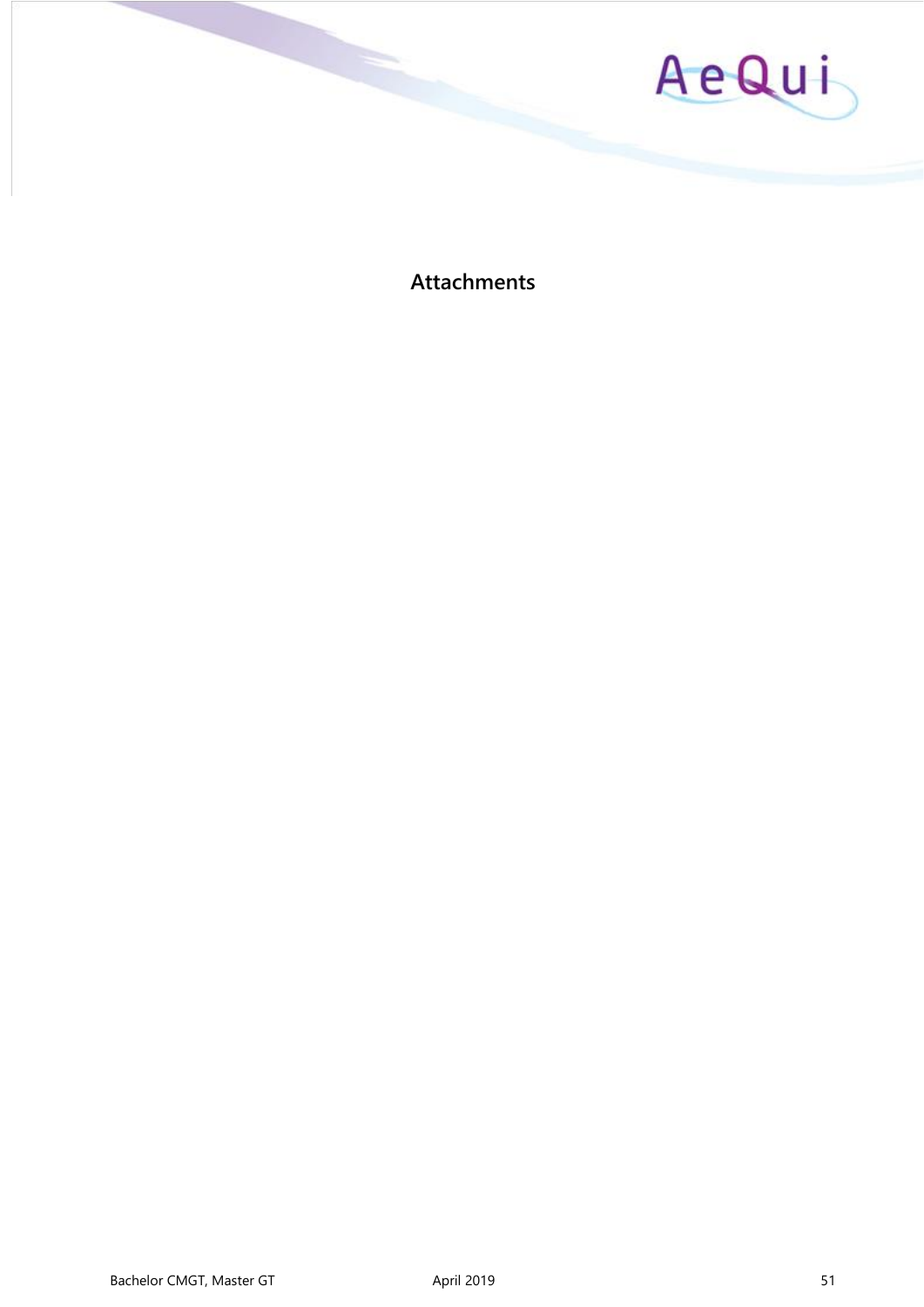# <span id="page-51-0"></span>**Attachment 1 Assessment committee**

| Naam panellid (incl. titulatuur)   | Korte functiebeschrijving van de panelleden (1-3 zin-<br>nen)                                                                                                                    |
|------------------------------------|----------------------------------------------------------------------------------------------------------------------------------------------------------------------------------|
| ir. René S. Kloosterman            | René Kloosterman zit met regelmaat visitaties voor                                                                                                                               |
| prof. dr. B.A.M. (Ben) Schouten BA | Ben Schouten is hoogleraar Playful Interaction aan de<br>faculteit Industrial Design van TU Eindhoven en Lector<br>Design for Games and Play aan de Hogeschool van<br>Amsterdam. |
| Menno Deen PhD                     | Menno Deen is onderzoeker, docent en award winning<br>game ontwikkelaar. Internationaal spreker en jurylid                                                                       |
| <b>Benoit Martinez</b>             | Benoit Martinez is Lead Artist & Technical Art Director,<br>Ubisoft; Paris, France                                                                                               |
| L. Limburg                         | Laurie Limburg is student Liberal Arts and Sciences aan<br>de UU, tevens is zij voorzitter van de Studievereniging<br>Atlas                                                      |

Het panel is ondersteund door drs Linda van der Grijspaarde, secretaris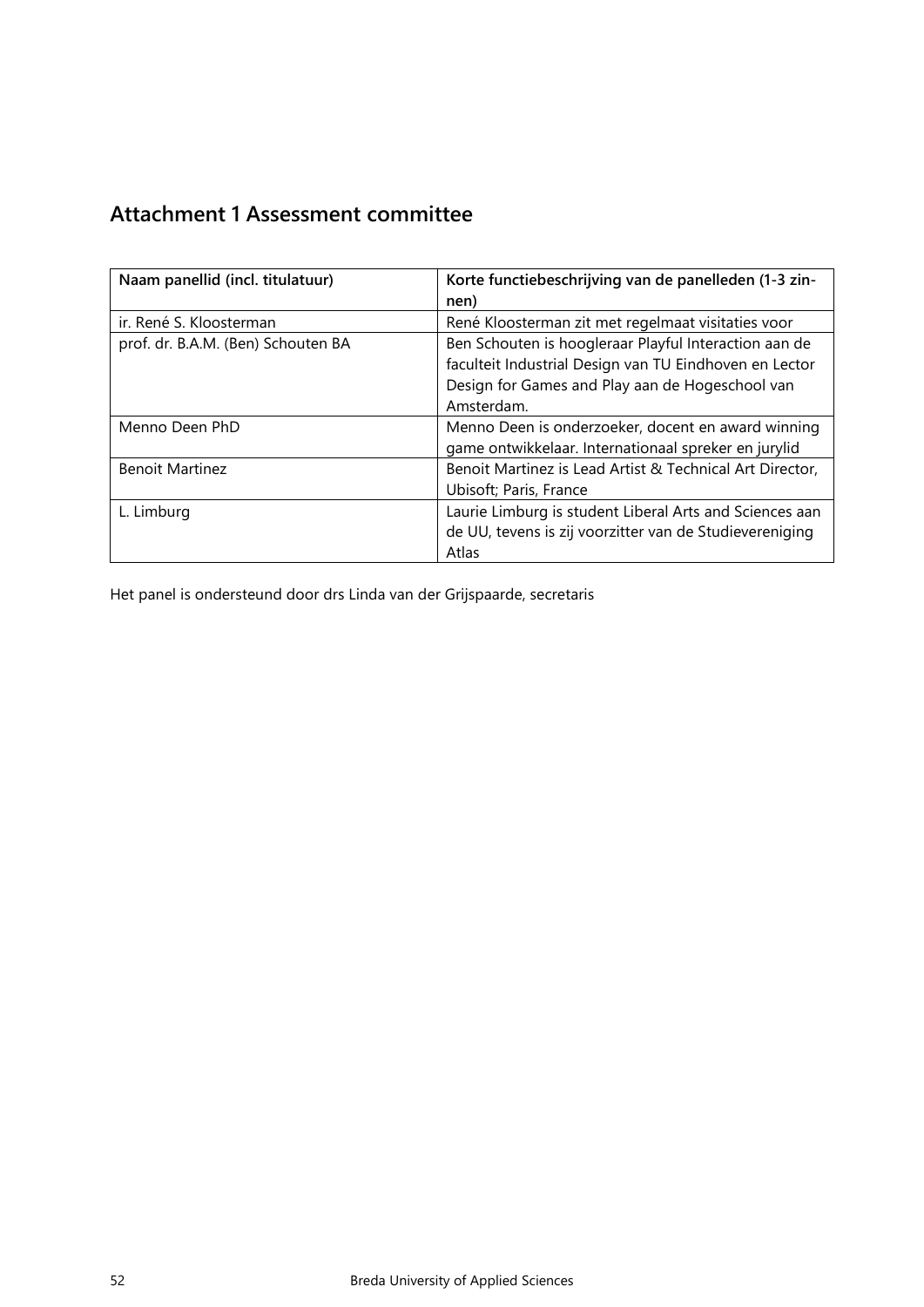

## <span id="page-52-0"></span>**Attachment 2 Program of the assessment**

#### **Sibeliuslaan, Breda**

#### **26 February 2019: Exploration**

10.30 – 11.00 **Welcome to the panel** Welcome and kickoff

#### 11.00 – 13.00 I**nternal meeting and lunch**

#### 13.00 – 13.45 M**anagement**

Introduction, purpose and program of the assessment

#### 14.00 – 15.30 **Showcase & Cradle visit**

Demonstration-possibility for the programmes

#### 15.45 – 16.45 **Representatives of the professional field and alumni**

Connection between programme and professional field, examination and intended learning outcomes

#### 17.00 – 17.30 **Feedback of preliminary findings**

Focus-points for the next assessment day

#### **27 February 2019: In-depth Assessment**

#### 09.00 – 09.30 **Arrival of the panel and internal meeting**

09.30 – 10.30 **Teaching staff CMGT (including a member of the Degree Programme Committee)** Intended learning outcomes, programme, testing, staff expertise, academic climate

#### 10.45 – 11.45 **Teaching staff MGT (including the associate professor and a member of the Degree Programme Committee)**

Intended learning outcomes, programme, assessment, staff expertise, academic climate

- 11.45 12.45 **Lunch and document review**
- 12.45 13.30 **Board of Examiners (including a member of the Assessment Committee)** Assessments and assessment policy, graduation

#### 13.45 – 14.15 **Showcase**

Demonstration-possibility for the programmes

### 14.30 – 15.30 **Students CMGT (including a member of the Degree Programme Committee)**

Programme, assessment, staff expertise, graduation

#### 15.45 – 16.45 **Students MGT**

Programme, assessment, staff expertise, graduation

#### 16.45 – 17.45 **Additional research, formulating conclusions**

17.45 – 18.00 **Feedback on findings and conclusions**